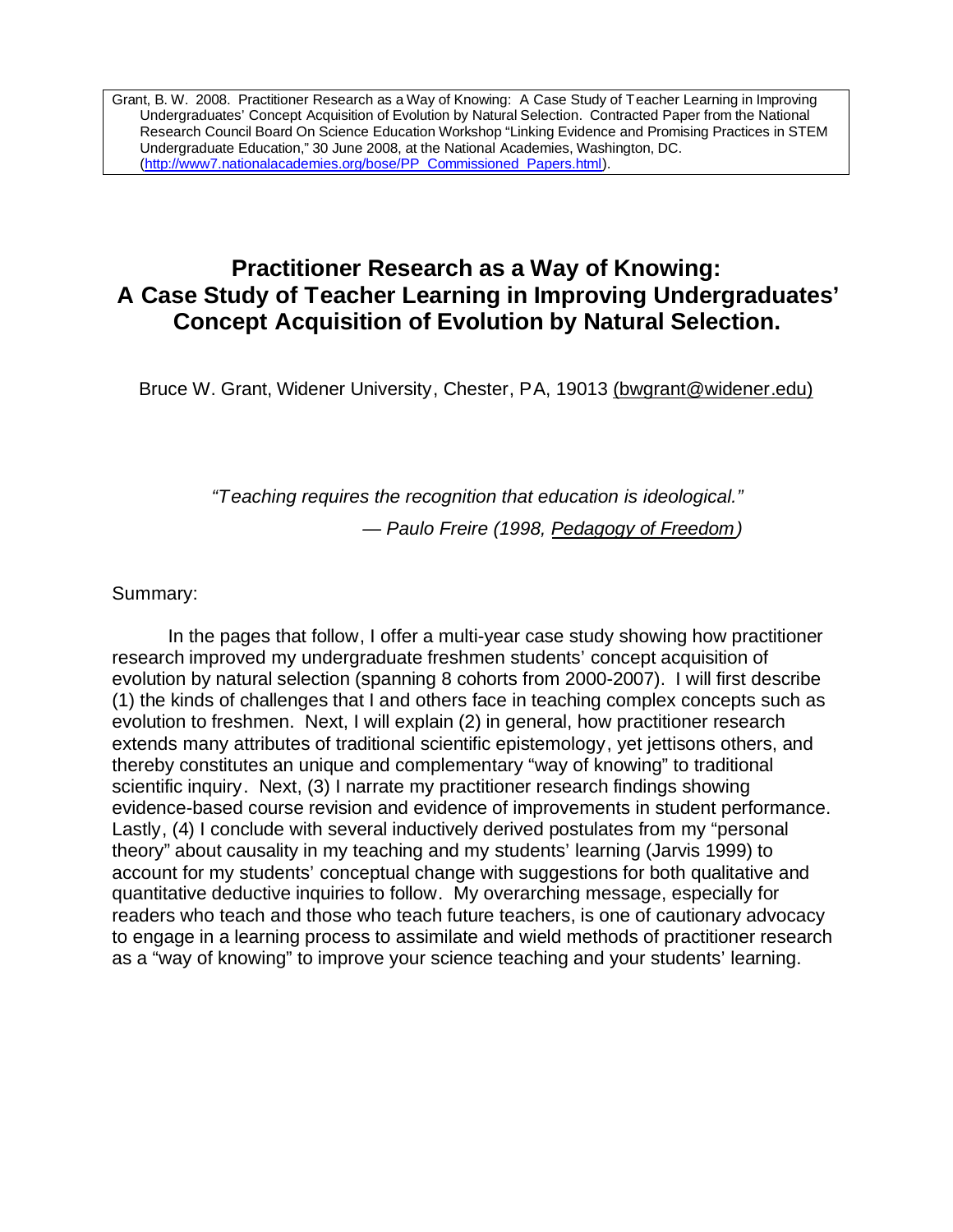#### **(1) The Challenges to Teaching Evolution.**

Despite that "biological evolution is the central organizing principle of modern biology" (NAS 2008), it is widely known that large numbers students that we face in our freshman biology classes are woefully unprepared to undertake the study of evolutionary biology (Alters and Nelson 2002, Bowman 2008, Hokayem and Boujaoude 2008). In part, this is the result of an organized resurgence of pre-enlightenment thinking throughout and especially late in the 20<sup>th</sup> century (Wills 2004) designed to cast doubts upon fundamental constructs of the theory of evolution by natural selection (Brem *et al*. 2003, Miller *et al*. 2006). Whether by design or by neglect (Griffith and Brem 2004), many pre-college school systems nationwide have graduated successive cohorts who harbor, express, and obdurately defend deeply held misconceptions not only about the basic processes of evolution (Munson 1994, Dagher and BouJaoude 1997, Alters and Nelson 2002, Anderson *et al*. 2002, Bowman 2008), but also about the kind of thinking that led to discovering and constructing the evidence in support of evolution to begin with, *i. e.* their view of science emerges from a flawed scientific epistemology (King and Kitchener 1994, 2004, Lederman et al. 2002, Bransford et al. 2000, Sinatra et al. 2003, Smith and Wenk 2006).

One widely used response has been to inventory students' misconceptions in evolutionary biology and design curricular activities that confront these misconceptions directly (*e. g.*, Bishop and Anderson 1990, Rutledge and Warden 1999, Anderson *et al*. 2002, Passmore and Stewart 2002, Hokayem and Boujaoude 2008). However, as Wandersee *et al*. (1994) caution, it has been amply demonstrated that simply telling students that their "mental model" of a phenomenon is incorrect is ineffective at displacing their misconceptions and affecting conceptual change. Following an extensive review and synthesis of evidence about the roles of students' alternative conceptions and misconceptions in their understanding and acceptance of evolution, Alters and Nelson (2002) advocate that a "key improvement" in teaching evolution would be to use more active learning and constructivist approaches in our classroom pedagogy.

The challenge then becomes "how?" Thus, how might one start with somewhat pre-formatted tools (e. g. Anderson *et al*. 2002) or simple writing assignments (*e. g.*, Hein 1999) to identify students' misconceptions not only to the instructor, but also to make these known to the students and engage them in the process of displacing their own misconceptions so that the "expert" constructs may be heard, accommodated, and assimilated (Wandersee *et al*. 1994)? These are classroom research questions, and faculty who will be successful at this must become truly scientific in their approach to teaching. For example, if students perform poorly on a quiz or exam, this should be seen as a "discrepant event" (Liem 1981) eliciting surprise (Alder 2008) and curiosity (Schmitt and Lahroodi 2008), and the challenge is to avoid "deficit explanations" for poor performance (*e.g.*, the students are unintelligent or don't work hard enough, Elmersky and Tobin 2005, or a host of other deeper deficit models stemming from racism, classism, sexism, and other forms of discriminatory oppression that have hugely affected the hegemony of educational cultural design in the US for over two centuries, Valencia 1997), and instead rise to engage in "scientific teaching" (Handelsman *et al*. 2004) to discover reasons for the discrepancy – how did my students arrive at their observed misunderstandings? and how can I design mitigation, or better, pre-emption/ corrective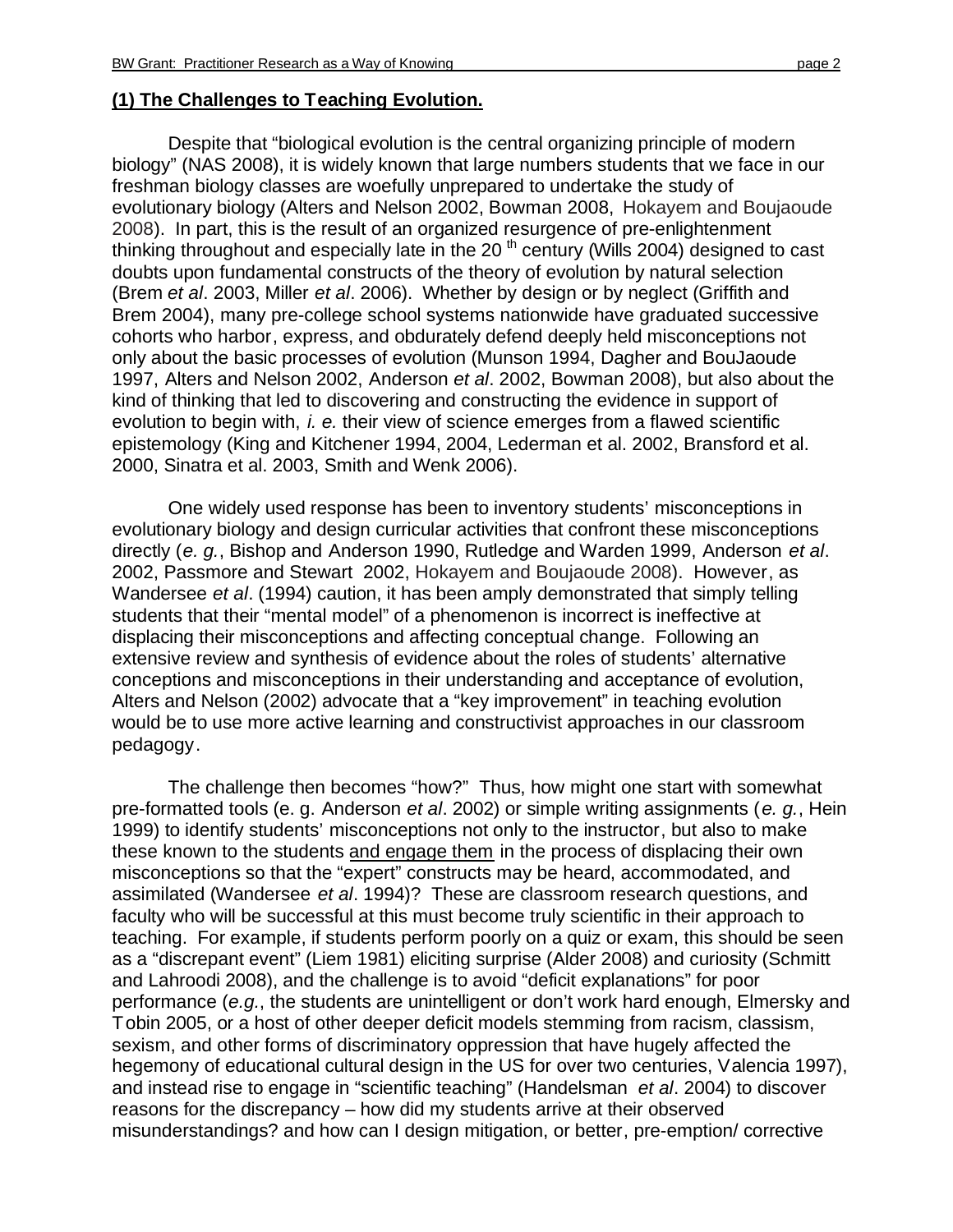pedagogies to engineer and effect the acquisition of both expert knowledge and expert ways of knowing (Gardner 2004). Knowing the reasons for students' misunderstandings derived from, or despite, our teaching allows us to revise and improve our curriculum, instruction, and assessment and cause improved student learning in science (Bransford *et al*. 2000, D'Avanzo 2003, D'Avanzo *et al*. 2006, Morris *et al*. 2007).

Likely, the reasons teachers generally do not approach these discrepant events in student performance scientifically, and engage in the kinds of thinking necessary to understand and seek solutions scientifically, is because faculty generally lack the combination of scientific thinking skills and evidence-based instructional models in science education needed to work from serendipitous discrepancy to revolutionary discovery/ invention about causality in student learning (Bransford *et al*. 2000, NRC 1996). Faculty who teach undergraduate science courses, of course, have been trained over many years in the methods of positivist scientific research – but the key limiting task in developing classroom research may be to develop their skills in translating and transforming that positivist disciplinary research paradigm into an effective classroom research paradigm (Handelsman *et al*. 2004). Since the principal goal of these research activities is to improve the action of teaching practice, this activity has been referred to as teacher "practitioner research" or "action research" (Stenhouse 1975, Jarvis 1999, Allwright 2005). The same thinking and model of faculty development needs to be applied to undergraduate faculty who teach evolution.

Yet, I enjoin that this is not as easy as I just made it seem — the positivist rational western scientific research paradigm appears to contain substantive epistemological roadblocks of both method and philosophy to this necessary transformation (*e.g.*, Thomas 1998, Carr 2006). In the next section, I will describe the causes and consequences of these roadblocks, and offer navigational suggestions around them.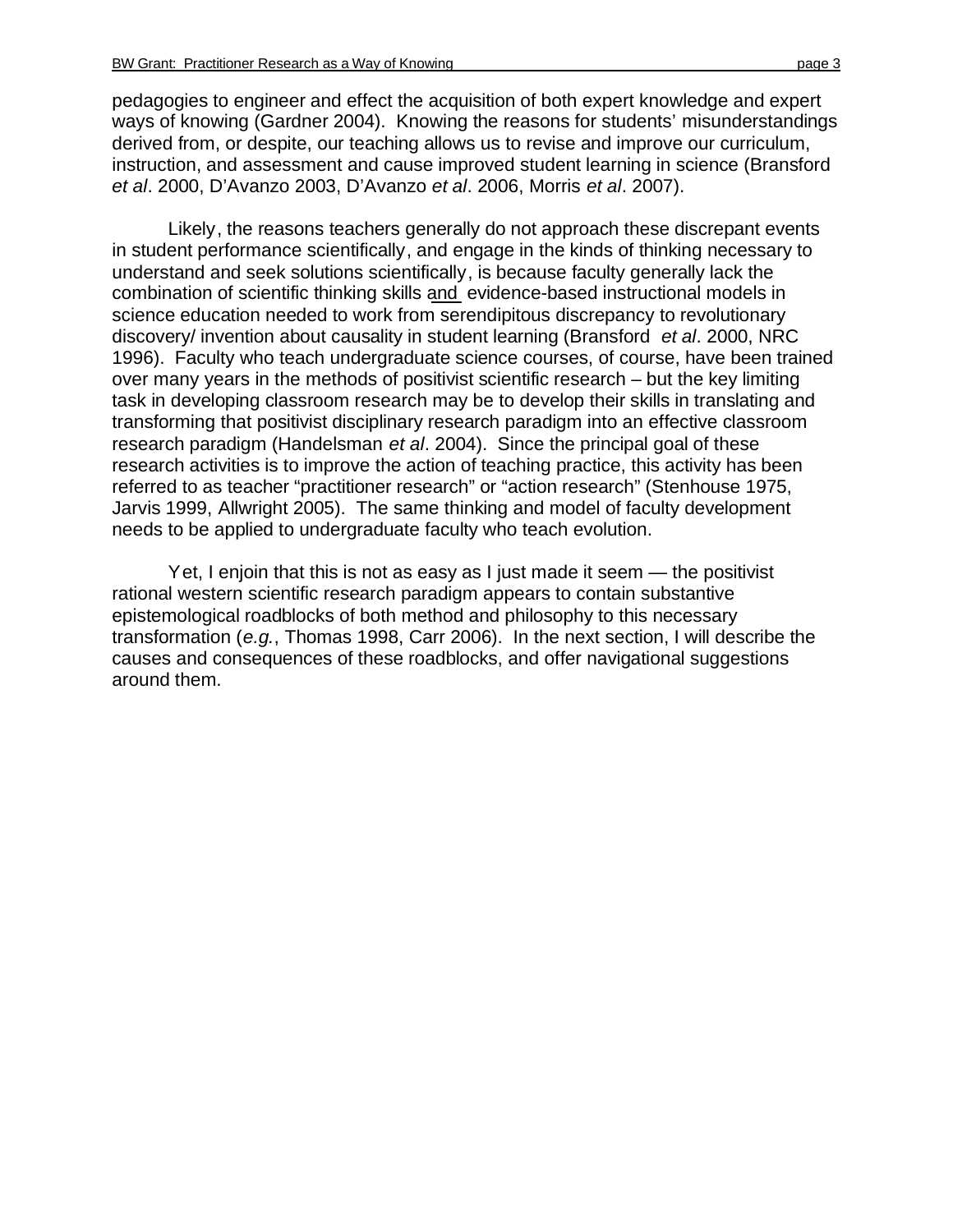#### **(2) Practitioner Research as a "Way of Knowing."**

"Action research is a participatory, democratic process concerned with developing practical knowing in the pursuit of worthwhile human purposes, grounded in a participatory worldview which we believe is emerging at this historical moment. It seeks to bring together action and reflection, theory and practice, in participation with others, in the pursuit of practical solutions to issues of pressing concern to people, and more generally the flourishing of individual persons and their communities."

— Reason and Bradbury (2001)

The concept of practitioner research refers to "active professional learning" (Grady 1998) in which practitioners do research to improve the action of their practice (*e. g.*, Schön 1983, Stenhouse 1985, Bassey 1992, Jarvis 1999). Practitioner research is similar to "action research" ( *e. g.*, Allwright 1984, 2005, Hollingsworth 1997, Reason and Bradbury 2001, Chandler and Torbert 2003, Carr 2006, Stringer 2008), different definitions for both abound, and the distinctions and nuances of these two classifications are way beyond my goals here (see Chandler and Torbert 2003, Carr 2006).<sup>1</sup> The call for and manifestations of practitioner research have emerged recently in diverse educational disciplines from the teaching of modern languages, to composition, to other areas of the humanities, to the social sciences and social work, and throughout the sciences (K-16 and beyond). As a key example, the NAS National Science Education Standards (NRC 1996) recommended that teacher professional development needs to change teachers from "consumers of knowledge about teaching" to "producers of knowledge about teaching." These ideas are not new, and in fact, in an extensive review of the origins of practitioner research, Carr (2006) citing the work of Elliot (1987) and others, traced the concept to the Aristotelian applied philosophical construct of "praxis" — "it [practitioner research] would be regarded as nothing other than a post-modern manifestation of the pre-modern Aristotelian tradition of practical philosophy." This point is of great significance because according to Carr (2006) the philosophical origin of Aristotle's "praxis" stems from an entirely different construct than the types of human intellectual endeavor from which post-enlightenment western science arose. I will return to this point below after a discussion of how the methods of practitioner research align or do not align with the steps of the scientific method in a positivist research tradition and the present day view of science as a "way of knowing."

To illustrate the challenge to science faculty who generally are trained in a positivist disciplinary research paradigm to retrain themselves to conduct practitioner research to improve their teaching and their students' learning, one need only disarticulate the steps of the scientific method and align these with the kinds of things that effective practitioner researches will need to know how to do. Many versions of this list are possible, and the one I present below should suffice for my purposes.

Step 1 is the observation of something intriguing or paradoxical that elicits curiosity, wonder, surprise, and/or excitement and leads to questions and hypotheses

1

 For my purposes, I ask readers to overlook my blurring of these terms and my use of the term "practitioner research" for the generic set of methods I present in this section.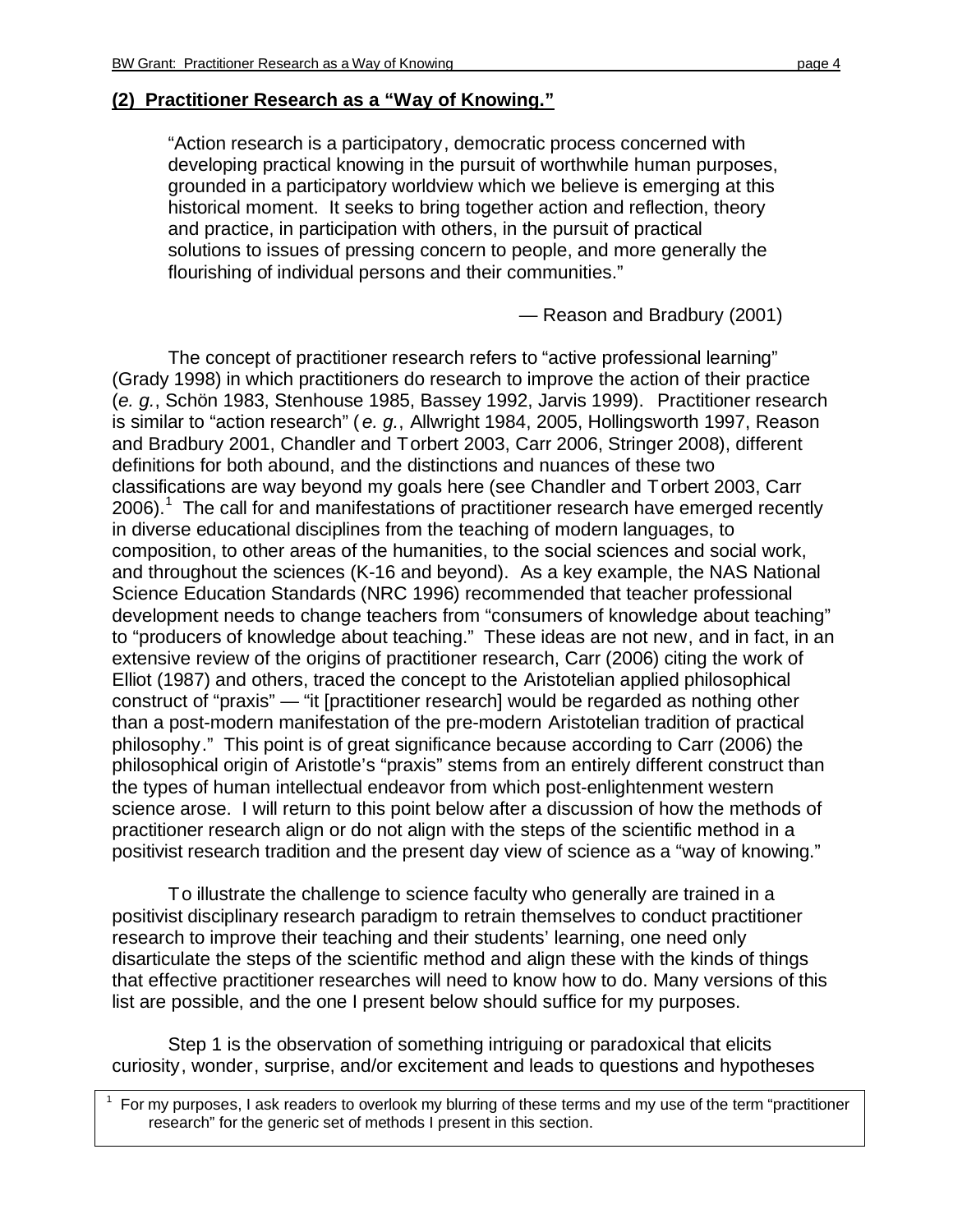derived inductively about causality. Science faculty are generally expert in making the kinds of keen observations about scientific phenomena in their discipline that drill down to the specifics of what really is apparent and quickly lead to specific and hopefully answerable questions leading to hypotheses about causality. These are learned skills and require expert filters and interpreters of basic sensory information, *i. e.* highly developed cognitive skills in observation and information processing. In addition, and more importantly, expert observers know the existing research in their areas and their minds are trained to access this base of prior knowledge in accommodating new phenomena. Expert observers are made most curious when new things fail to fit neatly into previously structured schema. What training do faculty need to accomplish expert cognitive processing of observations of teaching and student learning? What observations would an expert focus upon that even constitute evidence of the effects of our teaching on students' learning? What are the core hypotheses and theories about how people learn (*e. g.*, Bransford *et al*. 2000) and how do these schema define our internal rules of cognitive linguistics to even put words to what we see and thereby begin a path to knowing? In the absence of expert understanding of the learning processes in class and needs of our students, it is a daunting challenge to articulate what we see in a way that leads to testable questions.

For example, those of us who teach freshmen and/or non-science majors are keenly aware of the chaos and noise of novices' observational skills that fill the air during lab inductive inquiry activities such as observing termites racing along curvy ink lines and circles made by some pens but not others (the pens that use ink with a chemical additive that by coincidence mimics the termites' trail pheromone elicits this response, but termites ignore other ink, pencils, etc.). How different are we from these freshmen when we witness student responses on tests and quizzes indicating that only 30% of the class got anywhere near the correct answer on a question but "I am sure I covered it at least 5 times!" And at a larger scale, how many of us have noticed huge dropout rates of potentially successful students as they "fail to progress" in our programs and paused to wonder why?

As a last example, using real data from one of my own classes (freshman fall semester introductory ecology and evolution course, Bio161), consider Figure 2.1 (below) which shows the individual students' quiz/exam scores on a single question worded identically (Q — please offer a brief and concise definition of "Evolution") at four different times during the same semester. Note that individual scores on this basic definition are bouncing all over the place and, at any given assessment event following the pre-test, many students scored worse than they did on the previous test. Note also, that the average class performance (red line) increased, however, this trajectory bears little resemblance to the vast majority of any of the students. What chance does a disciplinary faculty (but a novice teacher at practitioner research) have at posing testable hypotheses about causality amidst this kind of mess? What cognitive skills in educational research inquiry into what's going on in these students' minds and lives are necessary and sufficient to buffer one against the temptation, if not reflex, to pursue deficit explanations (Valencia 1997, Elmersky and Tobin 2005)? What does one need to know to react with curiosity and ask questions versus experiencing revulsion or malaise and in self-defense turn away? Moreover, who would think or take the time to archive and plot data such as in Figure 2.1 and look for this kind of pattern? What kinds of drivers in academia affect science faculty priorities to pursue these inquiries or not?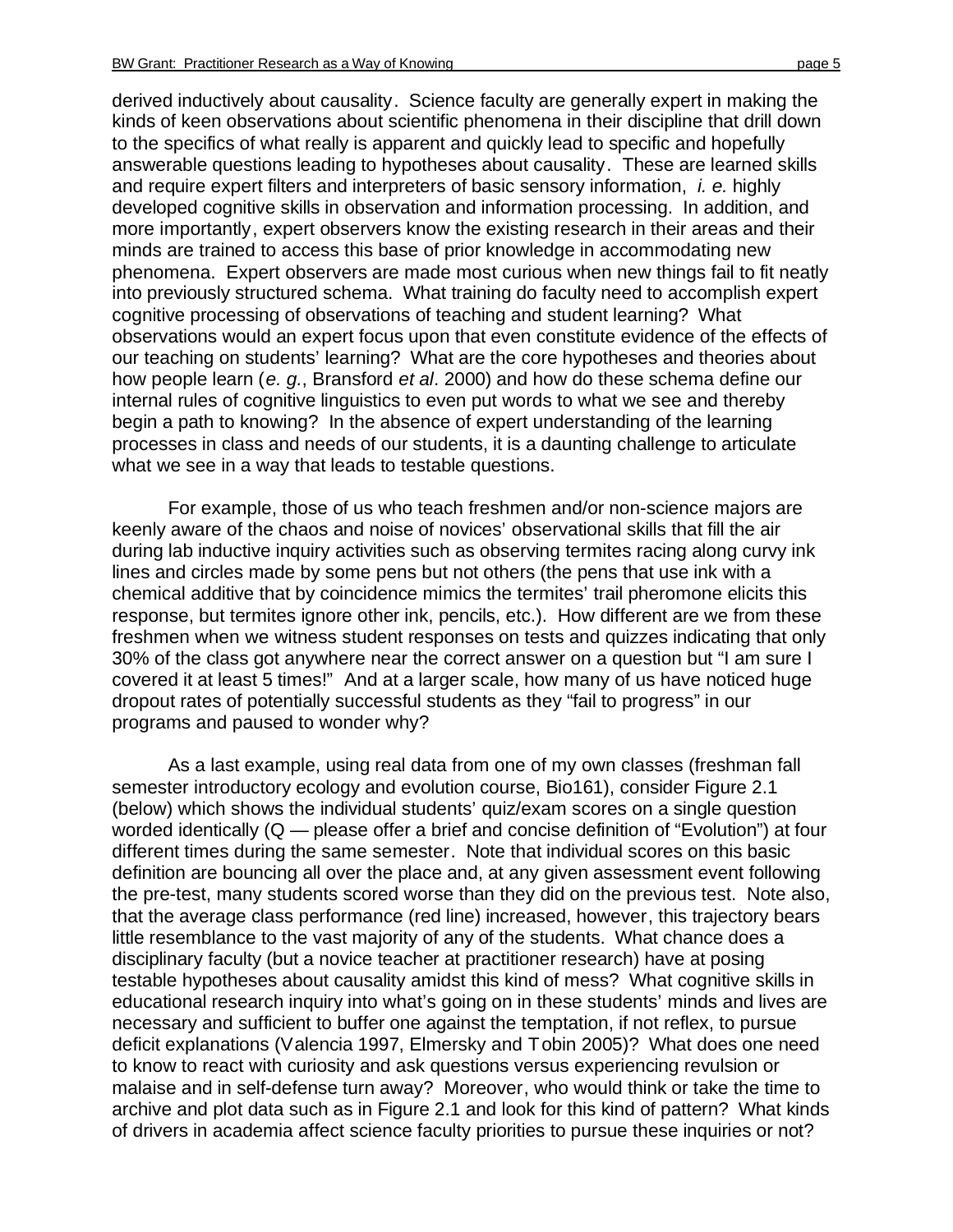

Step 2 is the experimental design and execution stage to test hypotheses derived inductively about causality in Step 1. For practitioner research, this step marks a radical departure from the positivist scientific paradigm principally in that the frame of the "experiment" is no longer defined by a dipole of researcher and researched. The unit of the experiment is not simply its object of study — the students. Barton (2001) enjoined one should do "research with rather than research on" one's students. Through practitioner research one develops (whether by invention or discovery) a "personal theory" (Jarvis 1999) to improve student learning through the action of one's own practice. Key facets of this personal theory are as much a result of investigations into understanding and re-engineering one's own capacities to teach as they are about how the ecology of the classroom that one elicits through one's curriculum, instruction, and assessment causes personal and social engagement to affect (or obstruct) student learning. The interaction of teacher and taught is the domain of inquiry.

Importantly, personal reflection forms a core method of one's research design. Reflection, when properly undertaken, is to being awake what REM dreaming is to being asleep. In a reflection, one stops time and gazes past the surface of life events (especially those for which we may have developed strong emotions, such as student failure) into that virtual mental space to make sense of and seek meaning to targeted events in the time and space through which we have just passed in our teaching. Not only is it a mental winnowing of the events of our experiences to parse signal from noise, but we gather those pieces of our experiences and kernels of interpretation that we can use to explain these events and make things "fit together."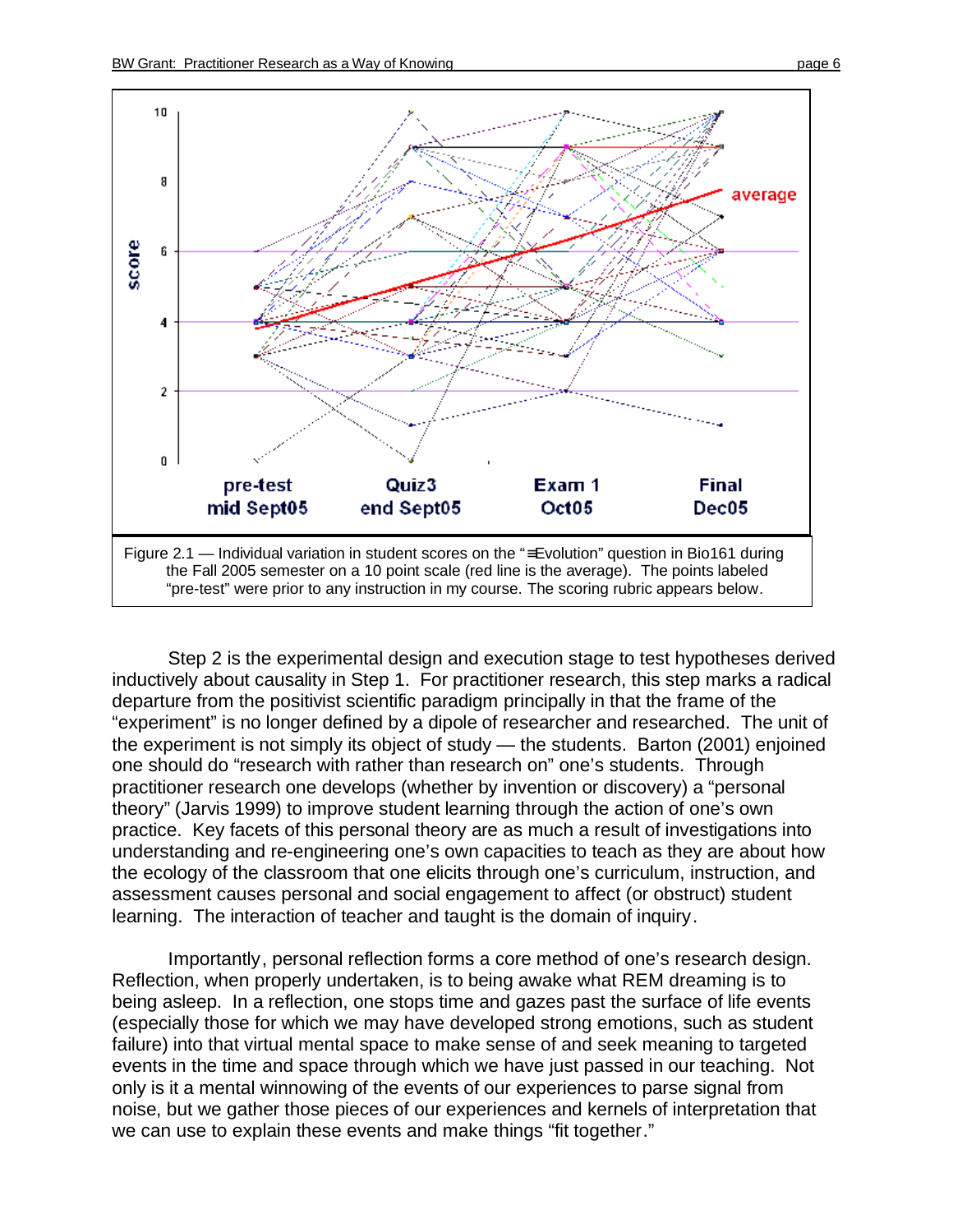As a result, the methodology of practitioner research necessitates a critical blurring between Steps 1 and 2 above, because it is through reflection that new observations and new hypotheses for new teaching methods and interventions emerge as fundamentally integral outcomes of one's research design. Thus, there is a nonlinear fluid mosaic to the practitioner research process as one develops a sense of cognition while engaged in "organizational improvisation" *as a research paradigm* (Weick 1998). Lévi-Strauss used the term "bricolage" to capture this "chaotic advancement… disjointed incrementalism… [and] a kind of anarchy" of knowledge construction in this research methodology (Thomas 1998) — and with this, pre-scripted linear positivism quickly looses instrumental relevance.

And if that were not enough, the types of analytic methods to distinguish among hypotheses that require methods from qualitative and ethnographic research and hybrid qualitative\*quantitative "mixed methods designs" (e.g. Merriam 1998, Reason and Bradbury 2001, Stringer 2008) may appear to be as daunting and impenetrable as the gates of Mordor to novice classroom researchers. Nonetheless, in my own experience about which I will share in the next section, there really is not that much to learn in order to get started. I enjoin that among the challenges I raise to developing capacity and agency in practitioner research, these types of methods acquisition issues are the least problematic, yet not without concerns.

Lastly with this step, I raise the question of "how do you know when you know?" which is the challenge of metacognitive function (Flavell 1976). Similar to issues raised in Step 1, this skill lies at the core of what constitutes expert capacity and agency. Expert conceptual understanding goes hand in hand with capacity for metacognitive function (Schraw 1998, Sternberg 1998, Isaacson and Fujita 2006). If results are reducible to interpreting quantitative test statistics, most disciplinary science faculty would be in their element — but, for reasons given above, this may be rare in one's practitioner research project. One critical application of metacognitive capacity in practitioner research is in the languaging of reflections from which qualitative and quantitative analyses and synthesis emerge: it is a creative process (Thomas 1998), the skills are learned, and unskilled reflection can be deeply misleading (more on this below).

Step 3 closes the loop on scholarship and constitutes the publication of one's practitioner research findings. As with Steps 1 and 2, disciplinary science faculty generally have little to no experience publishing in journals appropriate for practitioner research let alone in any science education journals. The best options to seek are in venues owned and published by one's own scientific society, of which the number increases every year as more disciplinary societies recognize value in the scholarship of science education in their respective disciplines. I am very much involved with one of these efforts and over the past 8 years as Co-PI with Charlene D'Avanzo on three NSF grants, we and others created a peer-reviewed journal for ecological educational scholarship, specifically including practitioner research, published by the Ecological Society of America entitled *Teaching Issues and Experiments in Ecology, TIEE,* <http://tiee.ecoed.net>(D'Avanzo *et al*. 2006, Morris et al. 2007). At present, *TIEE* contains 6 volumes of about 50 peer reviewed submissions, and we hope to see *TIEE* continue as an important member of ESA's family of journals.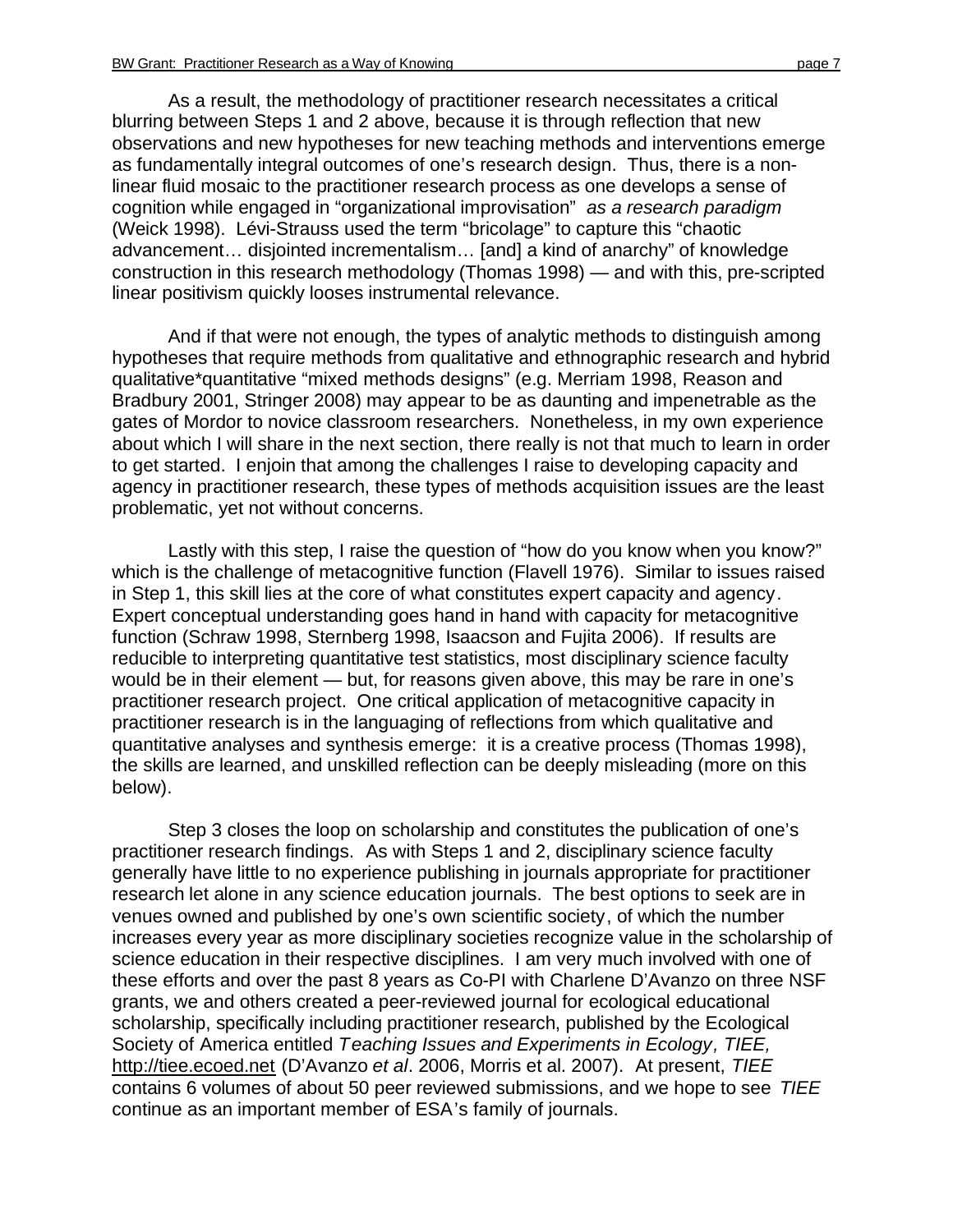The previous discussion hopefully clarifies critical epistemological roadblocks of method facing traditional disciplinary scientists who embark on a practitioner research project. Next, I explore a major epistemological roadblock of fundamental philosophy, i.e. "way of knowing", to this journey that stems quite simply from the question "what is the goal of the activity?" An excellent summary of the idea of science as a "way of knowing" is by Francisco Ayala (see also Moore *et al*. 1984):

"Science is a wondrously successful way of knowing. Science seeks explanations of the natural world by formulating hypotheses that are subject to the possibility of empirical falsification or corroboration. A scientific hypothesis is tested by ascertaining whether or not predictions about the world of experience derived as logical consequences from the hypothesis agree with what is actually observed. Science as a mode of inquiry into the nature of the universe has been successful and of great consequence." (Ayala 2008)

Practitioner research shares with traditional scientific research those core postenlightenment tenets that distinguish science from theology, from much of metaphysics, and from all propaganda and "bullshit" (Postman 1969, 1979, Frankfurt 2005, see also Mason 2005). Moreover, although I have never seen the data, I posit that the vast majority of disciplinary scientists and practitioner researchers would concur with Feynman (1999) that there is a certain "pleasure in finding things out."

However, a divide becomes apparent when examining the issues of "empirical falsification or corroboration" both of which are problematic since practitioner research findings, *i. e.* meaningful personal devices to improve the action of one's practice, often emerge through qualitative processes of personal reflection and amidst smaller sample sizes inherent in case study and much of ethnographic research. A great deal has been written on the limited resolution and reliability of self assessment ( *e. g.*, Claxton 1997, Kruger and Dunning 1999, Dunning *et al.* 2003), and wrote Thomas (1998), "Unless our personal musings are subjected to rigorous criticism — and survive — they may constitute no more than prejudice, generalisation and dogma." The extent of this divide and the metacognitive rules for its resolution are socially negotiated differently among different disciplines. Much has been written on this problematic concern of empirical sufficiency, but this concern is minor by comparison with the issue I raise next.

Practitioner research has a very different primary goal than does traditional scientific research. As summarized by Stringer (2008), practitioner researchers "engage in careful, diligent inquiry, not for purposes of discovering new facts or revising accepted laws or theories, but to acquire information having practical application to the solution of specific problems related to their work."

Jarvis (1999) states that practitioner research "reconceptualizes theory, arguing that all practitioners generate their own personal theories, and that apparently objective knowledge of traditional theory is no more than information to be learned and experimented with in practice… [and as such] the traditional relationship between theory and practice no longer holds." And later, Jarvis relays "it is no longer possible to treat theory as a coherent entity that can be generalized to all practice situations. Indeed, it is questionable whether the high status of theory should be retained in its present form in light of the current emphasis on practice, reflective practice, practical knowledge, and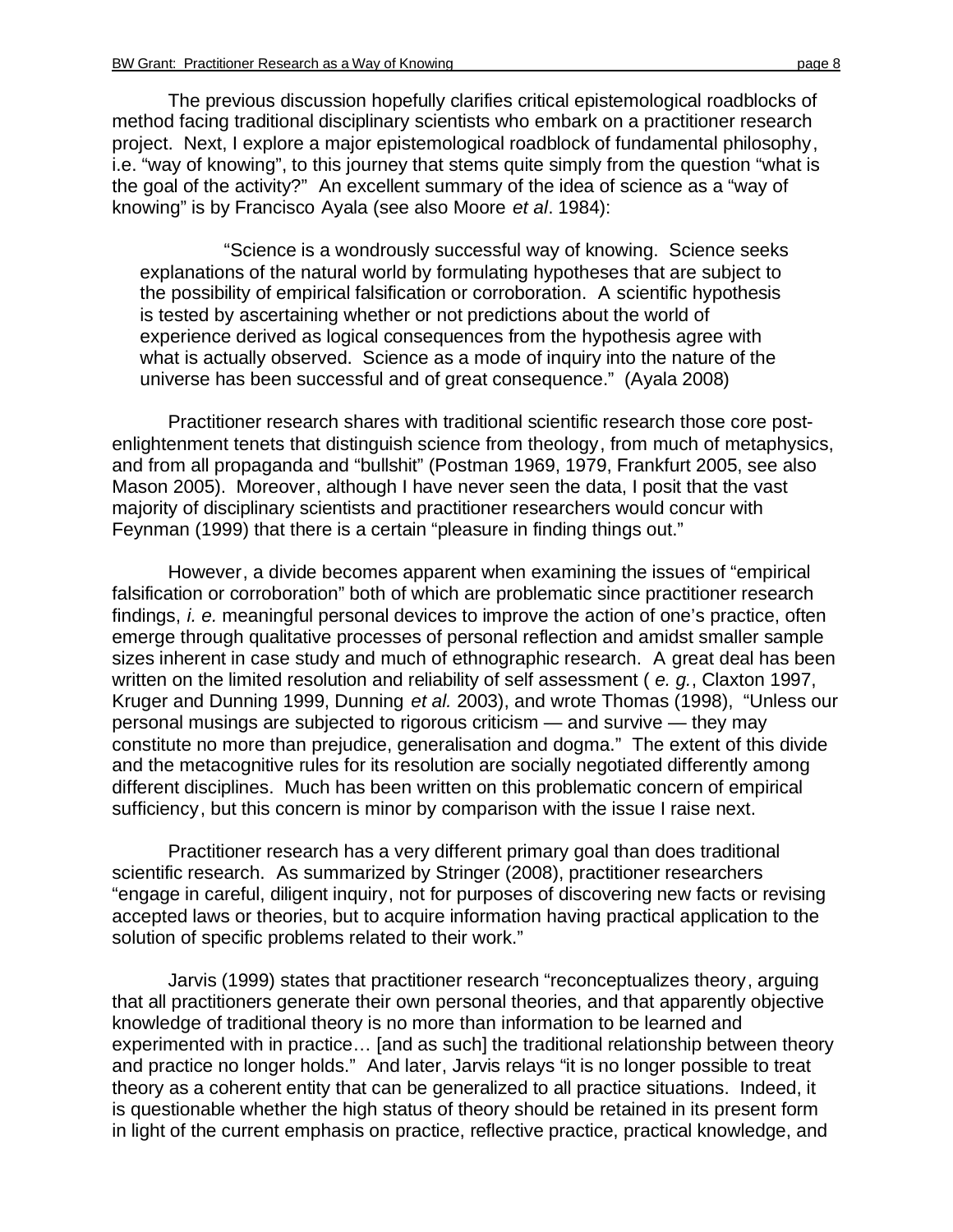practitioner-researchers' research into practice. Practical knowledge, however, might be regarded as a new aspect of theory, a personal theory of practice." (p. 144)

Thomas (1998) goes even further by asserting that for practitioner researchers the goal of seeking theoretical generalities is not only irrelevant but misguided: "the problem is… with the belief that one's own observations and reflections can be corralled, cleansed and transformed to provide an improved explanatory structure and practical guide for one's future professional life." According to Thomas,

"The key question is whether we can deliberately theorise in such a way that our practice is affected; whether there are two distinguishable and separable processes, or whether 'tacit knowing' (Polanyi 1958) is a kind of knowing out of which theory cannot be drawn... the skills of the teacher or physician can be shared only by a process similar to apprenticeship - in the same way that knowledge about language use is shared with the developing infant. They are reducible neither to technique nor to theory… The analogous distinction… is between 'knowing how and knowing that' [Ryle 1949]… Knowing how to do something, in other words, is not predicated on knowing principles for doing it or the possession of articulated knowledge. As Ryle put it, 'Intelligent practice is not a step-child of theory' (p. 26). … When someone does or thinks something in the practical world, asking them to reflect or theorise on it merely produces what Ryle calls a ghostly double, 'a soliloquised or muttered rehearsal' "…

#### Thomas continues with,

"By calling the collection of vernacular constructs, reflections and ideas 'theory' we claim some epistemological legitimacy and explanatory currency for them. But personal views culled from everyday experience are not theory. To elevate ideas, impressions and transient hypotheses to 'theory' dilutes the word theory to such an extent that it ceases to be of any descriptive value. Merely to call these cognitive phenomena 'theory' blesses them with neither validity nor utility. Musings are not theory. Unless our personal musings are subjected to rigorous criticism - and survive - they may constitute no more than prejudice, generalisation and dogma."

In sum, practitioner research jettisons the core western scientific construct of generalizability, or the discovery or invention of generality as the primary goal of the activity. As shown in Figure 2.2 (below), the Research Cycle of Practice (which is based upon the Aristotelian concept of *Praxis*) begins with observations of one's classroom practice from which one resolves patterns of relationships between one's teaching and evidence of students' learning (spanning qualitative and quantitative data types). Then, one reflects upon possible relationships and inductively arrives at a "Personal Theory of Practice" according to which students are hypothesized to be learning (or not) due to one's teaching (curriculum and instruction). Following this, one then can make revisions to one's teaching, return to the classroom, and repeat the cycle again — hopefully this time with improved learning outcomes. Importantly, each step I have outlined is deeply informed by pre-existing knowledge and theories of learning generated elsewhere by other researchers and publishing practitioners. One's research cycle of practice must occur within a learning community of practitioners; however, the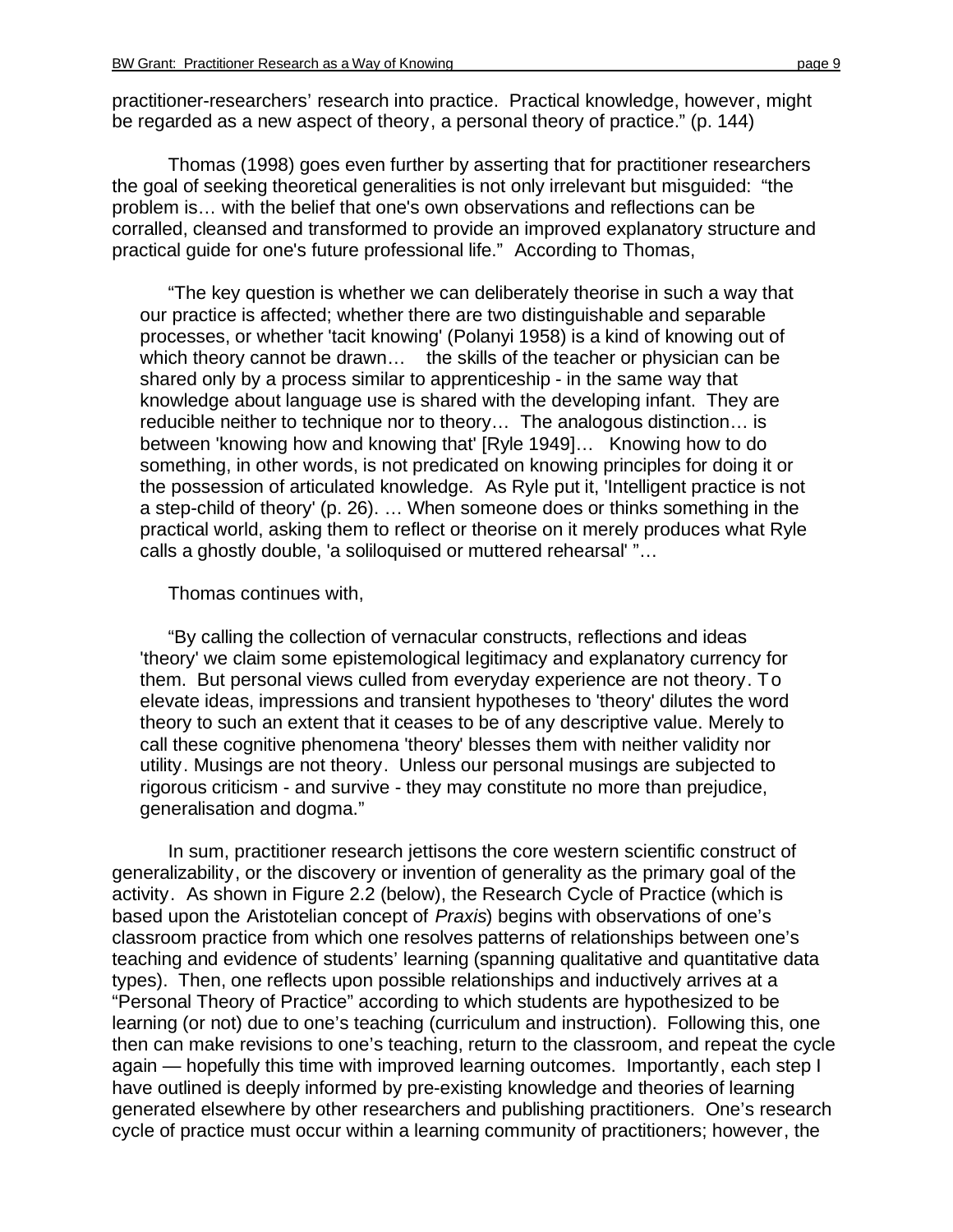

primary goal of the activity is NOT the generation of new generalizable knowledge, which IS the primary goal of traditional scientific research — the primary goal of practitioner research is to teach better so as to improve one's students' learning. I next turn to the underlying issue why is this goal important — why do we want to improve practice? I offer next that the answer to this question lies in the history of the construct of practitioner research and is at the heart of the matter.

Wilfred Carr (2006) summarizes the origins of practitioner research (he uses the term "action research") as descending from the Aristotelian tradition of "practical philosophy" and the specific construct of "praxis", which is

"a form of action directed towards the achievement of some end… [and] the 'end' of praxis is not to make or produce some object or artefact, but progressively to realise the idea of the 'good' constitutive of a morally worthwhile form of human life. But praxis is not ethically neutral action by means of which the good life can be achieved. …praxis is a form of 'doing' action precisely because its 'end'—to promote the good life—only exists, and can only be realised, in and through praxis itself. … Praxis is thus nothing other than a practical manifestation of how the idea of the good is being understood, just as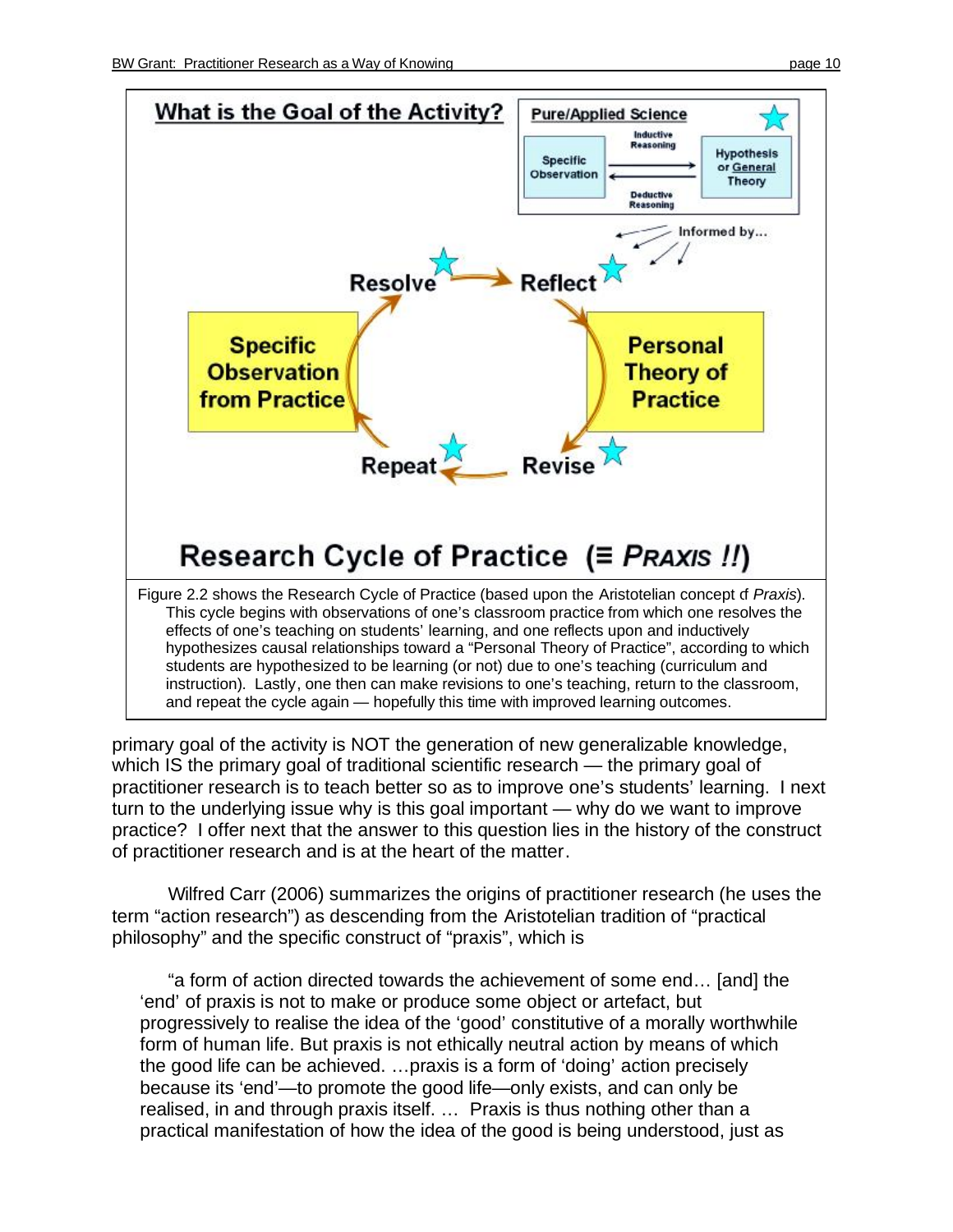knowledge of the good is nothing other than an abstract way of specifying the mode of human conduct through which this idea is given practical expression. In praxis, acquiring knowledge of what the good is and knowing how to apply it in particular situations are thus not two separate processes but two mutually supportive constitutive elements within a single dialectical process of practical reasoning."

According to Carr, Aristotle's construct of praxis founded the tradition of 'practical philosophy' from which practitioner research originated. However, practical philosophy was deliberately marginalized in modern times because "the indeterminate and imprecise nature of praxis unavoidably entails that practical philosophy is an 'inexact' science which yields a form of knowledge that cannot be applied universally and unconditionally." Thus,

"practical philosophy… is nothing other than a pre-modern version of twentieth century action research. Like action research, it takes ethically informed human practice as its unique object domain. Like action research, it can be defined as 'a form of reflective enquiry undertaken by practitioners in order to improve their own practices, their understanding of these practices and the situation in which these practices are carried out' (Kemmis 1988, p. 42). And, like action research, it accepts that the knowledge that informs and guides practice is 'contextualised knowledge that cannot be separated from the practical context in which it is embedded' (Somekh 2006, p. 28)."

This analysis clearly demonstrates that the core philosophy of practitioner research diverged from that of western science over 2000 years ago and now embodies a "contemporary rehabilitation of practical philosophy" (Carr 2006) — the goal is not generalizable theory, but rather the construction of contextualized knowledge that improves the action of one's practice *because* the outcomes produce good ends. The message for educators is that practitioner research is value driven, goal-oriented, and transformative advocacy for both teacher and student for the good of both. It is a form of social engineering to improve classroom praxis because that is the right thing to do. Education is liberating, the capacity to teach and learn is emancipatory, our students deserve it, our culture demands it, and these outcomes clearly embody not only a core western ideological position (Freire 1998) but moreover, it is another "way of knowing" – and one that I enjoin is an essential complement to the way of knowing of western traditional science (see Ayala's quote above).

Continues Carr (2006): "although it was readily conceded that practical philosophy does not provide a body of knowledge that practitioners can simply apply, this did not undermine its claim to be the 'science' that enables practitioners progressively to improve their practical knowledge and develop their understanding of how the good [that is] internal to their practice may, in their own particular situation, be more appropriately pursued."

In conclusion, my overarching message for readers who teach (and especially those who teach future teachers) is one of cautionary advocacy to engage in a learning process to assimilate and wield methods of practitioner research as a "way of knowing" to improve your science teaching and your students' learning.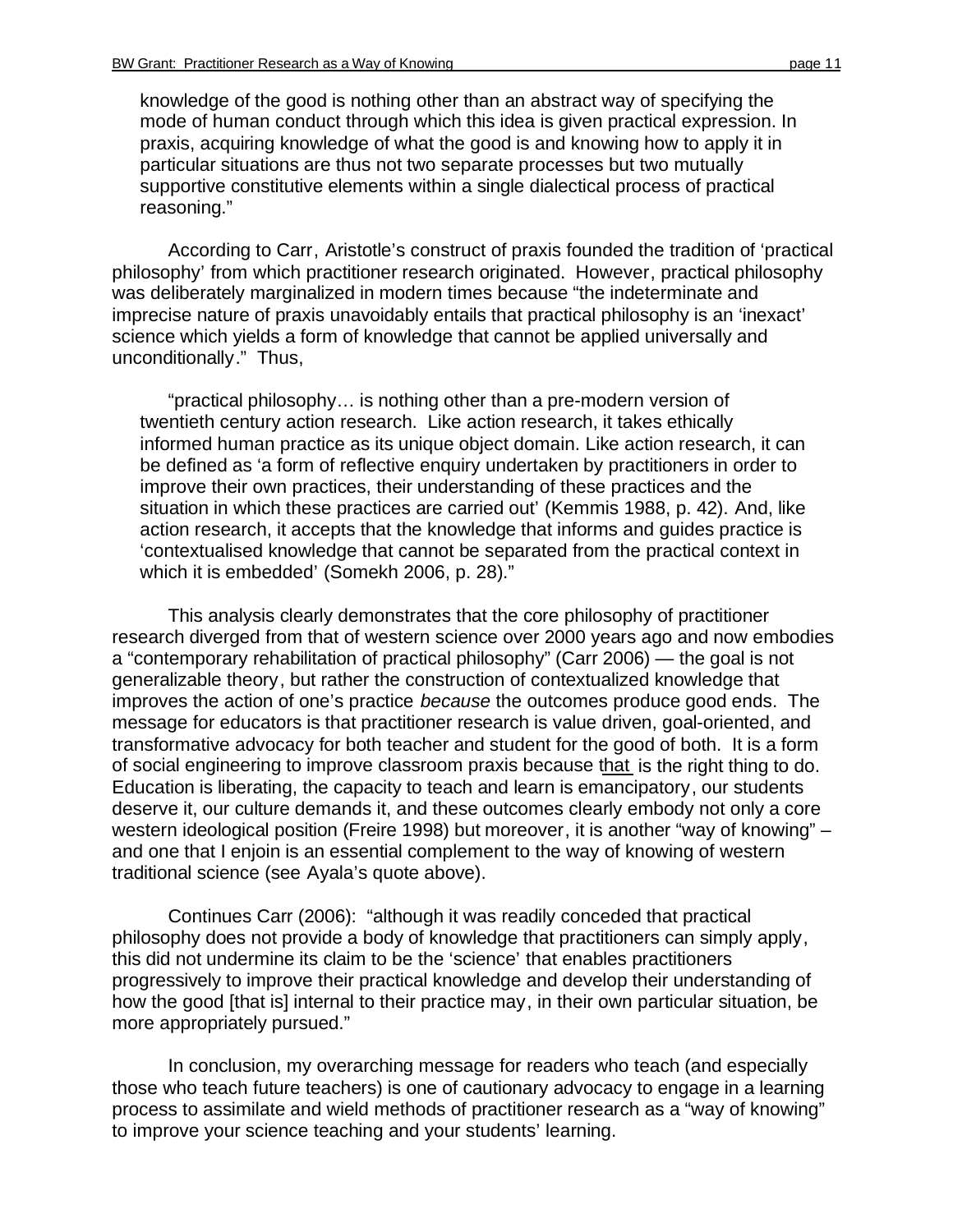### **(3) A Case Study of Teacher Learning in Improving Undergraduates' Concept Acquisition of Evolution by Natural Selection.**

Since 2000, I have been engaged in a long-term practitioner research project in my fall freshman introductory course in evolutionary biology (Bio161) at Widener University. I present evidence that my methods of practitioner research over the past 8 years, and in particular a major course revision including a novel method of confronting students' misconceptions that I developed in 2006, have contributed to significant reductions in my students' misconceptions and significant increases in their demonstrated understanding of basic concepts of evolutionary biology.

In the fall of 2000, following a complete revision of the freshman and sophomore majors' curriculum in Biology at Widener University, where I have taught since 1993, a colleague and I created the fall freshman course, "Biology 161: Evolutionary Ecology." Bio161 is divided into thirds: (1) Origins (basic review of the origin of the Universe, our solar system, pre-biotic chemistry, and life on Earth), (2) Genetics (micro- to macroevolution, and the evolutionary diversification and classification of life), and (3) Evolutionary Ecology (individuals, populations, communities, and ecosystems) and Conservation Biology. I have taught the first and last third of this course each fall from 2000-2005 with 45-60 students each year. Evolution and coevolution are central concepts to this course and these terms appear prominently in eleven and five out of fifteen weeks or the course, respectively (see Supplemental Figure S1 for the basic lecture outline for this course as well as the numerous places where the term evolution are coevolution are featured). During 2000 to 2005, in my lecture classes, I frequently made use of active-learning pedagogical techniques including Turn-To-Your Neighbor, Minute Papers, and Guided Discussions (see *TIEE Teaching Resources* [{http://tiee.ecoed.net}](http://tiee.ecoed.net)).

## Measuring Students' Understanding of Evolution by Natural Selection

This paper reports multiyear results (2000-2007) from two sets of quiz/exam questions that serve to elicit students' understanding of (1) the definition of evolution and (2) the process of evolution by natural selection.

(1) Definition of Evolution. I put the question "Please offer a brief and concise definition of Evolution" on the Bio161 Final Exam each December from 2000 to the present. I re-read and re-scored all Final Exam responses (n=379) to this question using the rubric in Figure 1, which I also used to compile frequencies of students' misconceptions.

According to the rubric (Figure 3.1), students must have noted the role of "genetic change" in evolution to excel in this question (the emphasis is on microevolution). Next, failing but score-able responses exhibited major misconceptions such as equating evolution with natural selection, or implying teleological directed evolution based on vaguely adaptive need. Also, a student's performance at simply writing clear sentences affected their score (max of minus one point).

Since the beginning of 2005, in addition to final exams, I administered this question as a pre-test and on several quizzes, and I also saved copies of all pre-tests,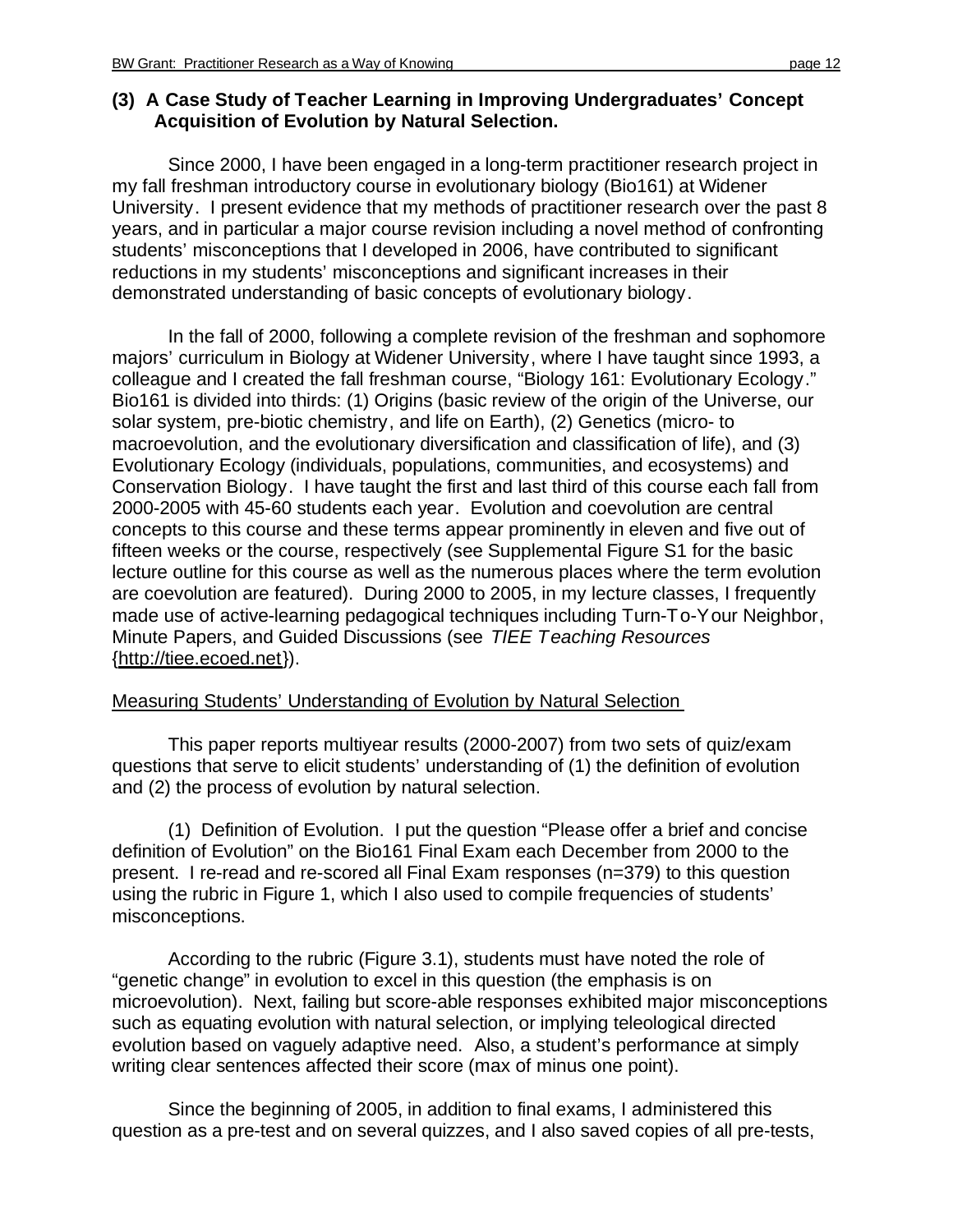

quizzes, and mid-term tests. Thus for 2005 through 2007, I have an additional data set of responses ( $n = 647$ ) to indicate changes in students' performance on this question pre-, during, and post-instruction. I re-read and re-scored all of these responses.

(2) Evolution by Natural Selection. One of the most useful instruments I have to measure students' conceptions about evolution by natural selection is the "Dino Neck" question (Figure 3.2). I administered this survey to all of my freshman Bio161 students during the first and last weeks of class from 2000 to 2007. I re-read and re-scored all responses using the rubric in Table 3.1 (below). I also used this rubric to compile frequencies of students' misconceptions.

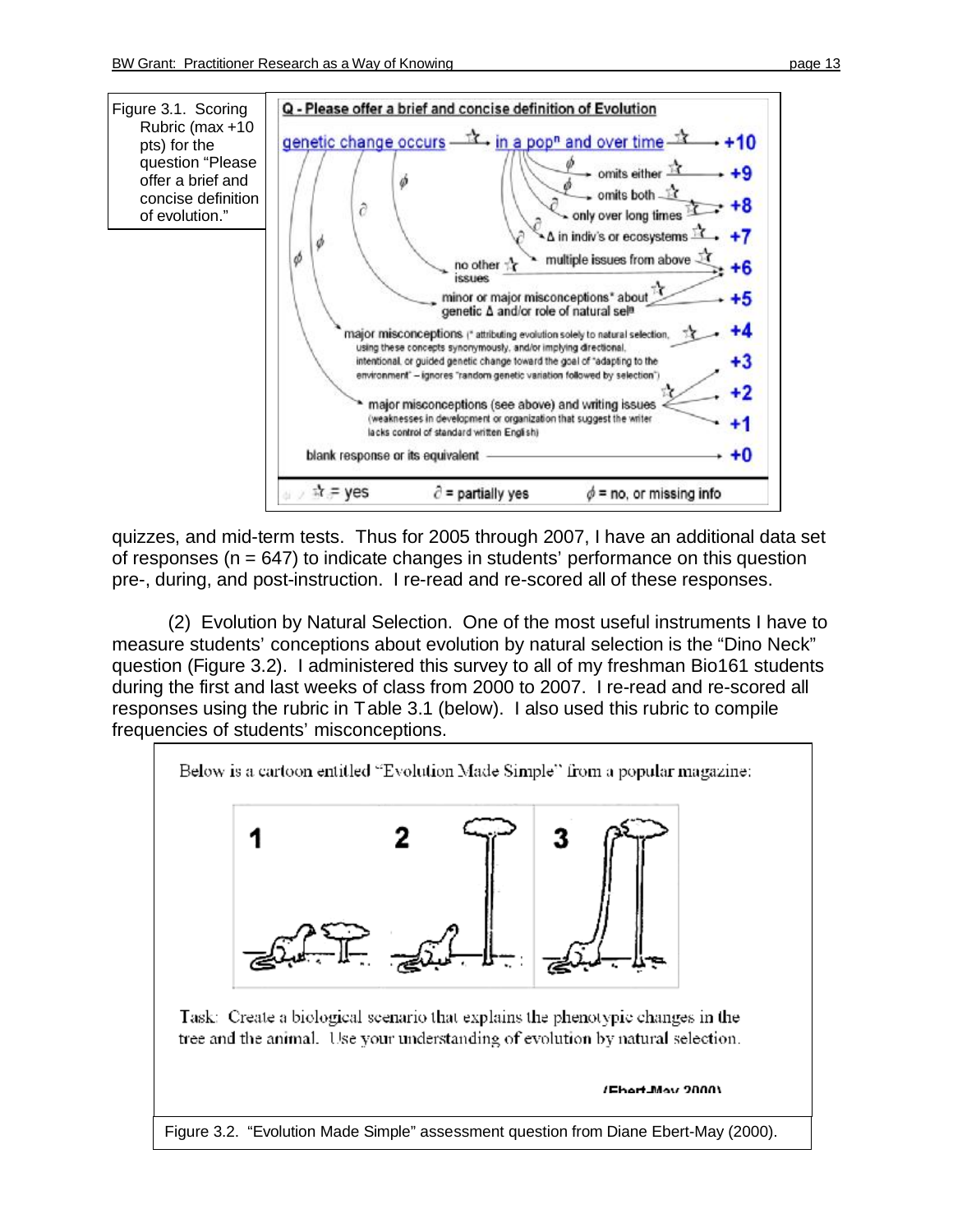To excel, students must have noted for both the tree and then for the animal that (a) coexisting individuals in the tree/animal populations differ from each other (in tree height or neck length) due to random genetic variation, (b) stated that due to these differences trees/animals differ in ecological performance (survival and reproduction, or fitness) since taller trees are eaten less/ longer necked animals get more food, which is natural selection, and (c) since these taller/ longer necked individuals leave more offspring that would inherit these traits, the populations of trees/ animals subsequently increase in their proportions of taller/ longer necked individuals – which is evolution by natural selection. Lower scores stem from major misconceptions such as stating that variation among individuals and/or over time is directed by teleological need, or that variation is mere growth. Also, a student's writing performance slightly affected the score (max -1 point).

| <b>DIS</b> | summary                   | key features                                                                                                                                                                                                                                                                                                                                                                                                                                                                                                                                                                                                                                                                                                                                                                                                                                                                                                                                                           |          | minimally                             | vague about the role of natural selection in causing the evolution of                                                                                                                                                                                                                                                                                                                                                                      |
|------------|---------------------------|------------------------------------------------------------------------------------------------------------------------------------------------------------------------------------------------------------------------------------------------------------------------------------------------------------------------------------------------------------------------------------------------------------------------------------------------------------------------------------------------------------------------------------------------------------------------------------------------------------------------------------------------------------------------------------------------------------------------------------------------------------------------------------------------------------------------------------------------------------------------------------------------------------------------------------------------------------------------|----------|---------------------------------------|--------------------------------------------------------------------------------------------------------------------------------------------------------------------------------------------------------------------------------------------------------------------------------------------------------------------------------------------------------------------------------------------------------------------------------------------|
| $=10$      | expert<br>answer          | explains role of random mutation in creating genetic variation and<br>phenotypic change in trees w/ some trees taller & some shorter;<br>explains role of natural selection by dinosaurs on tree height causing<br>the shorter trees to become rare and the taller trees to become<br>common, which results in evolution of taller trees since previously<br>height was attributed to genetic variation:<br>explains role of random mutation in creating genetic variation and<br>phenotypic change in dinosaur neck length w/ some necks longer &<br>some necks shorter:<br>explains role of natural selection imposed by the tall trees on dinosaur<br>neck length causing the shorter necked dinosaurs to become rare<br>and the longer necks to become common, which results in evolution<br>of longer necks since previously neck length was attributed to<br>genetic variation:<br>in addition, may note this is an example of coevolution (if so, give $\Phi$ ) |          | passing                               | either tall trees or longer necks, (may omit one of these if other is<br>better explained)<br>ambiguous evidence of arguments about either teleological directed<br>mutation/ evolution and/or about Lamarckian thinking<br>genetic basis to phenotypic variation in tree and neck length IS missing                                                                                                                                       |
|            |                           |                                                                                                                                                                                                                                                                                                                                                                                                                                                                                                                                                                                                                                                                                                                                                                                                                                                                                                                                                                        | $5-61$   | failed but<br>nearly<br>passing       | poor understanding of the role of natural selection in causing the<br>evolution of either tall trees or longer necks.<br>arguments are made about either teleological directed mutation/<br>evolution and/or about Lamarckian thinking to explain the pattern<br>causes of phenotypic variation in tree and neck length missing based on<br>arouments of NEED<br>sentences are clear and well-sequenced, however the concepts are<br>promi |
|            |                           |                                                                                                                                                                                                                                                                                                                                                                                                                                                                                                                                                                                                                                                                                                                                                                                                                                                                                                                                                                        | $4-51$   | oontent.<br>and<br>concept            | NO understanding of the role of natural selection in causing the<br>evolution of either tall trees or longer necks.<br>arguments are made about either teleological directed mutation/                                                                                                                                                                                                                                                     |
| $9-101$    | near-<br>expert<br>answer | explains role of natural selection in causing the evolution of tall trees<br>and then longer necks in two distinct stages - uses "natural<br>selection' and/or 'fitness' correctly in both cases;<br>may be slightly vague about the genetic basis, but must use genetic<br>variation correctly:                                                                                                                                                                                                                                                                                                                                                                                                                                                                                                                                                                                                                                                                       |          | failure                               | evolution and/or about Lamarckian thinking (or utter nonsense) to<br>explain the pattern<br>causes of phenotypic variation in tree and neck length missing based on<br>arguments of NEED                                                                                                                                                                                                                                                   |
| $8-90$     | good<br>answer            | explains role of natural selection in causing the evolution of tall trees<br>and then longer necks in two distinct stages - may fail to name the<br>process 'natural selection' in one or both cases:<br>vague about but still must mention the genetic basis to phenotypic                                                                                                                                                                                                                                                                                                                                                                                                                                                                                                                                                                                                                                                                                            | $3 - 41$ | content<br>and<br>concept<br>failure. | sentences are poorly organized and arguments ill-conceived<br>arguments are alluded to about either directed mutation/ evolution<br>and/or about Lamarckian thinking, however,<br>the main points are off track, unclear, and incomplete<br>otherwise maybe a score of 4, but with three or fewer lines                                                                                                                                    |
| $7-81$     | developing<br>answer      | variation in height or necks among coexisting trees and dino's;<br>explains role of natural selection in causing the evolution of tall trees<br>and then longer necks in two distinct stages, but may omit one of<br>these if other is well-explained;                                                                                                                                                                                                                                                                                                                                                                                                                                                                                                                                                                                                                                                                                                                 | $2-31$   | major<br>failure                      | a few key words are present, and they are embedded in incomplete and<br>erroneous phrases:<br>or, the writing might be adequate, but the pattern is entirely attributed to<br>mere growth, ontogeny, or development,                                                                                                                                                                                                                       |
|            |                           | shows NO evidence of arguments about either teleological directed<br>mutation/ evolution or about Lamarckian thinking;                                                                                                                                                                                                                                                                                                                                                                                                                                                                                                                                                                                                                                                                                                                                                                                                                                                 | $1-2$    | total<br>failure                      | a few key words are present, but are ideas are skimpy and incoherent                                                                                                                                                                                                                                                                                                                                                                       |
|            |                           | genetic basis to phenotypic variation in tree and neck length may be<br>missing, and may discuss phenotypic vart among coexisting "s;                                                                                                                                                                                                                                                                                                                                                                                                                                                                                                                                                                                                                                                                                                                                                                                                                                  | $0-11$   | total<br>failure                      | irrelevant information or blank                                                                                                                                                                                                                                                                                                                                                                                                            |

Importantly, and in contrast to the "definition of evolution" assessment for which I used the same exact question repeatedly on tests and quizzes, my students only saw the "Dino Neck" question for the pre-course and final exam post-tests. Instead, in class and on quizzes I made up new questions modeled after the "Dino Neck" question that I scored using the same rubric but with different content. These new questions assessed students' understanding of evolution and coevolution for predators and prey, competitive character displacement, and mutualism.

#### New Practitioner Research Methods and Course Revisions in 2005 and 2006

Beginning in fall 2005, I included almost daily 5 minute short-answer surveys of students' pre-conceptions about key areas of content before these were discussed in class, although the syllabus remained the same as in previous years. However, it was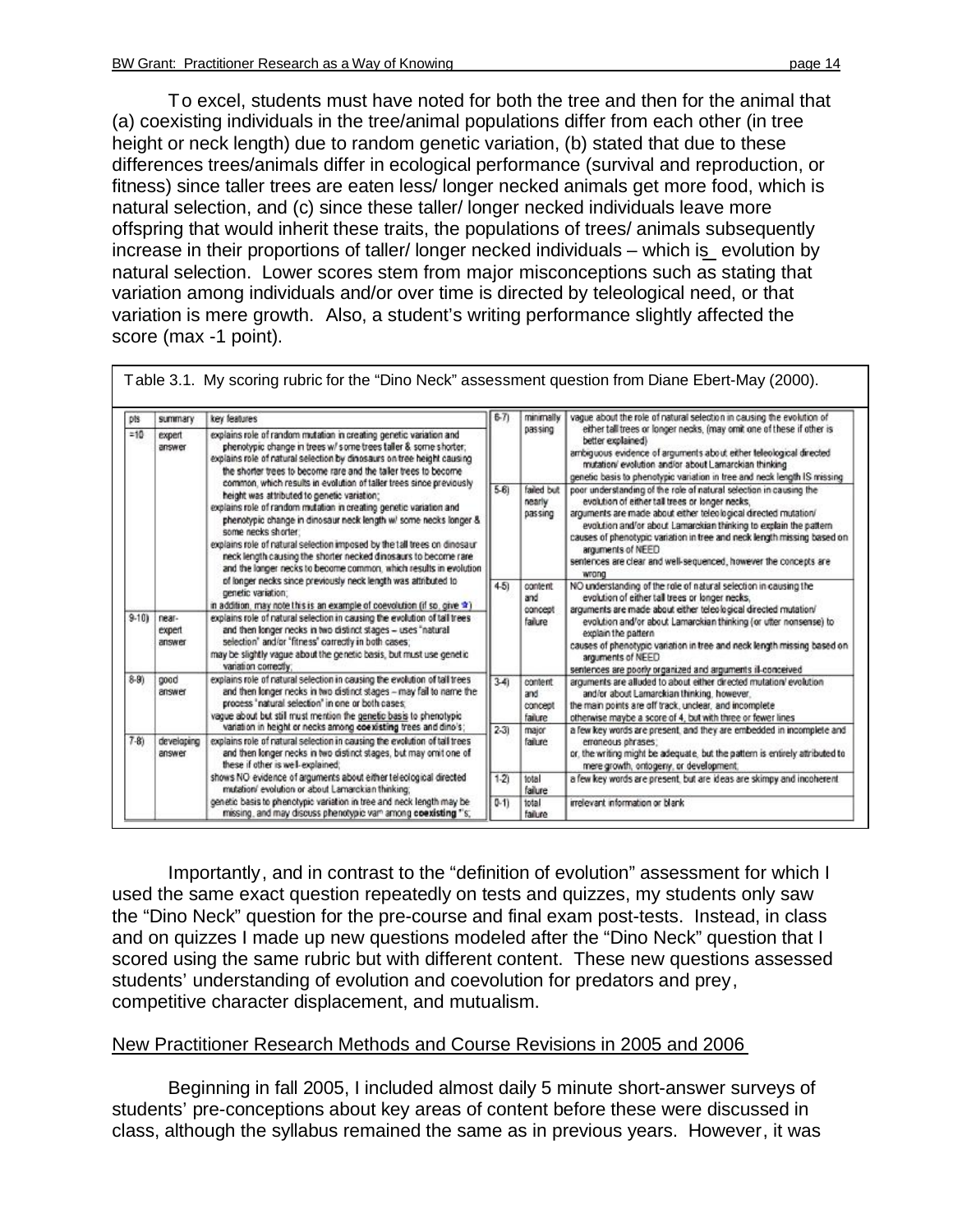apparent after the fall 2005 semester that student learning of the basic concepts of evolutionary biology was somewhat improved, but still inadequate. Many students who presented evidence on pre-tests that they harbored substantial misconceptions in fact remained highly resistant to instruction, and often defended their misconceptions using course appropriate terminology, but incorrectly, on the course final exam. In other words, many had hijacked course content in service of their misconceptions.

Beginning in fall 2006, I radically altered what I did with the pre-test data. Instead of my just reading and synthesizing this information and using it to measure the summative effects of my teaching in a positivist paradigm, I designed a plan to directly confront my students with their misconceptions and engage them in the shared struggle to dislodge these misconceptions so that expert learning could occur. Specifically, for each pre-unit survey, I presented histograms of their survey responses (prior knowledge and misconceptions) at the beginning of the next class. During this time, I specifically addressed the major categories of students' prior correct knowledge AND major misconceptions (why such and such an idea was "wrong" and why a different concept was "right"), I re-framed the outline of the class conspicuously around and sequentially addressing these major misconceptions, and I re-projected the misconceptions slide multiple times on multiple days.

For example, I showed the histogram of students' pre-test responses on the "definition of evolution" question multiple times in class, and these misconception categories formed the bases to the lecture content on evolution throughout the semester. For example, I pointed to their misconception that evolution and natural selection are synonymous (see Results), at the beginning and end of the discussion about how other factors can cause evolution such as mutation, gene flow (migration), genetic drift in small populations (founder effects, genetic bottlenecks, etc). Next, returning to natural selection I presented teleological views, such as by Lamarck, and showed why these might seem reasonable, but because they lack mechanisms these are all unfounded. Lastly, regarding the misconception that evolution by natural selection only occurs over long times, I presented evidence from the famous study by Peter and Rosemary Grant (chronicled in Jacob Weiner's [1994] *The Beak of the Finch*, the first three chapters of which are required reading) showing that populations of Darwin's finches can evolve rapidly from one generation to the next under selection. As I mentioned before, these are the same topics that I "covered" in previous years, but the difference in 2006 and 2007 was that these topics were presented in direct confrontation with students' misconceptions.

In addition, I asked them in guided discussions and turn-to-your neighbor activities to visualize and reflect upon the kinds of evidence and arguments I needed to present that would help them to understand the expert knowledge and ways of knowing I wanted them to attain versus those that many exhibited in the pre-tests. Thus, my methodological research paradigm for 2006 and 2007 moved away from viewing my students as research objects and toward a model of their engagement in their learning in a participatory action research, or post-positivist, mode (McTaggart 1997, Hollingsworth 1997, McNiff 2002, Reason and Bradbury 2006). In many instances, this had little effect on the span of content I had already slated for that class, but simply involved rearranging the sequence and changing the emphasis of this or that idea.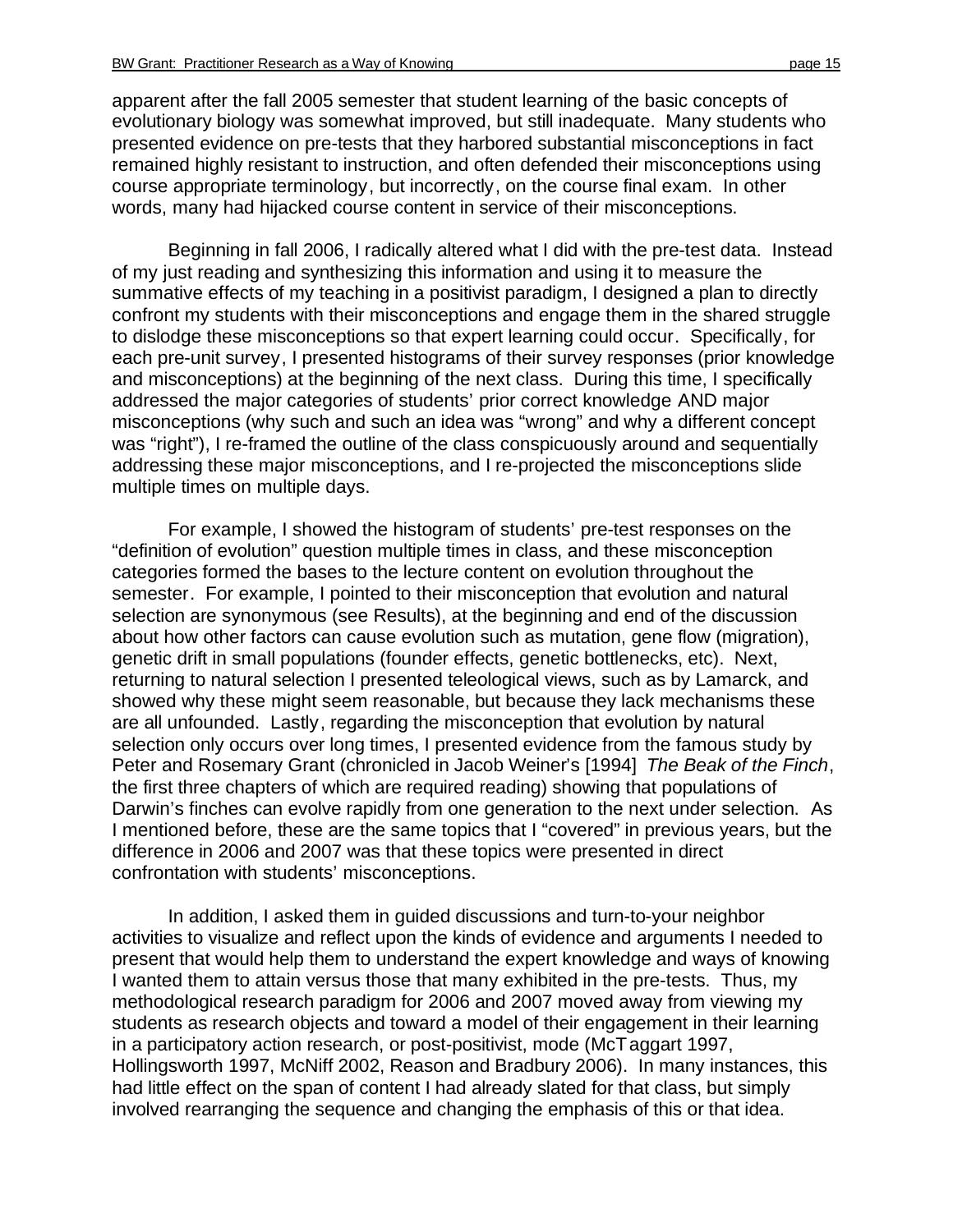A second major change in the course in fall 2006 was a rather substantial content reduction and shifting of emphasis, which was mandated in part by the extra class time that needed to be devoted to increased writing and discourse-based instruction. I removed the "origin of life" story from the first third, and I moved the first half of the last third on "Individual and Population Ecology" into the beginning third. Figure 3.3 illustrates these changes in detail. The major content areas were largely unaffected. For example, basic topics in individual design (energy processing – basic biochemistry of metabolism and photosynthesis) were simply presented in the context of environmental adaptation and physiological ecology.



To reiterate, in my view the key innovation in 2006-2007 was to directly confront and make use of the students' misconceptions as the bases to new outlines of topics that I then covered in class. In other words, beginning in 2006, I re-cast my whole inclass lecture pedagogy to teach directly to my students' misconceptions about the content of my course. Nonetheless, it also was clearly a good idea to reduce the sheer volume of material I asked my students to learn and be able to manipulate.

#### Results

#### (1) Definition of Evolution.

Figure 3.4 shows the trajectories of student responses to the question "Please offer a brief and concise definition of Evolution" which appeared on the Bio161 Final Exam each December from 2000 to 2007 ( $n = 379$ ). Note that the fraction of students correctly answering this question (on a 10 point scale, see rubric in Figure 3.1) between 2000 and 2005 was about 50%, which was way too low and was one of the main factors motivating my course revisions for fall 2006 (see above). Note also that there was a dramatic increase in this fraction (exceeding 90%) beginning the year of my course revisions in fall 2006, which of course was also associated with dramatic decreases in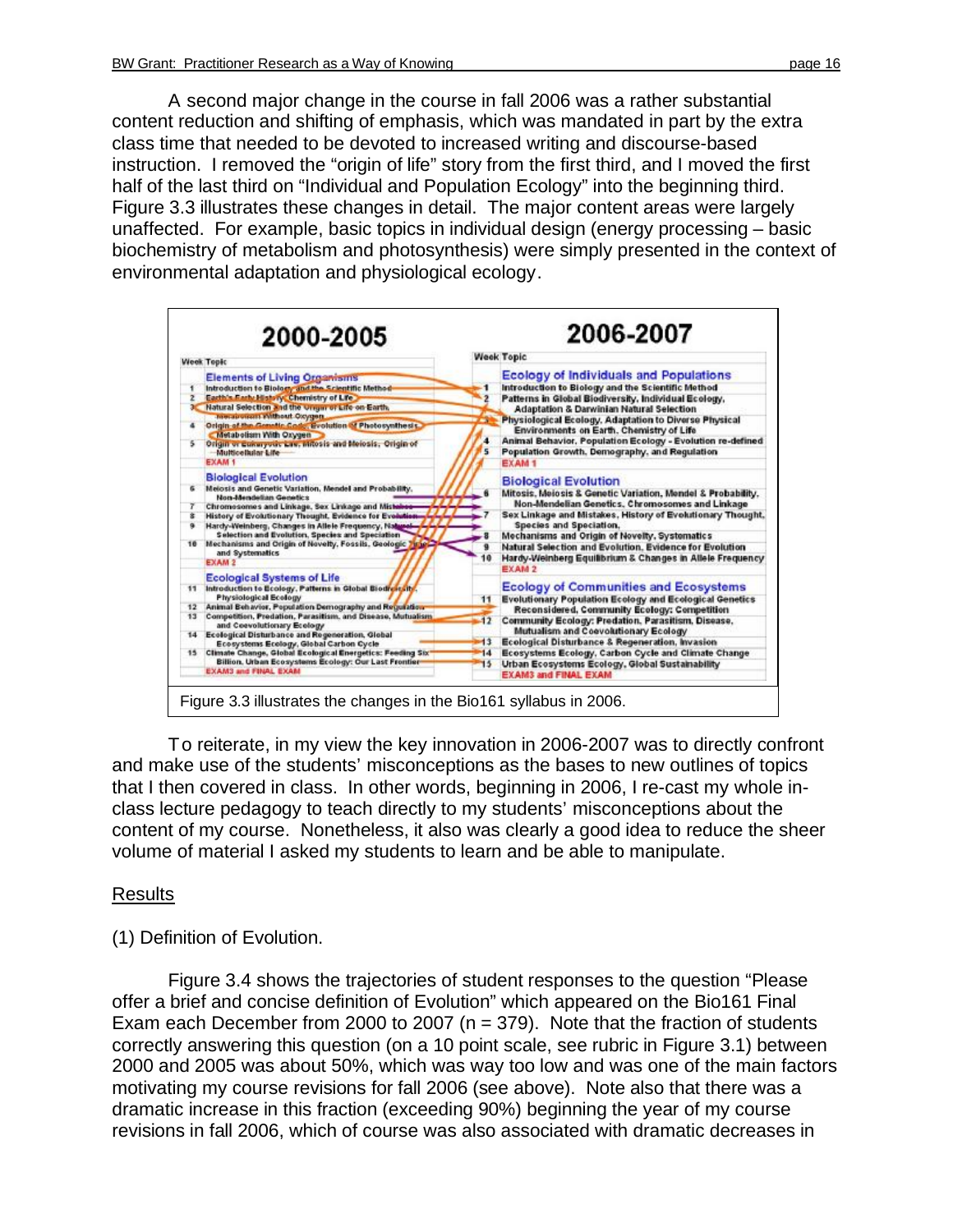

frequencies of students' misconceptions for 2006 (all of which dropped below 5%). According to an analysis of variance on the numerical scores for this question there was a significant increase in students' scores for 2006 and 2007 relative to other years (Table 3.2, SAS Proc GLM, Duncan's Multiple Range Test).

| Table 3.2. Comparison of<br>students' scores on the   |          | mean | 1SD. | Ν   | Duncan MRT (P<0.05) |
|-------------------------------------------------------|----------|------|------|-----|---------------------|
| final exams (2000-2007)<br>on the "definition of      | Dec 2006 | 9.51 | 1.24 | 51  |                     |
| evolution" assessment                                 | Dec 2007 | 8.79 | 1.97 | 67  | в<br>А              |
| question (SAS Proc GLM,<br>means with the same letter | Dec 2005 | 7.80 | 2.51 | 44  | в                   |
| do not differ, Duncan                                 | Dec 2001 | 7.59 | 2.86 | 29  | с<br>D              |
| Multiple Range Test).                                 | Dec 2004 | 7.11 | 3.23 | 53  | D<br>с              |
|                                                       | Dec 2800 | 6.61 | 2.91 | 46  | D                   |
|                                                       | Dec 2803 | 6.51 | 3.28 | 59. | D                   |
|                                                       | Dec 2802 | 6.44 | 2.67 | 50  | D                   |
|                                                       |          |      |      |     |                     |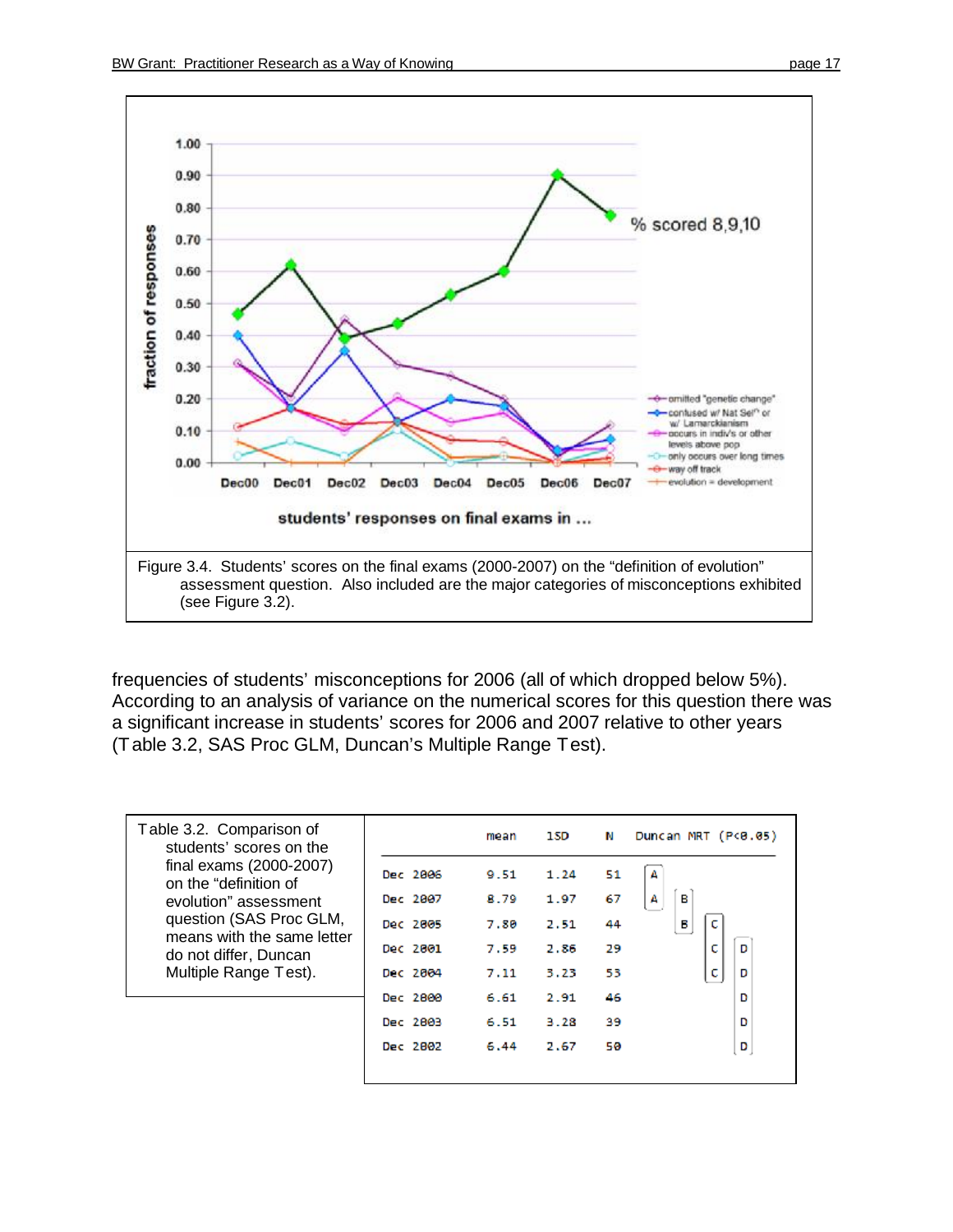Next, I will present in more detail what happened in 2006/ 2007 that could have produced these differences among years. Figure 3.5 shows the histogram of students' responses on the "definition of evolution" question from the pre-test assessment in September 2006. I projected these results multiple times in class in fall 2006 (and a similar graph from fall 2007 [not shown]), and these misconception categories formed the bases to the lecture content on evolution throughout the semester (see Methods).



Table 3.3 shows students' scores on the pre-test, quizzes, and exams for (A) fall 2005, (B) fall 2006, and (C) fall 2007 on the "definition of evolution" assessment question. Note in all three years for which I have pre-post data, there were huge increases in the fraction of students exhibiting an understanding of the meaning of the word "evolution" as a result of taking my course.

| Table 3.3. Pair-wise t-tests on<br>students' scores on the pre-<br>test vs. final exam for fall 2005, |           | pre-<br>test | final<br>exam | t-stat | d.f. | P       |
|-------------------------------------------------------------------------------------------------------|-----------|--------------|---------------|--------|------|---------|
| 2006, and 2007 on the<br>"definition of evolution"<br>assessment question.                            | fall 2005 | 3.78         | 7.84          | 10.20  | 44   | < 0.001 |
|                                                                                                       | fall 2006 | 4.04         | 9.51          | 21.02  | 50   | < 0.001 |
|                                                                                                       | fall 2007 | 3.99         | 8.79          | 18.56  | 66   | < 0.001 |

Figure 3.6 shows the trajectories of students' scores on the pre-test, quizzes, and exams for (A) fall 2005, (B) fall 2006, and (C) fall 2007 on the "definition of evolution" assessment question over the course of the semester. Note the huge increases in the fraction of students exhibiting an understanding of the meaning of the word "evolution" and decreases by the end of the semester in the major categories of misconceptions noted in Figure 3.5. In particular note that for 2006 and 2007 students improved much more rapidly earlier in the semester than they did in 2005 with sharp declines in frequencies of all misconceptions by the end of the first unit.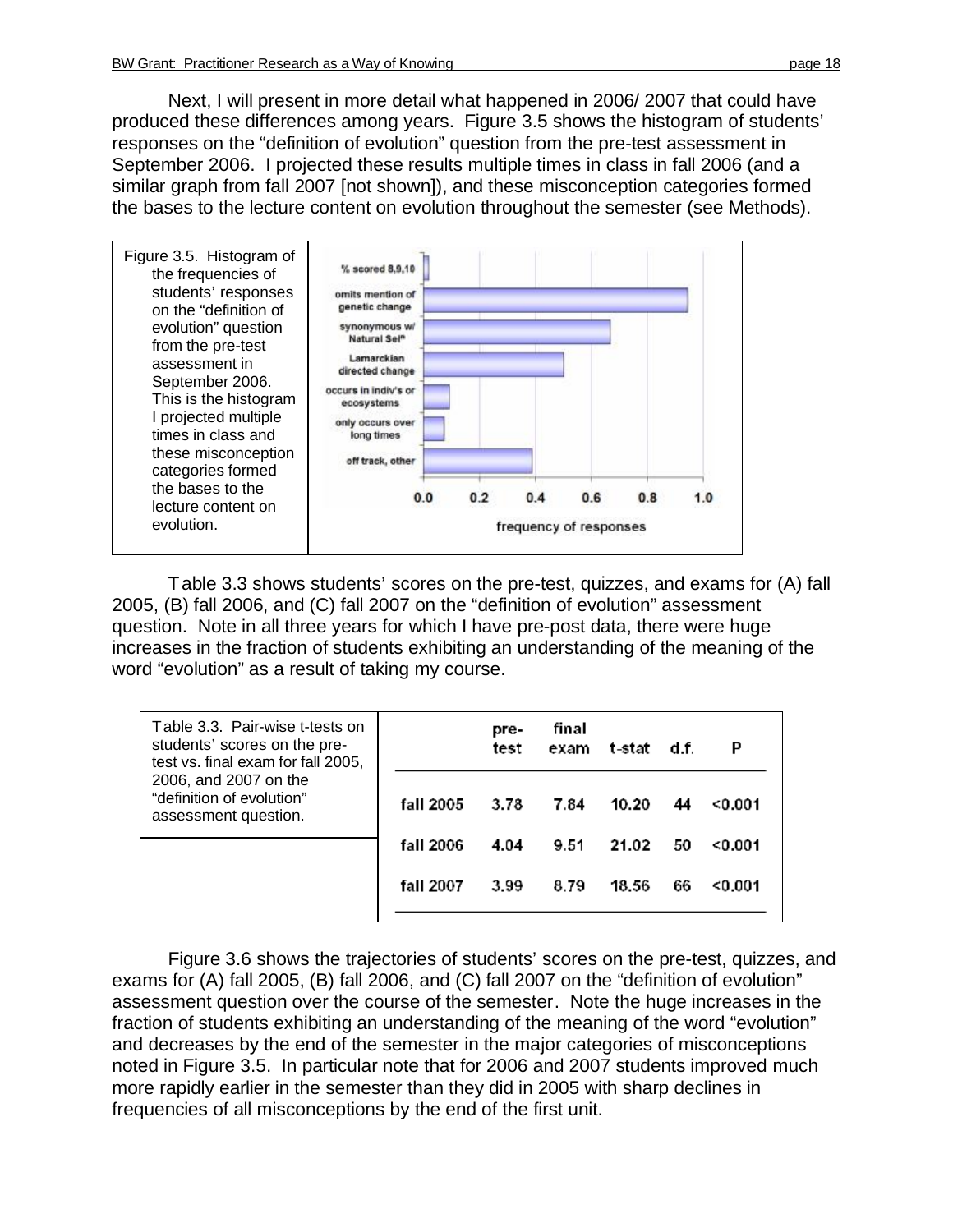Interes tingl y, note also that in 2006, a sha rp drop occ urr ed between "Ex am1 Oct06" and "Q uiz7 Nov06" between which many students apparently slipped out of calibration du ring t he 4 week u nit on gene tics. For f all 2007, wi th this knowledge from fall 2006, we made adjustments in the co urse (more reviewing) to enh ance student retention. Note that in f all 2007, ther e was a much small er dip in performance at t his same stage. In ad dition , in dividu al student's trajectories reveal tremendous va ria tion in performance from one assessment event to the next (see Sup plemental Figure S 2).



Figure 3.6. Students' scor es on the pretest, quizzes, and ex ams fo r (A) f all 2005, (B) fall 2006, and (C) f all 2007 on the "de finition of e v olu tion" a s sessment question. Also included are the major categories of misconceptions ex hibited (see Figure 3.4).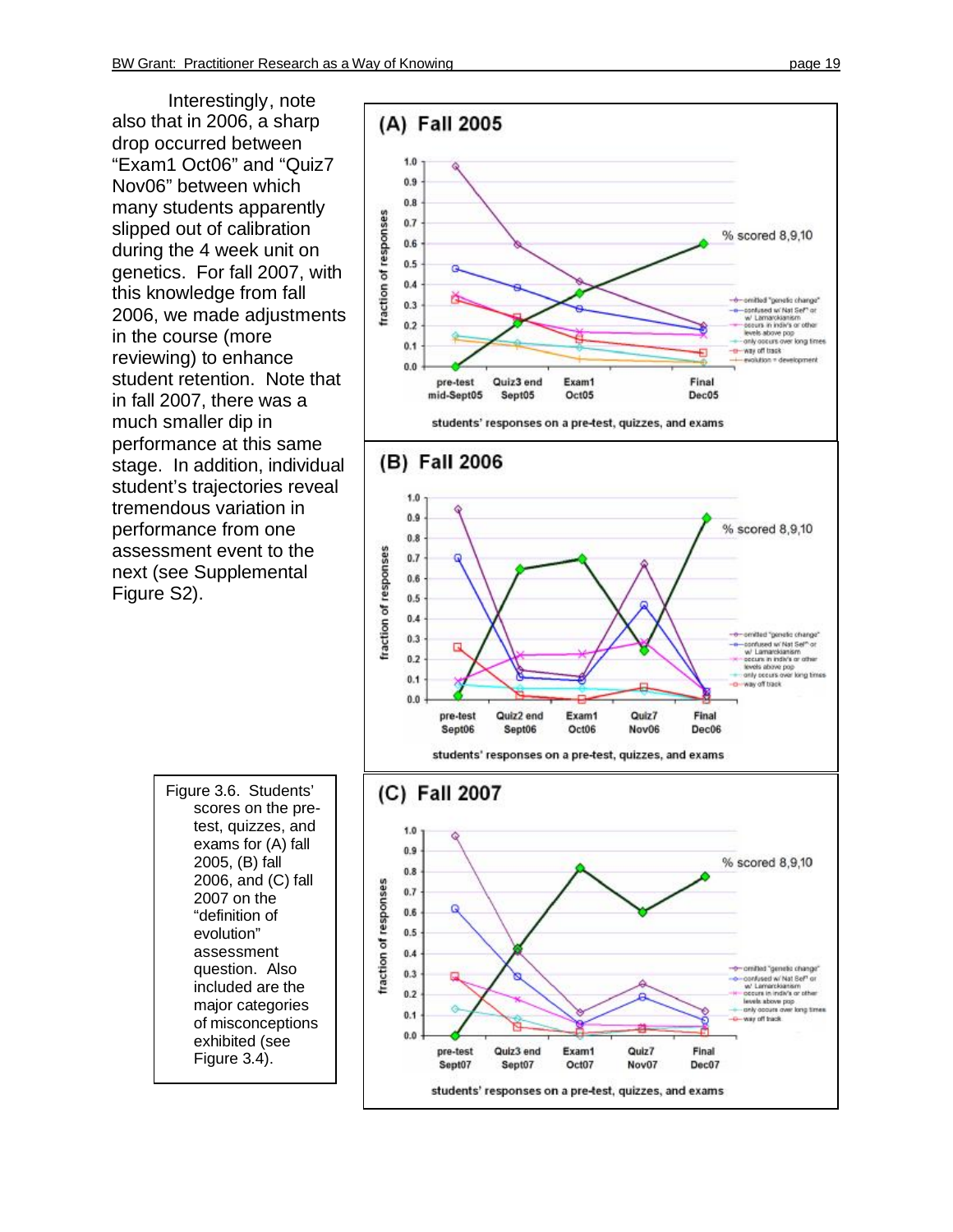(2) Evolution by Natural Selection: the "Dino Neck" question.

Figure 3.7 shows a summary of the "Dino Neck" question scoring rubric (see Table 3.1), and the frequencies of students' scores on the final exams. Note that for 2000-2005 (at right), very few of the students scored 8, 9, or 10 (about 3%), thus few understood how to answer this question even after considerable instruction on numerous occasions about the process of evolution by natural selection. In fact, most students (about 85%) exhibit major misconceptions, such as that phenotypic variation in the tree and animal stem from directed evolution based on Lamarckian or teleological need. In contrast, the results for 2006-2007 (Figure 3.7, right) show huge improvement in the fraction of students who scored 8, 9, or 10 (about 54%). Thus, more than half of my students correctly answered this question following course revision, and the average scores were significantly higher as well (for 2000-2005, average  $= 4.38$ ,  $n = 265$ , and for 2006-2007, average = 7.36, n = 118; t-test (≠ var) = 12.70, *P* < 0.001).

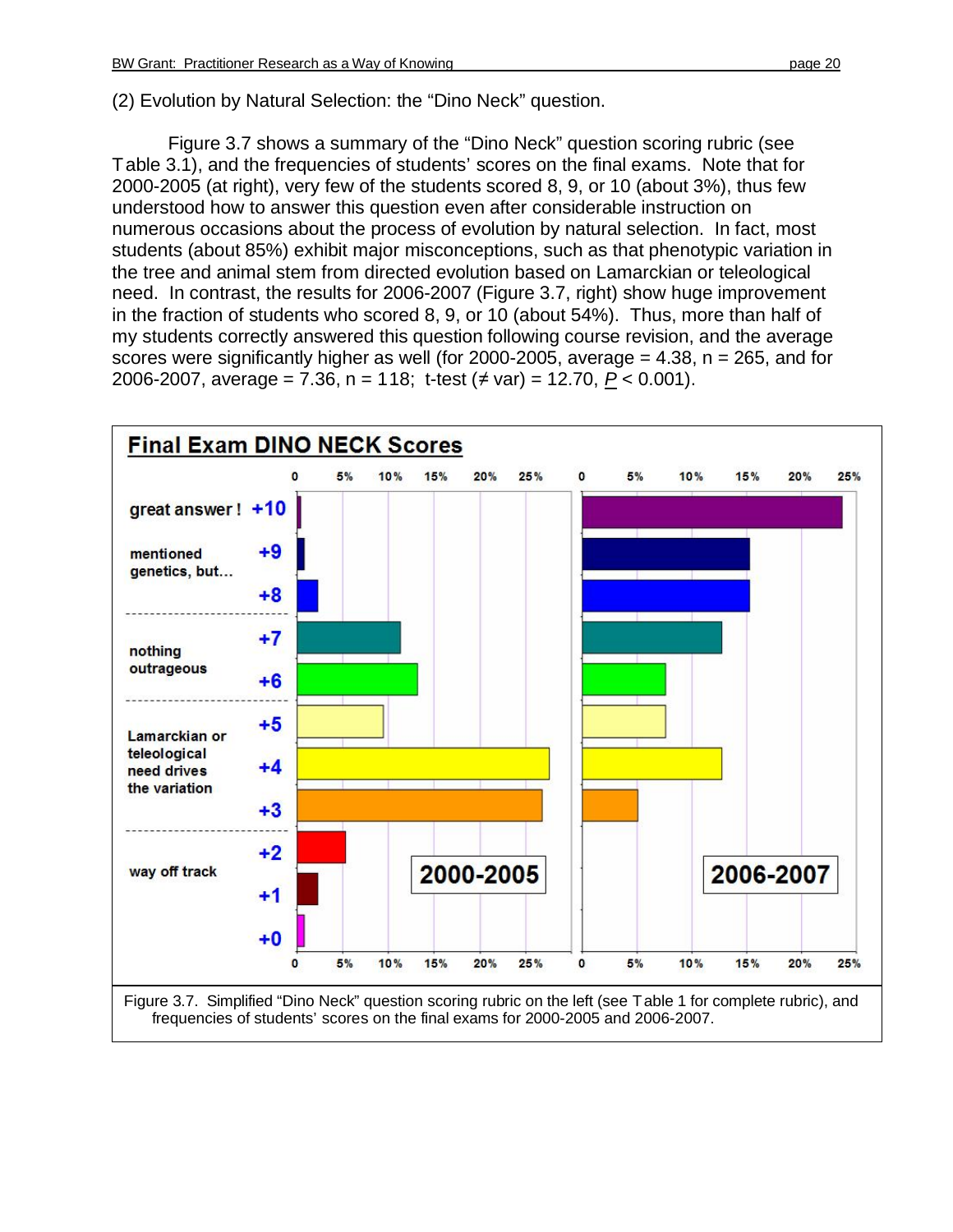Figure 3.8 shows students' pre-post scores on the "Dino Neck" question for 2000 to 2007. Note that for 2000 to 2005 pre- and post- scores were all very similar and abysmally low (averaging between 4 and 5), which stemmed from major misconceptions that my course did not displace (see Table 3.1). According to a pairwise t-test for all pre-post data for 2000-2005, the post-test scores were significantly but only slightly higher than the pre-tests (4.01 vs. 4.40, pair wise t-stat =  $3.74$ ,  $P < 0.001$ ,  $n = 255$ ). However, note that both averages are between 4 and 4.5, which means that many of my students entered and exited my course maintaining deeply non-Darwinian misconceptions that were inert to instruction in these years. In contrast, in 2006 and 2007 post-test scores on the final exam were significantly and hugely higher than pre-





When one compares students' "Dino Neck" pre-post scores, one can see the dramatic effect of course revision on most students' understanding of evolution at the individual level. Figure 3.9 shows the counts of the number of students with a given "Dino Neck" score at the beginning of the course (columns) versus the same student's score at the end of the course (rows) for the period 2000-2005 (left) and 2006-2007 (right). In other words, each cell shows the count of students by score pre-course in September versus their post-course score in December.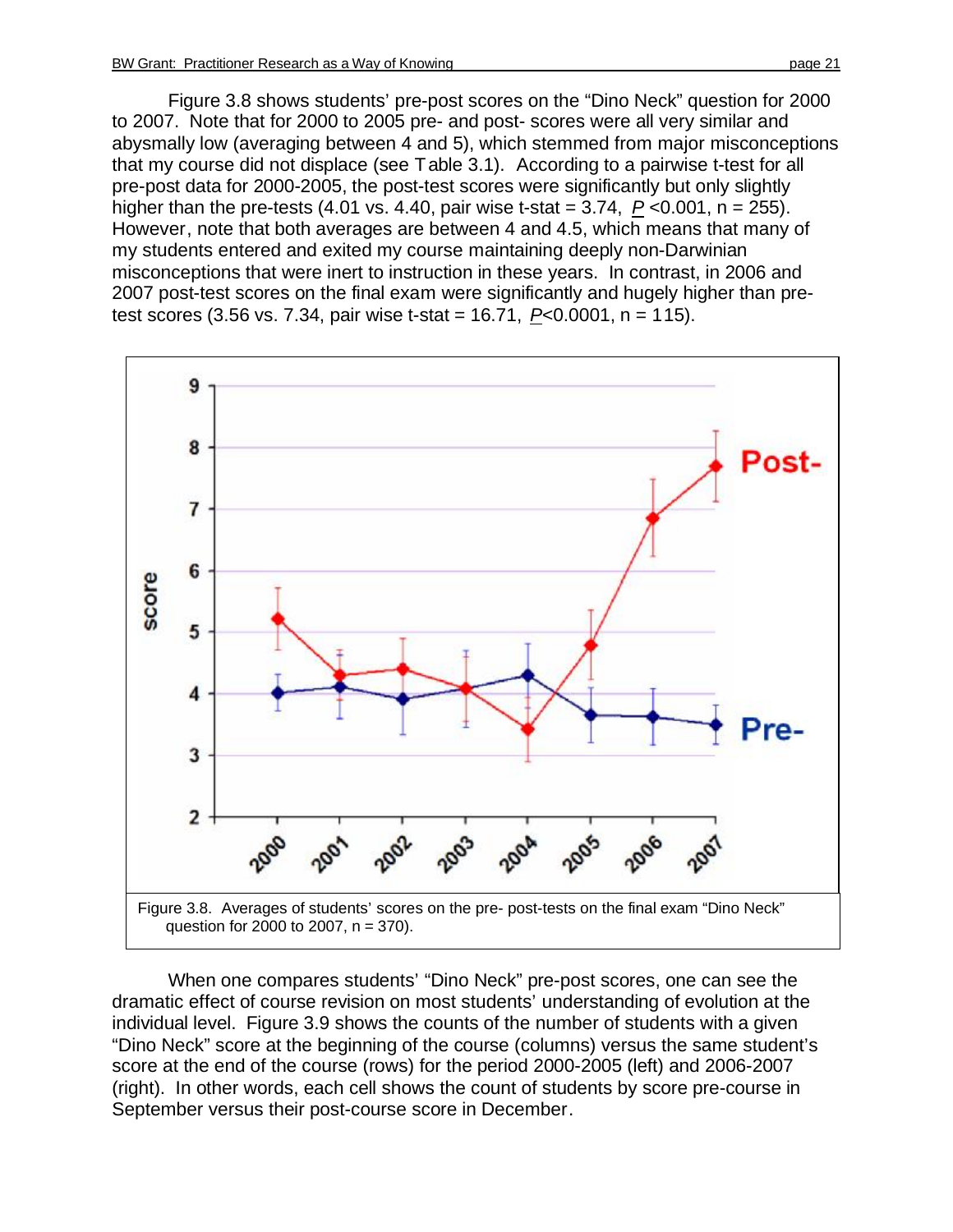For 2000-2005 (Figure 3.9, left), although there are about twice as many students above left (n=118) than below right (n=64) of the diagonal (i. e., more improved than not), only 15% of post-tests scored above 7 at the end of the course, which is really the minimum for Darwinian thinking (see Table 3.1). In contrast, for 2006-2007 (Figure 3.9, right), 90% of the students scored above the diagonal post-test ( $% =$ 105/115) whereas only 3% scored worse on the post-test. Thus, under the revised course design, 90% of my students improved in their ability to demonstrate an understanding of evolution by natural selection.





Table 3.4 shows detailed results for students' misconceptions as evidenced by the text in their extended essay responses to the pre- vs. post DINO NECK assessment for years 2000 – 2005 combined. Very few students either pre- or post course showed evidence that they understood that variation among coexisting individuals (Trees or Dinos) was relevant to the explanation (rows H and I). Most only realized that phenotypes differed in time (rows F and G). Related to this, nearly 90% of the students recognized that short necked Dinos were hungry or starving (row E), but more than 60% attributed phenotypic change to teleologically based need, rather than to differential survival in the population (row K). Most had no explanation for variation in trees.

Very few students implicated heritable variation or genetics in any context and even fewer articulated any role played by random mutation in creating variation (rows L to U, all < 20%). Interestingly, there was a significant increase in those mentioning mutation for the Dino's (row O), but much of this increase was due to the misconception (which increased from 1% to 9%) that invoked "directed mutation" to justify their belief that teleologically based need drives variation to elongate the Dino necks (row Q). Thus, for these students, because my course failed to displace their prior non-Darwinian misconceptions, the content from the course's genetics unit was merely lifted and inappropriately applied to reinforce these prior misconceptions.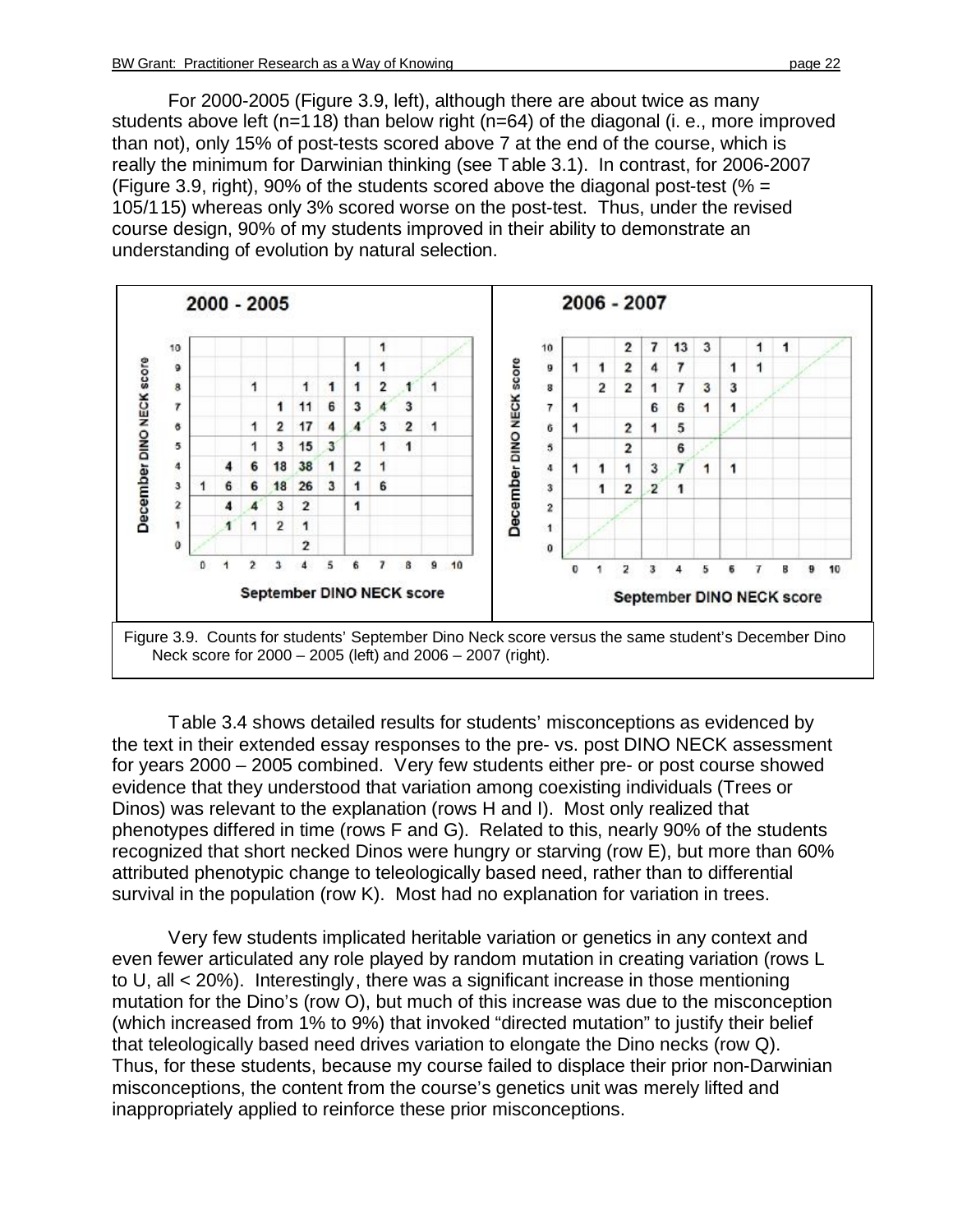|              | Table 3.4 compares the aggregate responses for the pre- vs. post course "Dino Neck" assessment<br>tests for $2000 - 2005$ years combined ( $n = 579$ ). Statistical comparisons used Fisher Exact<br>tests on all surveys. One advantage of the Fisher test is its simplicity, although data on<br>individual variation is not considered. |                   |                  |         |             |  |
|--------------|--------------------------------------------------------------------------------------------------------------------------------------------------------------------------------------------------------------------------------------------------------------------------------------------------------------------------------------------|-------------------|------------------|---------|-------------|--|
|              | All responses 2000 to 2005                                                                                                                                                                                                                                                                                                                 | SEPT<br>$n = 305$ | DEC<br>$n = 274$ | Δ       | P value     |  |
| A            | scored 8, 9, or 10                                                                                                                                                                                                                                                                                                                         | 0.03              | 0.03             | 0.00    | <b>N.S.</b> |  |
|              | $\emptyset$ few students (3%) excelled on this question ( $\geq$ 8) and there was no difference pre- vs. post                                                                                                                                                                                                                              |                   |                  |         |             |  |
| В            | <b>TREEs just grew (ontogeny)</b>                                                                                                                                                                                                                                                                                                          | 0.61              | 0.43             | $-0.18$ | P < 0.001   |  |
| $\mathbf c$  | <b>DINOs just grew (ontogeny)</b>                                                                                                                                                                                                                                                                                                          | 0.11              | 0.02             | $-0.09$ | P < 0.001   |  |
|              | Ø significantly fewer students maintained post course that the trees and Dino's merely grew;<br>thus; more students articulated a mechanism for change other than ontogeny                                                                                                                                                                 |                   |                  |         |             |  |
| D            | smaller TREEs eaten more                                                                                                                                                                                                                                                                                                                   | 0.27              | 0.41             | $+0.14$ | P < 0.001   |  |
|              | Ø significantly more students recognized the key point that tree height is under selection since                                                                                                                                                                                                                                           |                   |                  |         |             |  |
|              | short necked Dino's eat short trees, but the number was only 41% at the end of the course                                                                                                                                                                                                                                                  |                   |                  |         |             |  |
| Е            | shorter DINOs starved                                                                                                                                                                                                                                                                                                                      | 0.84              | 0.88             | 0.04    | <b>N.S.</b> |  |
|              | Ø there was no difference in the % of students who recognized that Dino neck length was<br>under selection pre- vs. post; however, the % was well into the 80's                                                                                                                                                                            |                   |                  |         |             |  |
| F            | TREE pheno's vary in time                                                                                                                                                                                                                                                                                                                  | 0.91              | 0.89             | $-0.02$ | <b>N.S.</b> |  |
| G            | DINO pheno's vary in time                                                                                                                                                                                                                                                                                                                  | 0.90              | 0.91             | 0.00    | <b>N.S.</b> |  |
|              | $\overline{\varrho}$ nearly all students noted that there were changes in the phenotypes of the trees and Dino's<br>in time (about 90%)                                                                                                                                                                                                    |                   |                  |         |             |  |
| н            | coexisting TREEs vary                                                                                                                                                                                                                                                                                                                      | 0.09              | 0.18             | $+0.08$ | P < 0.01    |  |
|              | coexisting DINOs vary                                                                                                                                                                                                                                                                                                                      | 0.22              | 0.32             | $+0.10$ | P < 0.01    |  |
|              | Ø although significantly more students recognized post-test the key concept that coexisting<br>trees and Dino's must exhibit variation in order for natural selection to distinguish among<br>them – these %'s were very low for both                                                                                                      |                   |                  |         |             |  |
| J            | TREE NEEDs caused the $\Delta$<br>$\varnothing$ about $\frac{1}{4}$ of the students maintained that teleologically based needs caused the evolution of<br>taller trees for both pre- and post                                                                                                                                              | 0.26              | 0.26             | 0.01    | <b>N.S.</b> |  |
| Κ            | DINO NEEDs caused the $\Delta$                                                                                                                                                                                                                                                                                                             | 0.70              | 0.62             | $-0.07$ | P < 0.05    |  |
|              | Ø more than % of the students maintained that teleologically based needs caused the<br>evolution of longer Dino necks pre-course, and although this number declined significantly,<br>the post course value of 62% is way too high,                                                                                                        |                   |                  |         |             |  |
| L            | progeny of tall TREEs are tall                                                                                                                                                                                                                                                                                                             | 0.03              | 0.03             | 0.00    | <b>N.S.</b> |  |
| Μ            | progeny of long neck DINOs are long                                                                                                                                                                                                                                                                                                        | 0.10              | 0.12             | 0.01    | <b>N.S.</b> |  |
|              | Ø very few students noted that offspring characteristics are related to those of their parents,<br>and my course had no effect on the frequencies of this oversight for the trees and Dino's,                                                                                                                                              |                   |                  |         |             |  |
| N            | TREE w/ mutation or any genetic change                                                                                                                                                                                                                                                                                                     | 0.04              | 0.07             | 0.03    | <b>N.S.</b> |  |
| $\mathbf{o}$ | DINO w/ mutation or any genetic change                                                                                                                                                                                                                                                                                                     | 0.08              | 0.17             | 0.09    | P < 0.01    |  |
| P            | TREE w/ directed mutation or genetic $\Delta$                                                                                                                                                                                                                                                                                              | 0.01              | 0.02             | 0.02    | <b>N.S.</b> |  |
| Q            | DINO w/ directed mutation or genetic $\Delta$                                                                                                                                                                                                                                                                                              | 0.01              | 0.09             | 0.08    | P < 0.001   |  |
|              | Ø very few students implicated any role of mutation in this scenario, and although there was a<br>significant increase in those mentioning mutation for the Dino's, much of this increase was                                                                                                                                              |                   |                  |         |             |  |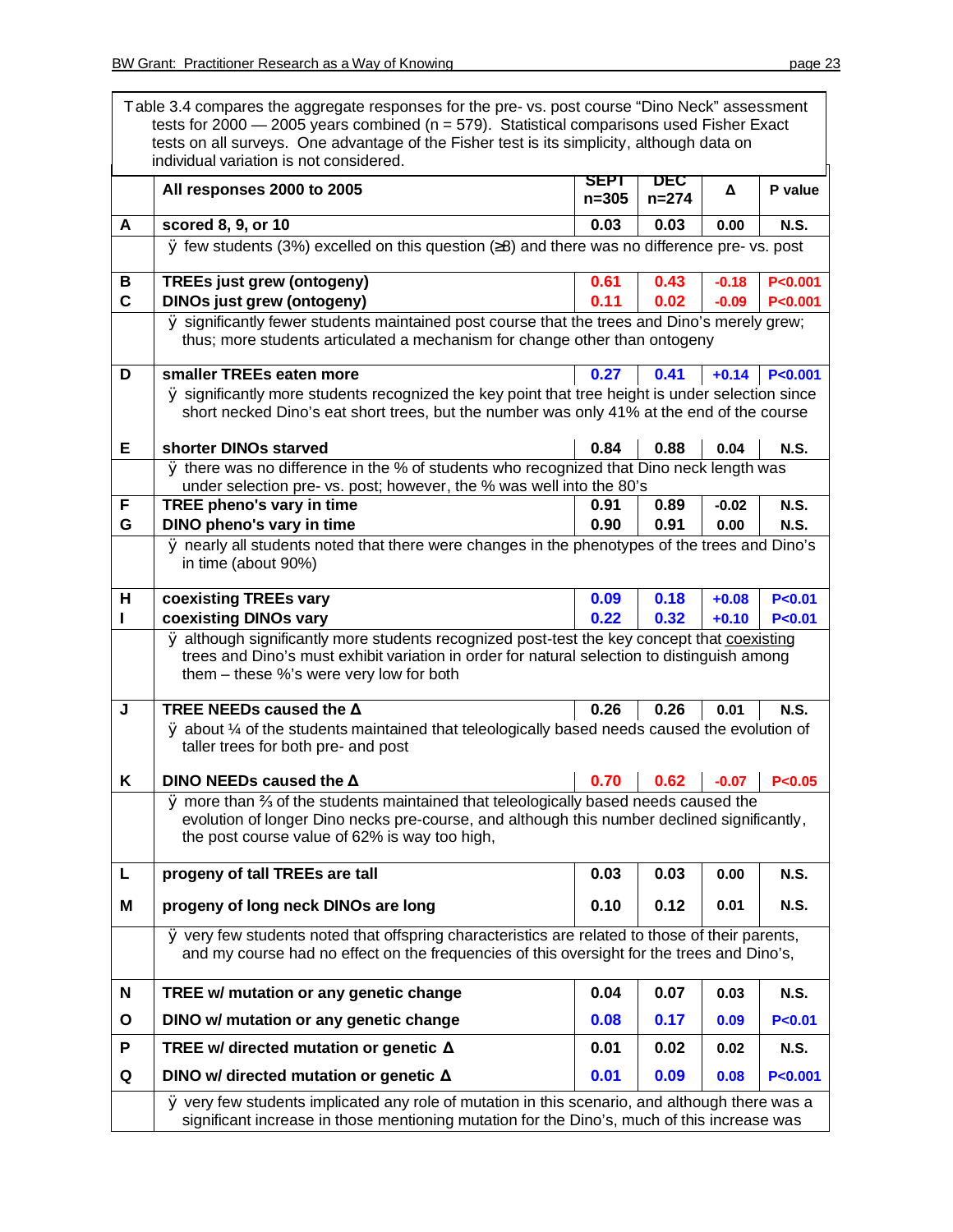|             | due to a misconception that invoked "directed mutation" to justify their belief that<br>teleologically based need drives variation to elongate the Dino necks                                                                                                                            |      |      |         |             |  |  |  |
|-------------|------------------------------------------------------------------------------------------------------------------------------------------------------------------------------------------------------------------------------------------------------------------------------------------|------|------|---------|-------------|--|--|--|
| R.          | TREE w/ random mutation or genetic $\Delta$                                                                                                                                                                                                                                              | 0.00 | 0.00 | 0.00    | <b>N.S.</b> |  |  |  |
| S.          | DINO w/ random mutation or genetic $\Delta$                                                                                                                                                                                                                                              | 0.00 | 0.02 | 0.01    | <b>N.S.</b> |  |  |  |
| T           | TREE w/ mutation followed by selection                                                                                                                                                                                                                                                   | 0.02 | 0.02 | 0.00    | <b>N.S.</b> |  |  |  |
| U           | DINO w/ mutation followed by selection                                                                                                                                                                                                                                                   | 0.03 | 0.04 | 0.01    | <b>N.S.</b> |  |  |  |
|             | $\emptyset$ trivial percentages (all < 5%) implicated the expert understanding that random mutation was<br>the initial source of variation in tree height and neck length, and few also correctly<br>sequenced events of selection as following and acting upon these mutant varieties   |      |      |         |             |  |  |  |
| $\mathbf v$ | explanation way off                                                                                                                                                                                                                                                                      | 0.23 | 0.13 | $-0.10$ | P < 0.01    |  |  |  |
| W           | poor writing skills                                                                                                                                                                                                                                                                      | 0.14 | 0.09 | $-0.04$ | N.S.        |  |  |  |
| X           | less than 5 line answer                                                                                                                                                                                                                                                                  | 0.15 | 0.32 | 0.17    | P < 0.01    |  |  |  |
|             | Ø at the very least, significantly fewer students were classified as "way off", incidence of "poor"<br>writing was unchanged at around 10%, and but significantly more students offered fewer<br>than 5 lines for their answer, suggesting they simply did not understand how to respond |      |      |         |             |  |  |  |

Table 3.5 compares the aggregate responses for the pre- vs. post course tests for years 2006 and 2007 combined ( $n = 247$ ). About 2/3 of my students post course showed evidence that they understood that variation among coexisting individuals (trees or Dinos) was relevant to the explanation (rows H and I) and nearly all realized that phenotypes differed in time (rows F and G). Related to this, over 95% of the students recognized that short necked Dinos were hungry or starving (row E), only 1/4 attributed phenotypic change to teleologically based need, rather than differential survival in the population, which was significantly lower than for the pro-test (row K). Post-test results were similar for trees.

Significantly more students implicated heritable variation, genetics, and the important role played by random mutation in creating variation (rows L to O, and R to U). Interestingly, there was still significant increase in those defending the misconception (which increased from 2% to 10%) that invoked "directed mutation" to justify their belief that teleologically based need drives variation to elongate the Dino necks (row Q). Thus, for these students, my course still failed to displace their prior non-Darwinian misconceptions (see Table 3.4, row Q, as well).

| Table 3.5 compares the aggregate responses for the pre- vs. post course "Dino Neck" assessment<br>tests for 2006 and 2007 combined ( $n = 247$ ). Comparisons used Fisher Exact tests. |                                                                                                                                                                            |                          |                         |               |           |  |  |
|----------------------------------------------------------------------------------------------------------------------------------------------------------------------------------------|----------------------------------------------------------------------------------------------------------------------------------------------------------------------------|--------------------------|-------------------------|---------------|-----------|--|--|
|                                                                                                                                                                                        | All responses 2006 to 2007                                                                                                                                                 | <b>SEPT</b><br>$n = 129$ | <b>DEC</b><br>$n = 118$ | Δ             | P value   |  |  |
| $\mathsf{A}$                                                                                                                                                                           | scored 8, 9, or 10                                                                                                                                                         | 0.02                     | 0.54                    | $+0.53$       | P < 0.001 |  |  |
|                                                                                                                                                                                        | Ø significantly more students excelled on this question post-course                                                                                                        |                          |                         |               |           |  |  |
| В                                                                                                                                                                                      | <b>TREE</b> just grew (ontogeny)                                                                                                                                           |                          | $0.61$ 0.23 -0.38       |               | P < 0.001 |  |  |
| C                                                                                                                                                                                      | <b>DINO</b> just grew (ontogeny)                                                                                                                                           | 0.06                     |                         | $0.01 - 0.05$ | P < 0.03  |  |  |
|                                                                                                                                                                                        | Ø significantly fewer students maintained post course that the trees and Dino's merely grew;<br>thus, more students articulated a mechanism for change other than ontogeny |                          |                         |               |           |  |  |
| D                                                                                                                                                                                      | smaller TREEs eaten more                                                                                                                                                   | 0.22                     | 0.74                    | $+0.52$       | P < 0.001 |  |  |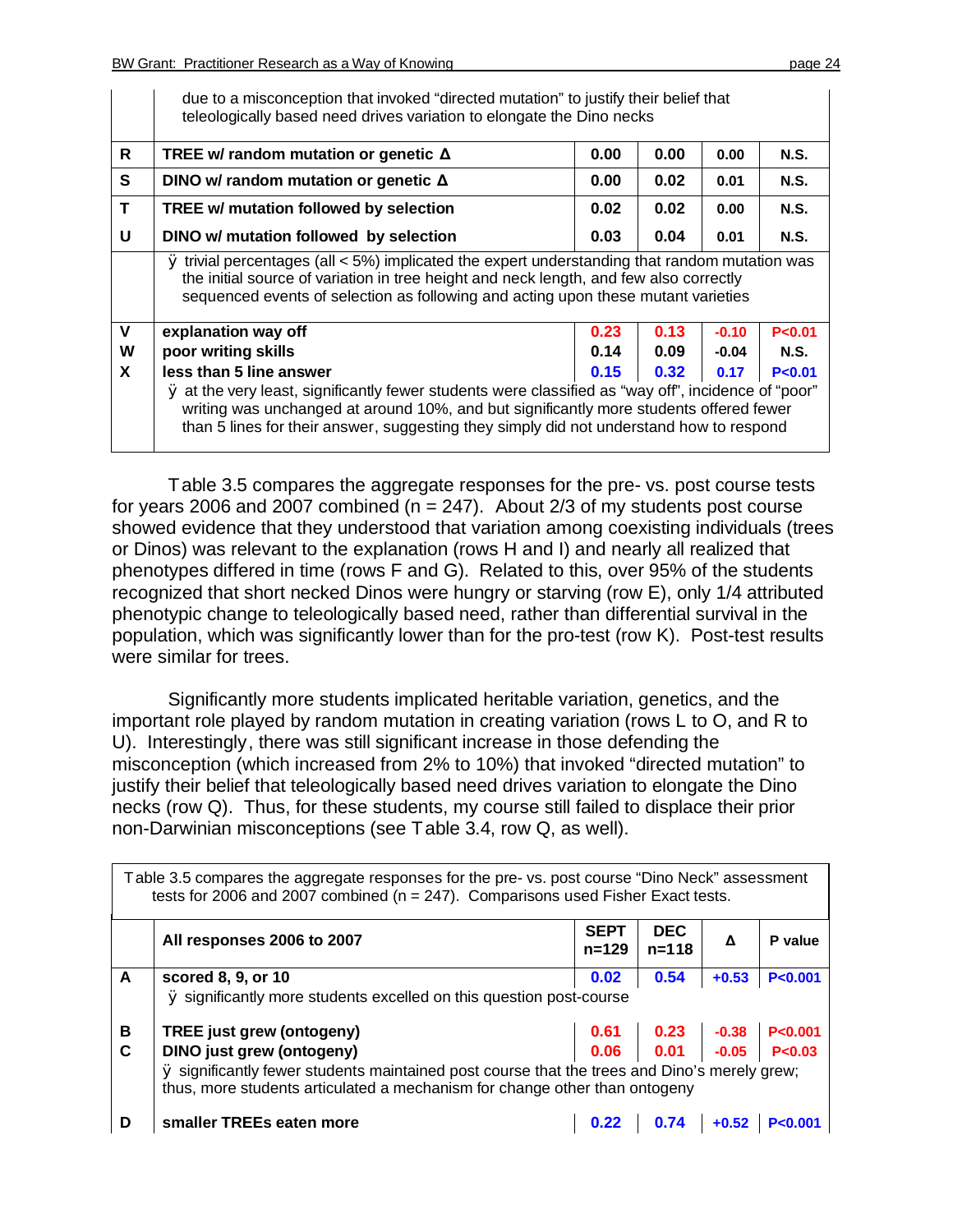| E            | shorter DINOs starved<br>Ø significantly more students recognized the key point that tree height and Dino neck length<br>were under selection                                                                                                                                            | 0.79 |      |         | $0.96 + 0.17$ P<0.001     |
|--------------|------------------------------------------------------------------------------------------------------------------------------------------------------------------------------------------------------------------------------------------------------------------------------------------|------|------|---------|---------------------------|
| F            | TREE pheno's vary in time                                                                                                                                                                                                                                                                | 0.87 | 0.91 | 0.04    | <b>N.S.</b>               |
| G            | DINO pheno's vary in time                                                                                                                                                                                                                                                                | 0.85 | 0.92 | 0.06    | <b>N.S.</b>               |
|              | Ø nearly all students noted that there were changes in the phenotypes of the trees and Dino's<br>in time $(> 90\%)$                                                                                                                                                                      |      |      |         |                           |
| н            | coexisting TREEs vary                                                                                                                                                                                                                                                                    | 0.07 | 0.68 | $+0.61$ | P < 0.001                 |
| L            | coexisting DINOs vary                                                                                                                                                                                                                                                                    | 0.16 | 0.86 | $+0.70$ | P < 0.001                 |
|              | Ø there were huge and significant increases in students' recognition of the key concept that<br>coexisting trees and Dino's must exhibit variation in order for natural selection to distinguish<br>among them - the ending percentages on the post-tests were 68% and 86% for trees and |      |      |         |                           |
|              | Dino's, respectively, which shows huge gains                                                                                                                                                                                                                                             |      |      |         |                           |
| J            | TREE NEEDs caused the $\Delta$                                                                                                                                                                                                                                                           | 0.25 | 0.16 | $-0.09$ | <b>N.S.</b>               |
|              | Ø about 16% of the students maintained that teleologically based needs caused the evolution<br>of taller trees for both pre- and post which is not significantly lower than the pre-course value of<br>25%, thus there is room for improvement                                           |      |      |         |                           |
| Κ            | DINO NEEDs caused the $\Delta$                                                                                                                                                                                                                                                           |      |      |         | $0.75$ 0.24 -0.51 P<0.001 |
|              | Ø significantly fewer students maintained that teleologically based needs caused the evolution<br>of longer Dino necks post-course                                                                                                                                                       |      |      |         |                           |
| L            | progeny of tall TREEs are tall                                                                                                                                                                                                                                                           | 0.03 | 0.40 | $+0.37$ | P < 0.001                 |
| M            | progeny of long neck DINOs are long                                                                                                                                                                                                                                                      | 0.09 | 0.56 | $+0.47$ | P < 0.001                 |
|              | Ø significantly more students specifically noted that offspring characteristics are related to                                                                                                                                                                                           |      |      |         |                           |
|              | those of their parents post-course, however, these numbers are below 50% on the key aspect                                                                                                                                                                                               |      |      |         |                           |
|              | of the mechanisms of evolution by natural selection, so there is much room for improvement                                                                                                                                                                                               |      |      |         |                           |
| N            | TREE w/ mutation or any genetic change                                                                                                                                                                                                                                                   | 0.05 | 0.73 | $+0.68$ | P < 0.001                 |
| $\mathbf{o}$ | DINO w/ mutation or any genetic change                                                                                                                                                                                                                                                   | 0.07 | 0.84 | $+0.77$ | P < 0.001                 |
|              | Ø there were huge and significant increases in the numbers of students who implicated any<br>role of mutation or genetic change in their narrative                                                                                                                                       |      |      |         |                           |
| P            | TREE w/ directed mutation or genetic $\Delta$                                                                                                                                                                                                                                            | 0.02 | 0.06 | 0.04    | <b>N.S.</b>               |
| Q            | DINO w/ directed mutation or genetic $\Delta$                                                                                                                                                                                                                                            | 0.02 | 0.10 | $+0.08$ | P < 0.01                  |
|              | Ø still present was an increase in the misconception that invoked "directed mutation" to justify                                                                                                                                                                                         |      |      |         |                           |
|              | some students' belief that teleologically based need drives variation to elongate the Dino necks                                                                                                                                                                                         |      |      |         |                           |
| R            | TREE w/ random mutation or genetic $\Delta$                                                                                                                                                                                                                                              | 0.00 | 0.45 | $+0.45$ | P < 0.001                 |
| S            | DINO w/ random mutation or genetic $\Delta$                                                                                                                                                                                                                                              | 0.00 | 0.47 | $+0.47$ | P < 0.001                 |
| T            | TREE w/ mutation followed by selection                                                                                                                                                                                                                                                   | 0.01 | 0.56 | $+0.55$ | P < 0.001                 |
| U            | DINO w/ mutation followed by selection                                                                                                                                                                                                                                                   | 0.01 | 0.63 | $+0.62$ | P < 0.001                 |
|              | Ø there were significant increases in the numbers of students who implicated the expert<br>understanding that random mutation was the initial source of variation in tree height and neck                                                                                                |      |      |         |                           |
|              | length, and also who correctly sequenced events of selection as following and acting upon                                                                                                                                                                                                |      |      |         |                           |
|              | these mutant varieties, however, the final rates ranged from 45% to 63%, which indicated there<br>is still much room for improvement,                                                                                                                                                    |      |      |         |                           |
| V            | explanation way off                                                                                                                                                                                                                                                                      | 0.23 | 0.07 | $-0.16$ | P < 0.001                 |
| W            | poor writing skills                                                                                                                                                                                                                                                                      | 0.15 | 0.07 | $-0.08$ | P < 0.05                  |
| X            | less than 5 line answer                                                                                                                                                                                                                                                                  | 0.37 | 0.03 | $-0.34$ | P < 0.001                 |
|              | Ø significantly fewer students were classified as "way off", the incidence of "poor" writing<br>declined, and more than 95% of students offered at least 5 lines for their answer                                                                                                        |      |      |         |                           |
|              |                                                                                                                                                                                                                                                                                          |      |      |         |                           |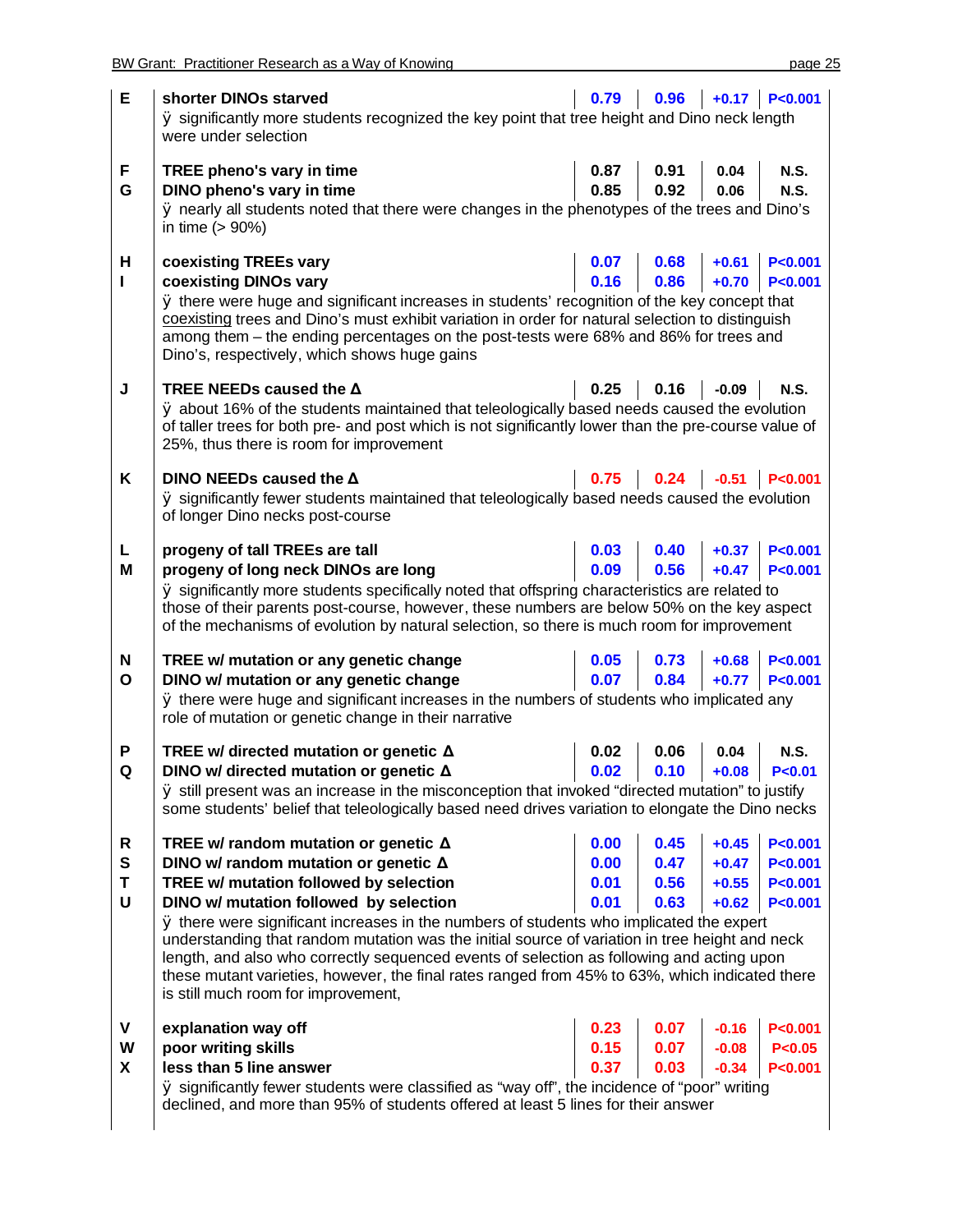$\overline{\Gamma}$ 

Table 3.6 compares the aggregate post-test responses before versus after course (2000-2005,  $n = 274$  vs. 2006-2007,  $n = 118$ ). Post-test scores for students prior to the course revision are so similar to pre-test scores in 2006-2007, that the results for Table 6 below are very similar to those just described in Table 3.5. Following course revision significantly more students no longer harbored major misconceptions impeding their understanding of evolution by natural selection. For example, more of the 2006- 2007 students recognized the importance of variation among coexisting individuals to the explanation (rows H and I). More also recognized that shorter trees and shorter necked Dinos were selected against (rows D and E), and fewer attributed phenotypic change in trees and Dino's to teleologically based need, rather than differential survival in the population (rows J and K). Significantly more students implicated heritable variation, genetics, and the important role played by random mutation in creating variation (rows L to O, and R to U). Lastly, following course redesign, there were significant increases in the numbers of students who correctly sequenced the events of selection as following and acting upon these mutant varieties through differential reproductive success.

|                                                                                                  | Table 3.6 compares the aggregate responses for the post course "Dino Neck" assessment tests for<br>2000 to 2005 combined ( $n = 274$ ) versus 2006 to 2007 combined ( $n = 118$ ). Comparisons used<br>Fisher Exact tests.                                                          |                            |                            |         |             |  |  |
|--------------------------------------------------------------------------------------------------|-------------------------------------------------------------------------------------------------------------------------------------------------------------------------------------------------------------------------------------------------------------------------------------|----------------------------|----------------------------|---------|-------------|--|--|
|                                                                                                  | for all responses DEC 2000-2005<br>versus DEC 2006-2007                                                                                                                                                                                                                             | 2000-<br>2005<br>$n = 274$ | 2006-<br>2007<br>$n = 118$ | Δ       | P value     |  |  |
| A                                                                                                | scored 8, 9, or 10                                                                                                                                                                                                                                                                  | 0.03                       | 0.54                       | 0.51    | P < 0.001   |  |  |
|                                                                                                  | Ø significantly more students excelled on this question following the course revision                                                                                                                                                                                               |                            |                            |         |             |  |  |
| В                                                                                                | <b>TREE just grew (ontogeny)</b>                                                                                                                                                                                                                                                    | 0.43                       | 0.23                       | $-0.20$ | P < 0.001   |  |  |
| $\mathbf c$                                                                                      | DINO just grew (ontogeny)                                                                                                                                                                                                                                                           | 0.02                       | 0.01                       | $-0.01$ | <b>N.S.</b> |  |  |
|                                                                                                  | Ø significantly fewer students in 2006-2007 maintained post course that the trees and Dino's<br>merely grew; thus, more students articulated a mechanism for change other than ontogeny<br>following course revision                                                                |                            |                            |         |             |  |  |
| D                                                                                                | smaller TREEs eaten more                                                                                                                                                                                                                                                            | 0.41                       | 0.74                       | 0.33    | P < 0.001   |  |  |
| Е                                                                                                | shorter DINOs starved                                                                                                                                                                                                                                                               | 0.88                       | 0.96                       | 0.08    | P < 0.01    |  |  |
|                                                                                                  | Ø significantly more students post revision recognized the key point that tree height and Dino<br>neck length were under selection                                                                                                                                                  |                            |                            |         |             |  |  |
| F                                                                                                | TREE pheno's vary in time                                                                                                                                                                                                                                                           | 0.89                       | 0.91                       | 0.02    | <b>N.S.</b> |  |  |
| G                                                                                                | DINO pheno's vary in time                                                                                                                                                                                                                                                           | 0.91                       | 0.92                       | 0.01    | <b>N.S.</b> |  |  |
| Н                                                                                                | coexisting TREEs vary                                                                                                                                                                                                                                                               | 0.18                       | 0.68                       | 0.50    | P < 0.001   |  |  |
| L                                                                                                | coexisting DINOs vary                                                                                                                                                                                                                                                               | 0.32                       | 0.86                       | 0.54    | P < 0.001   |  |  |
|                                                                                                  | Ø in 2006-2007 there were huge and significant increases in students' recognition of the key<br>concept that coexisting trees and Dino's must exhibit variation in order for natural selection to<br>distinguish among them, which shows huge gains under the revised course design |                            |                            |         |             |  |  |
| J                                                                                                | TREE NEEDs caused the $\Delta$                                                                                                                                                                                                                                                      | 0.26                       | 0.16                       | $-0.10$ | P < 0.02    |  |  |
| K                                                                                                | DINO NEEDs caused the $\Delta$                                                                                                                                                                                                                                                      | 0.62                       | 0.24                       | $-0.38$ | P < 0.001   |  |  |
|                                                                                                  | Ø significantly fewer students maintained that teleologically based needs caused the evolution<br>of taller trees and longer Dino necks following course revision                                                                                                                   |                            |                            |         |             |  |  |
| L                                                                                                | progeny of tall TREEs are tall                                                                                                                                                                                                                                                      | 0.03                       | 0.40                       | 0.37    | P < 0.001   |  |  |
| M                                                                                                | progeny of long neck DINOs are long                                                                                                                                                                                                                                                 | 0.12                       | 0.56                       | 0.44    | P < 0.001   |  |  |
| Ø significantly more students noted that offspring characteristics are related to their parents' |                                                                                                                                                                                                                                                                                     |                            |                            |         |             |  |  |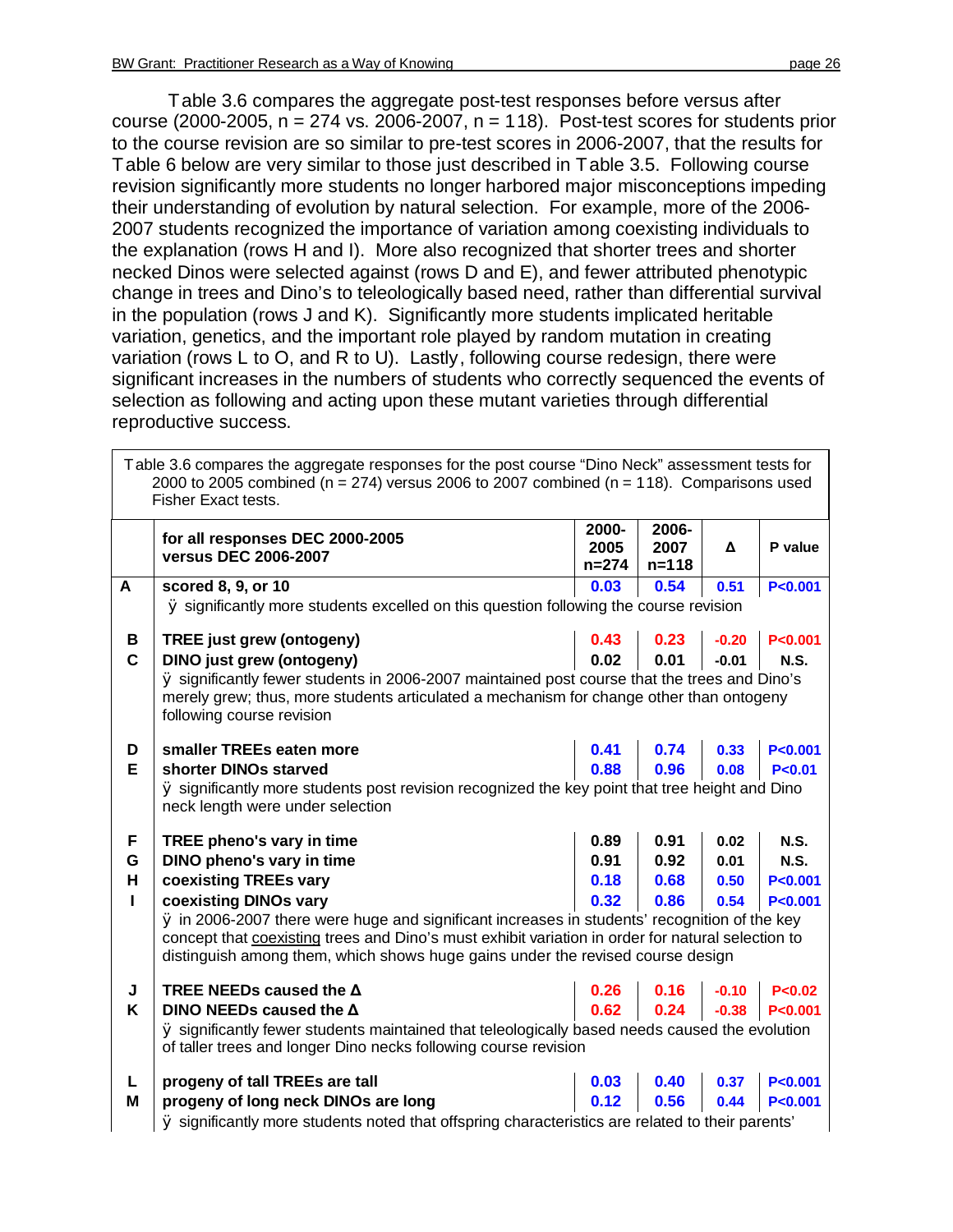| N<br>O           | TREE w/ mutation or any genetic change<br>DINO w/ mutation or any genetic change<br>Ø there were huge and significant increases in the numbers of students who implicated any<br>role of mutation or genetic change in their narrative post revision                                                                                                                                                                                                                                                                          | 0.07<br>0.17                 | 0.73<br>0.84                 | 0.66<br>0.67                  | P < 0.001<br>P < 0.001                           |
|------------------|-------------------------------------------------------------------------------------------------------------------------------------------------------------------------------------------------------------------------------------------------------------------------------------------------------------------------------------------------------------------------------------------------------------------------------------------------------------------------------------------------------------------------------|------------------------------|------------------------------|-------------------------------|--------------------------------------------------|
| P<br>Q           | TREE w/ directed mutation or genetic $\Delta$<br>DINO w/ directed mutation or genetic $\Delta$<br>Ø course redesign did not affect that about 10% of the students still maintain that directed<br>evolution affects variation in Dino neck length, and there is even a slight increase in this<br>thinking among some to explain variation in tree height                                                                                                                                                                     | 0.02<br>0.09                 | 0.06<br>0.10                 | 0.04<br>0.01                  | P < 0.05<br><b>N.S.</b>                          |
| R<br>S<br>т<br>U | TREE w/ random mutation or genetic $\Delta$<br>DINO w/ random mutation or genetic $\Delta$<br>TREE w/ mutation followed by selection<br>DINO w/ mutation followed by selection<br>Ø following course redesign, there were significant increases in the numbers of students who<br>implicated the expert understanding that random mutation was the initial source of variation in<br>tree height and neck length, and also who correctly sequenced events of selection as following<br>and acting upon these mutant varieties | 0.00<br>0.02<br>0.02<br>0.04 | 0.45<br>0.47<br>0.56<br>0.63 | 0.45<br>0.46<br>0.54<br>0.59  | P < 0.001<br>P < 0.001<br>P < 0.001<br>P < 0.001 |
| V<br>W<br>X      | explanation way off<br>poor writing skills<br>less than 5 line answer<br>Ø significantly fewer students were classified as "way off" and significantly more students<br>offered at least 5 lines for their answer post course redesign                                                                                                                                                                                                                                                                                        | 0.13<br>0.09<br>0.32         | 0.07<br>0.07<br>0.03         | $-0.06$<br>$-0.03$<br>$-0.28$ | P < 0.05<br><b>N.S.</b><br>P < 0.001             |

Comparing students' responses at the end of the course on the "Dino Neck" and "definition of evolution" questions reveals an important disconnect in learning that was significantly mitigated by course redesign. Figure 3.10 shows the counts of students by score for the "definition of evolution" question (columns) vs. counts by score for the "Dino Neck" question (rows). In 2000-2005 (left), note that a large number of students who excelled at defining evolution (scoring 8, 9, or 10) showed little or no ability to apply this definition to the conceptual application in the "Dino Neck" question (about 50% lie in the "disconnect" circle in Figure 3.10, left). In fact, students' pairwise responses were uncorrelated ( $R^2$  = 0.012,  $n = 247$ ,  $P > 0.05$ ). This suggests that another important layer of latent misconceptions is held by my students about how to apply knowledge across cognitive domains, e. g. the application of factual knowledge to challenges of knowledge synthesis.

The same data collected from students after the course revision in 2006-2007 (Figure 3.10, right) reveals a significant reduction in this disconnect ("in" defined as 8<x < 10 and y < 7, 2<sup>\*</sup>2 Fisher's Exact test, P < 0.001). Indeed, most of the students performed well on both questions (scores of 8, 9, or 10) in contrast to the dispersion of scores in the 2000-2005 era. Thus, the combination of course revisions also affected an important outcome in student learning across cognitive domains in 2006 – 2007, i.e. students were better able to apply factual knowledge about evolution to the challenges of knowledge synthesis in a narrative explanation of the process of evolution by natural selection. Devising teaching methods that enable students to make this type of connection across cognitive domains (as in Bloom's Taxonomy {link to *TIEE Glossary*}) pose another layer of important research questions for this project.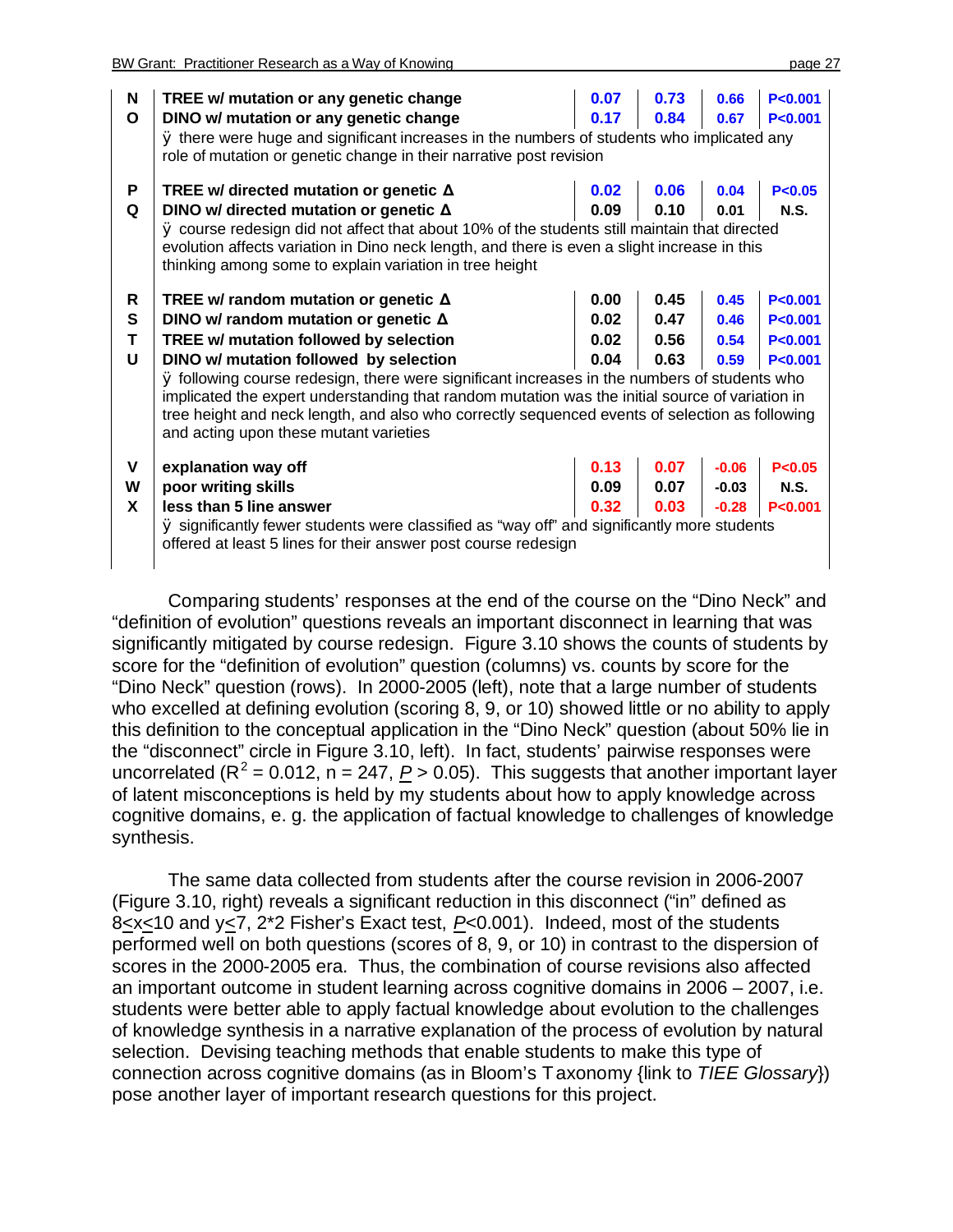

#### **(4) My "Personal Theory of Practice" to Account for My Students' Conceptual Change in Bio161.**

Results indicate that the suite of course revisions I instituted in fall 2006 significantly decreased students' misconceptions and improved their learning about evolution and the process of evolution by natural selection. The revisions included course content modification and reduction and radical redesign of the presentation modality of this course content. In particular, I used student pre-test responses to estimate class-wide frequencies of misconceptions about evolution and the process of evolution by natural selection. I then presented frequency histograms of their misconceptions directly to them in class, engaged them in reflective discourse to address these misconceptions, and then I rearranged and presented course content to systematically confront, address, and displace these misconceptions as "expert" knowledge and ways of knowing were transmitted. Thus, the students' demonstrated misconceptions drove the course outline and methods of content delivery.

Results indicate that major types of misconceptions decreased in students' posttest responses following instruction in the revised modality. For example, more students had recognized the importance and nature of phenotypic variation as occurring among co-existing individuals, more students understood the role of random mutation as the origin of these within population variants, more students appreciated the action of natural selection as selecting among these coexisting variants, and more students had jettisoned teleological/ Lamarckian explanations for evolutionary change based on need. Finally, more students demonstrated improved cognitive capacity at applying factual knowledge across cognitive domains to synthesize information in the context of an evolutionary narrative. In sum, more of them got it and I claim that they did so in large part because they were actively engaged in the research process into their own learning.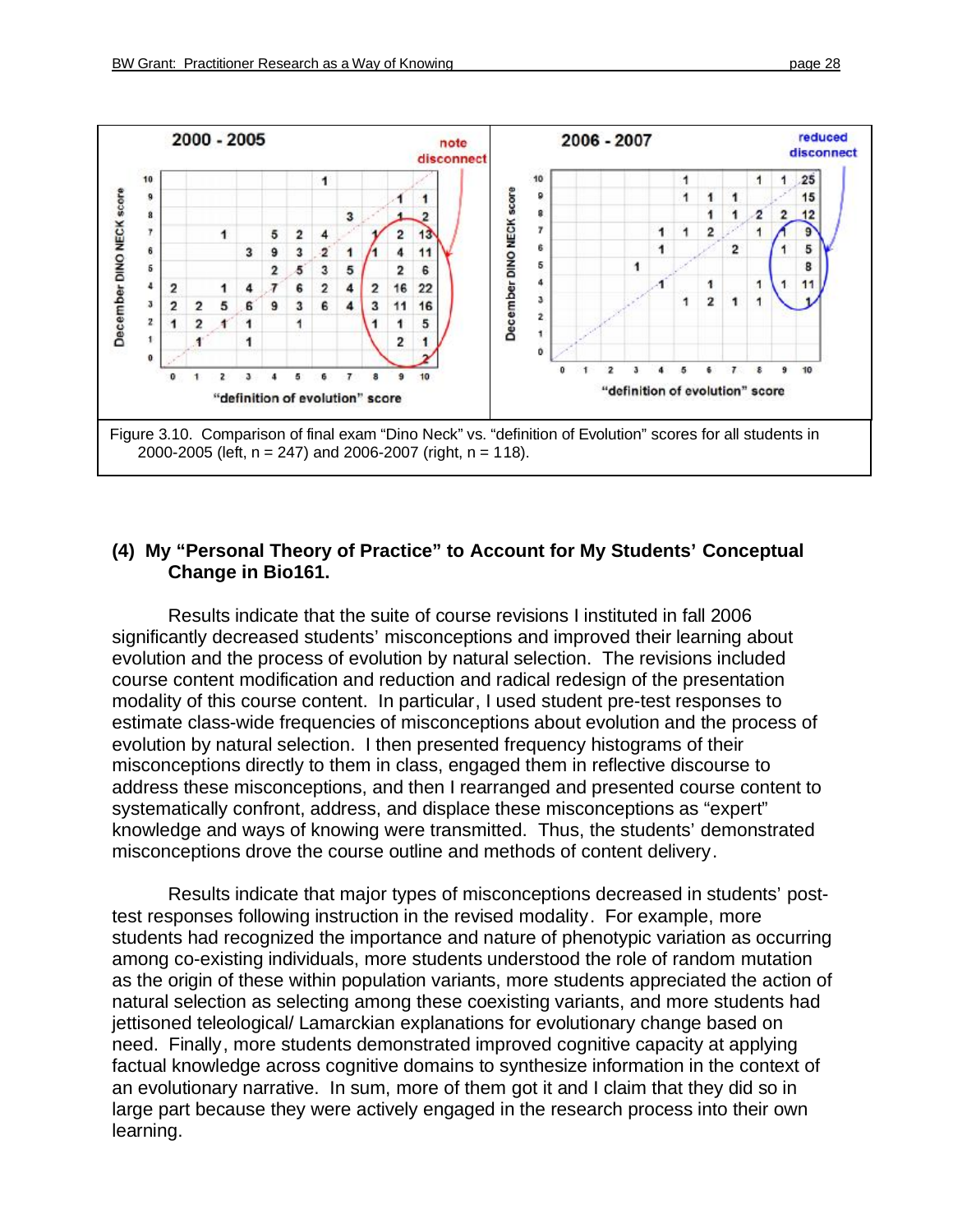As Howard Gardner (2004) so eloquently relayed, "It is my belief that, until recently, those of us involved in education have not appreciated the strength of the initial conceptions, stereotypes, and 'scripts' that students bring to their school learning nor the difficulty of refashioning or eradicating them." (p. 5) The challenge of identifying students' misconceptions and designing pedagogies to dislodge them is an important design principle of constructivist classrooms (Fox 2001). A very large literature base exists applying these principles to address students' misconceptions about ecology and evolution (Munson 1994, Dagher and BouJaoude 1997, Alters and Nelson 2002, Anderson *et al*. 2002, Bowman 2008, Hokayem and Boujaoude 2008, and references therein). Upon examination, all of the misconceptions categories I have detected as prevalent in my class have been previously identified in the literature as being deeply resistant to instruction. However, I know of no other studies that have undertaken as intensive a program of systematic long-term practitioner research on evolution as I report here, nor one that uses misconceptions inventories to drive the curriculum as I describe here.

This project underscores the value of long-term practitioner research in two major ways. Firstly, data from pre-post tests in 2000-2005 showed that important concepts in evolutionary biology were not being learned, and in spite of repeated instruction, I was not displacing their easily identifiable and deeply entrenched misconceptions about evolution. These data both mandated and molded the course revision. Secondly, the practitioner research methodology provides guidance away from a positivist research paradigm and more towards a program of reflection and engagement (Stenhouse 1975, Jarvis 1999, Allwright 2005). Whereas positivism had very successfully led to identifying exactly why my curricula and instructional methods were less effective than I desired, practitioner research unveiled a pedagogy for my course towards a modality of misconceptions confrontation and reflective learning by my students that was truly transformative not only to them but also to me (Cochran-Smith and Lytle 1999). In sum, I brought their data directly to them in an "action research" model to enlist and engage them in reflective problem solving in their own learning (Wandersee *et al*. 1994, Hollingsworth 1997, Allwright 2005).

I offer that the approach of confronting student misconceptions was effective for several reasons. Firstly, I believe that my students perceived at least a partial transfer of ownership of the traditional lecture material from my domain, where I determined what was presented how and when, to a modality in which their attributes (prior knowledge, misconceptions, AND struggles to learn new content and concepts) were elevated in prominence. The message was clear from me that what they knew and didn't know mattered to me and greatly affected what we "covered," when we covered it, and how we covered it in class.

Perhaps it is because this is a very narcissistic generation that lights up when they hear talk about themselves. But, I enjoin more likely it is because most of my students may have yet to really learn how to be active listeners and participants in a lecture-based classroom, and thus many feel lost as soon as they walk in the room. But when I projected a histogram of misconceptions (Figure 3.5) and I talked about them to them in class, they would all be looking at me, listening intently, focused upon my observations about THEM, and with their reflections on their pre-tests in hand, they were engaged in the challenge of figuring out what needed to happen in and out of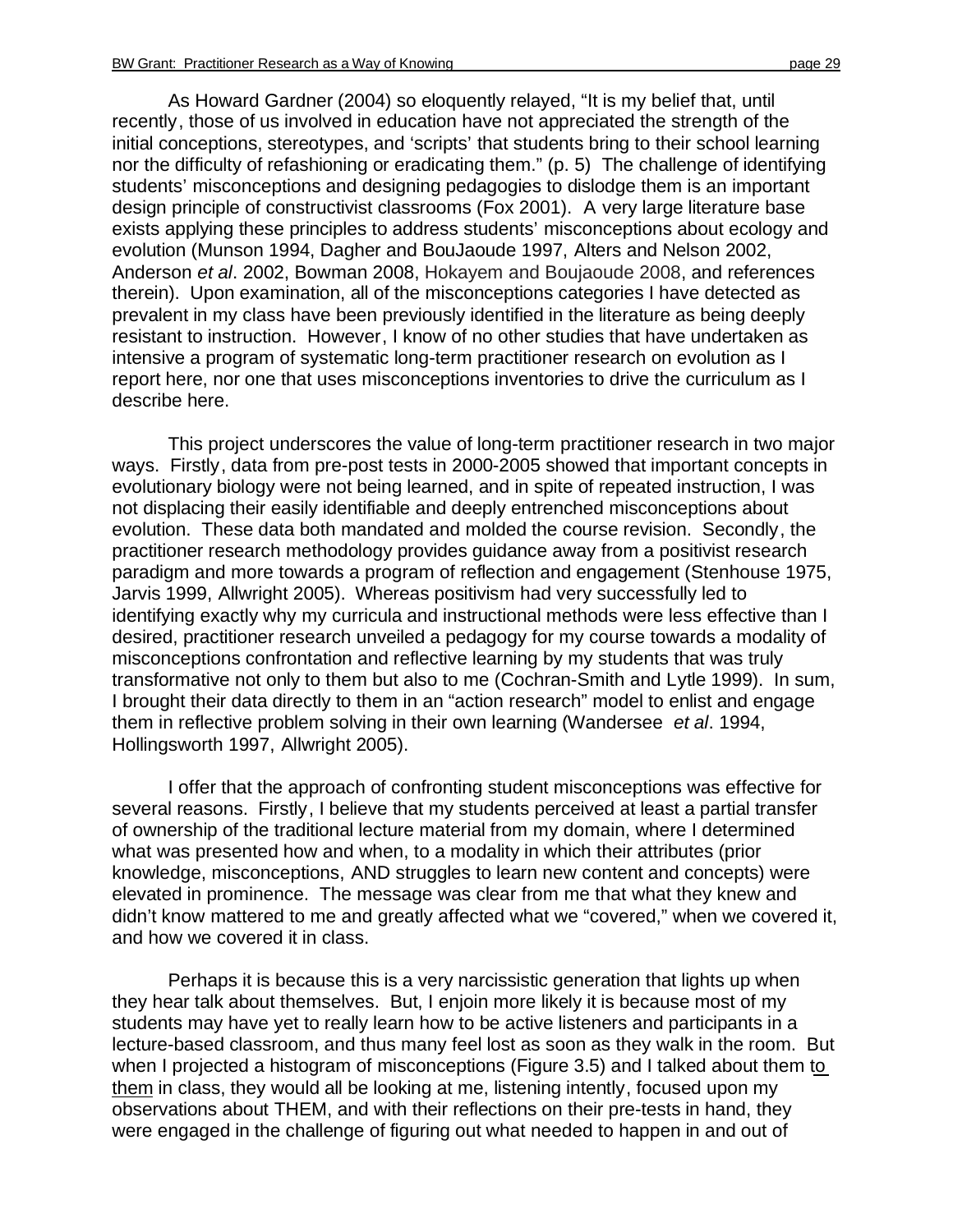class for each person to improve in the course. Importantly, I believe that I cared more about them because I started seeing that what I was doing was having more of an effect. Positive reinforcement matters to me, too. Thus, I offer in closing that a major reason why student performance increased was because the course revisions made the learning process more personal, relevant, and accessible to them – their struggle with learning this material was really about their struggle with learning about themselves and, the same applies to me, which I will elaborate upon next.

Among the most important findings I report to date is a very personal one – I believe that over the past eight years while researching my teaching and student learning in this course, I have learned several key analytical approaches that have equipped me with important and immediate positive responses to when my students do not perform up to my hopes and expectations. Instead of resorting to deficit explanations (Valencia 1997, Elmersky and Tobin 2005) when students fail, blaming either them, me, others around me, or all of the above, I now have a clear set of evidence-rich alternative directions in which to focus my efforts and design the next round of course revisions. Grading quizzes and exams for example has become much more of an intriguing data collection activity and much less of a mind-numbing and depressing drudgery. I have regained a lot of the thrill of discovery learning that got me into this profession to begin with. For me, I think this is the most important outcome of "practitioner research."

Many however would counter that it's all well and good for me to feel better about my teaching, but consequences matter the most – what is the evidence that my students are learning evolutionary ecology better?

The evidence I presented to address this question comes from my efforts to teach the meaning of the term "evolution" and the process of "evolution by natural selection." Results indicate that when I added specific types of classroom instruction which I call "reflective constructivism" in fall 2006 as part of the TIEE "practitioner research" program, there were reduced frequencies of major misconceptions and significant improvements in students' learning of the content and process of evolution by natural selection. However, I am still at best only seeing 60-80% of my students demonstrate understanding of these fundamental issues in evolutionary biology. Clearly, I have a long way to go, and I am not alone. This need for teaching teachers how to conduct practitioner research was articulated in the USA more than a decade ago in the National Science Education Standards in which a key facet of teacher professional development was to change teachers from "consumers of knowledge about teaching" to "producers of knowledge about teaching" (NRC 1996).

#### Future Directions:

(1) My principal next steps involve a substantial redesign of the reflective learning components of Biology 161. I seek to improve and give structure to my students' metacognitive processing abilities and cause them to reflect upon their own learning to displace inaccurate misconceptions they harbor not only about the course content but more importantly I need them to face their own misconceptions about how they learn and enhance their self efficacy (Baldwin *et al.* 1999) and self actualization as learners. What in-class activities, readings, study habits, peer-networks, and assignments will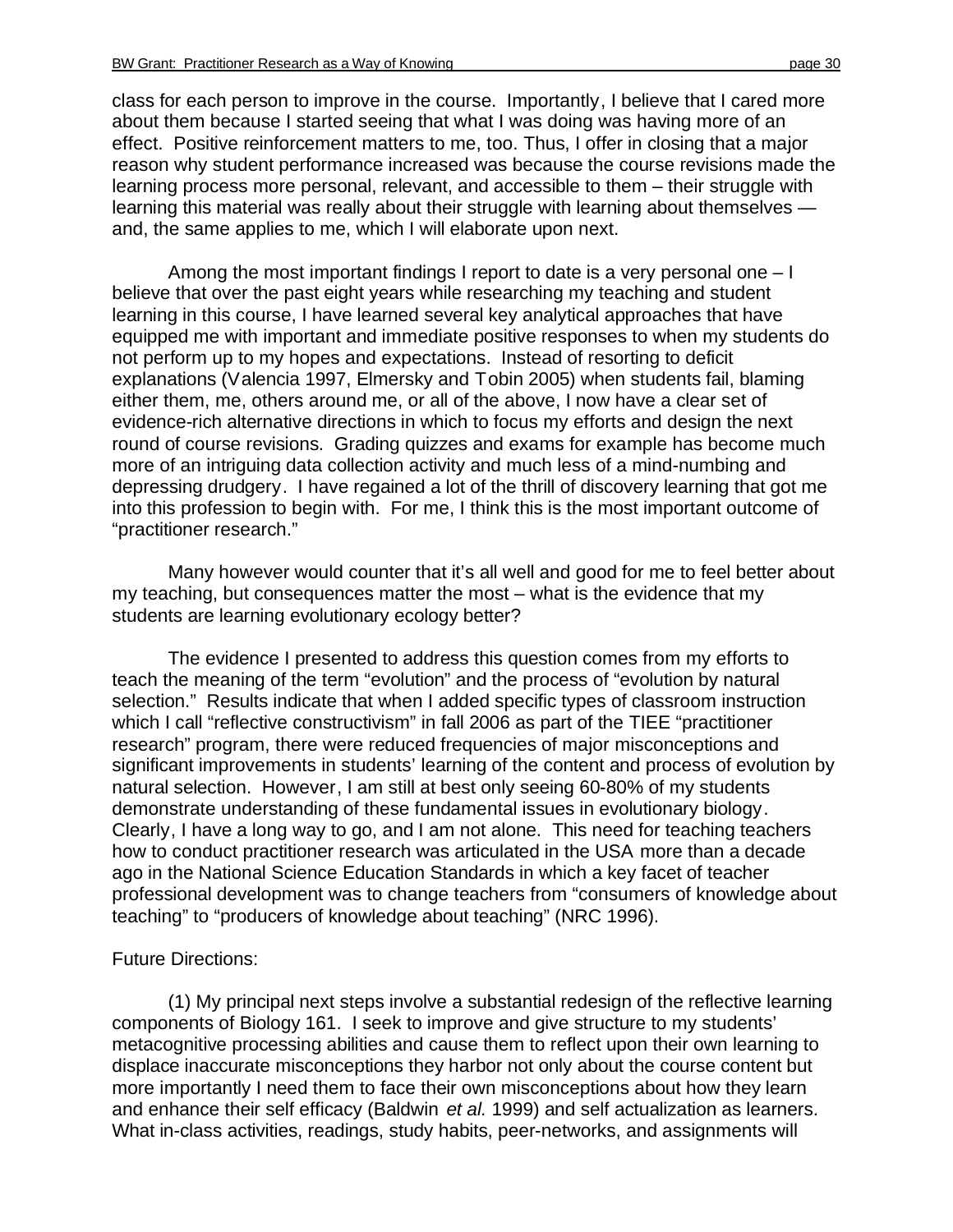make them more self aware of their own learning and the effects of their prior knowledge and ways of knowing on their accomplishing the tasks I set before them?

(2) I need to make greater use of published misconceptions inventories (e.g. Anderson *et al*. 2002) and analysis methods (e. g. ethnographic analysis, Tobin *et al*. 2001) to improve my identification and classification of the misconceptions my students harbor as well as enable my students to self diagnose through online assessments and course discussion forums.

(3) I need to make greater use of multivariate statistics to cluster "errors" and identify underlying "latent misconceptions" not only to reduce the pure number of issues to address, but also to adopt more of a systems approach to designing misconceptions interventions.

(4) I need to explore experimentally, by making use of the different sections of the Bio161 course, what methods or combination of methods best displaces students' diverse ecology misconceptions beyond just those related to evolution.

(5) The pattern of temporal variation in individual students' scores on the "definition of Evolution" question in Figure 2.1 above and in Supplemental Figure S2 is both astonishing and alarming. Why do students exhibit such dynamic temporal variation in performance on the same question over such a short time? How can I improve my use of class time and design better assignments to decrease this variation and improve all students' scores?

(6) How do I use misconceptions pre-tests to identify students at risk (or who are advanced) and design interventions to improve their success and retention?

(7) How do I pursue the next logical step in "practitioner research" to engage my students in genuine "action research" into their own learning (Hollingsworth 1997, Elmesky and Tobin 2005)? I would model such a program on published advances in freshman learning communities and theories of social constructivism, and teach my students to research their own learning styles, processes, and outcomes in parallel to my standard measures of course performance. My bet is that the social dimension will accelerate metacognitive development and thereby affect increases in academic performance, agency, and self-efficacy.

Collaborators on any of the above topics would be more than welcome! Please email me at [bwgrant@widener.edu](mailto:bwgrant@widener.edu) to get involved.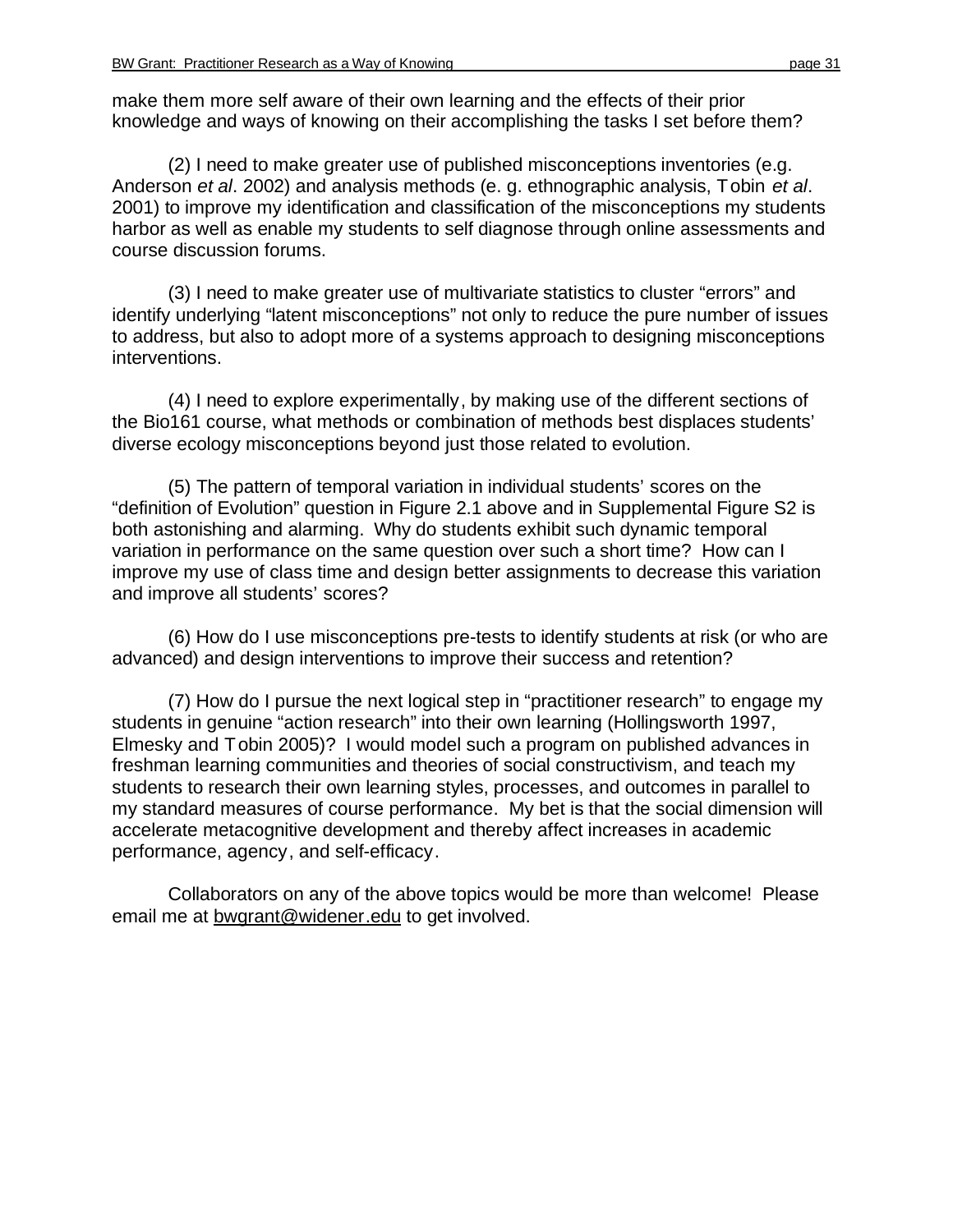#### **Acknowledgements:**

This paper is based on (1) the presentation "Practitioner Research as a 'Way of Knowing' to Improve Student Reflective Learning in Ecological Education. Invited oral presentation at the special session *"Blue Sky Thinking in Ecological Education: Starting from Scratch"* organized by David Slingsby for the annual meeting of the British Ecological Society, Imperial College, London, UK, 3 – 5 September 2008, and (2) the presentation "Practitioner Research Improved My Students' Understanding of Evolution by Natural Selection in an Introductory Biology Course at the National Research Council Board On Science Education workshop "Linking Evidence and Promising Practices in STEM Undergraduate Education," 30 June 2008, at the National Academy of Sciences, Washington, DC. The sections on my case study on Bio161 were improved by comments by Chris Beck.

I thank members of the National Research Council, Center for Education, Board on Science Education for the invitation to the 30 June 2008 NAS workshop and for the opportunity to submit this paper.

This research was supported in part from grants from the National Science Foundation NSF DUE-CCLI-EMD 04-43714, 01-27388, and 99-52347, upon all three of which I am co-PI with Charlene D'Avanzo (Hampshire College). In addition, support came from the Mathematics Science Partnership of Greater Philadelphia (MSP-GP) NSF DUE- MSP Targeted Awards 03-14806, on which Widener University is a collaborative institution of higher education, as well as MSP Start Partnership, NSF DUE MSP-START 08-32049 upon which I am co-PI with Steve Madigosky (Widener University), Victor Donnay (Bryn Mawr College), Thomas Schrand (Philadelphia University), and William Keilbaugh (Haverford SD).

#### **Literature Cited:**

Alder, J. 2008. Surprise. *Educational Theory* 58(2): 149-173.

- Alters, B. J., and C. E. Nelson. 2002. Perspective: Teaching evolution in higher education. *Evolution* 56: 1891–1901.
- Allwright, D. 1984. Why don't learners learn what teachers teach?—The interaction hypothesis. In D. M. Singleton & D. G. Little (eds.), *Language Teaching in Formal and Informal Contexts* (pp. 3–18). Dublin, Ireland: BAAL/IRAAL.
- Allwright, D. 2005. Developing principles for practitioner research: The case of exploratory practice. *The Modern Language Journal* 89: 353–366.
- Anderson, D. L., K. M. Fisher, and G. J. Norman. 2002. Development and evaluation of the conceptual inventory of natural selection. *Journal of Research in Science Teaching* 39: 952–978.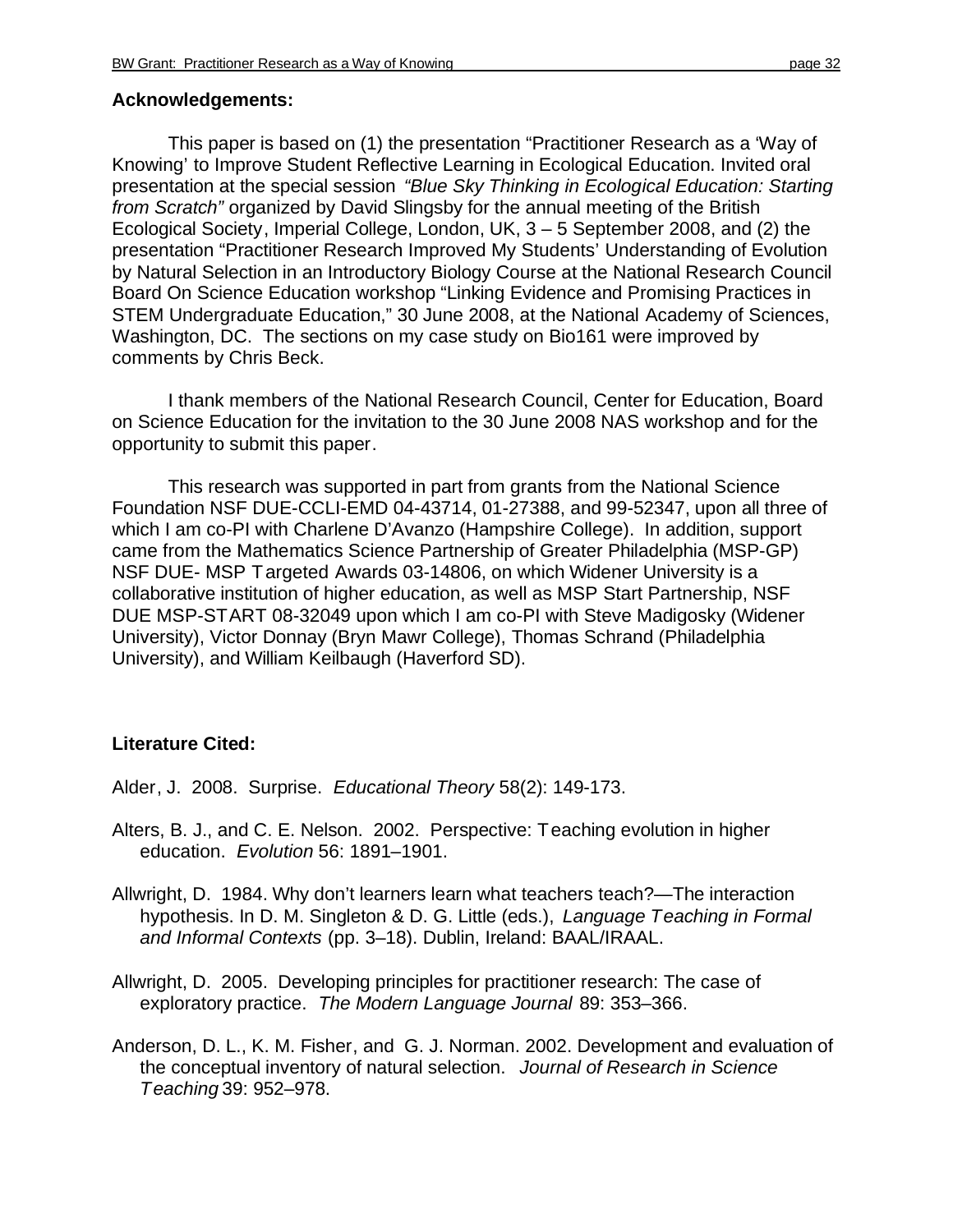- Ayala, F. 2008. Coda: Science as a way of knowing. Counterbalance <http://www.counterbalance.net/evolution/know-body.html> {accessed 10 July 2008}
- Baldwin, J. A., D. Ebert-May, and D. J. Burns. 1999. The development of a college biology self-efficacy instrument for non-majors. *Journal of Research in Science Teaching* 36: 397-408.
- Barton, A. C. 2001. Science education in urban settings: Seeking new ways of praxis through critical ethnography. *Journal of Research in Science Teaching* 38(8): 899- 917.
- Bassey, M. 1992. Creating education through research. *British Educational Research Journal* 18(1): 3-16.
- Bishop, B., and C. Anderson. 1990. Students' conceptions of natural selection and its role in evolution. *Journal of Research in Science Teaching* 27: 415–427.
- Bowman, K. L. 2008. The evolution battles in high-school science classes: who is teaching what? *Frontiers in Ecology and the Environment* 6: 69–74.
- Bransford, J. D., A. L. Brown, & R. R. Cocking. 2000. *How People Learn: Brain, Mind, Experience, and School*. Washington, DC: National Academies Press.
- Brem, S. K., M. Ranney, and J. Schindel. 2003 . Perceived consequences of evolution: College students perceive negative personal and social impact in evolutionary theory. *Science Education* 87: 181–206.
- Carr, W. 2006. Philosophy, methodology and action research. *Journal of the Philosophy of Education* 40 (4): 421-435.
- Chandler, D., and B. Torbert. 2003. Transforming inquiry and action: Interweaving 27 flavors of action research. *Action Research* 1: 133-152.
- Claxton, G. 1997. *Hare Brain Tortoise Mind: Why Intelligence Increases When You Think Less*. London, Fourth Estate.
- Cochran-Smith, M., and S. L. Lytle. 1999. The teacher research movement: A decade later. *Educational Researcher* 28: 15-25.
- Dagher, Z. R., and S. BouJaoude. 1997. Scientific views and religious beliefs of college students: The case of biological evolution. *Journal of Research in Science Teaching* 34: 429–445.
- D'Avanzo, C. 2003. Research on learning: Potential for improving college ecology teaching. *Frontiers in Ecology and the Environment* 1: 533–40.
- D'Avanzo, C, B. W. Grant, D. Morris, S. Musante, J. Taylor, J. Riney, and D. Udovic. 2006. Design, evaluation, and research for TIEE, a peer-reviewed electronic teaching resource. *Frontiers in Ecology and the Environment* 4:189-195.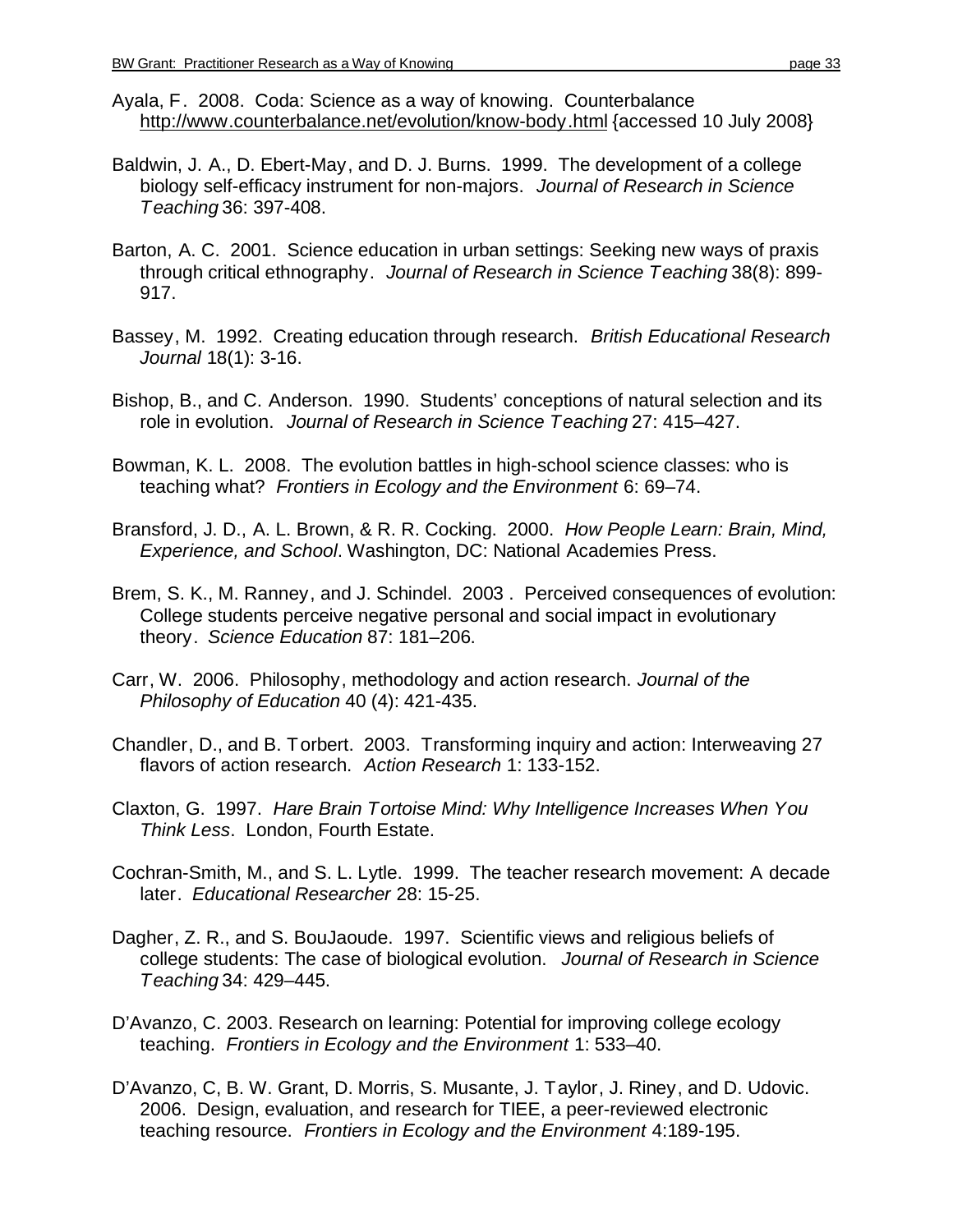- Dunning, D., K. Johnson, J. Ehrlinger, and J. Kruger. 2003. Why people fail to recognize their own incompetence. *Current Directions In Psychological Science* 12(3): 83-87.
- Ebert-May, D. 2000. Workshop #2: Assessment of Student Learning: Implementing the Scholarship of Teaching and Research in Ecology (Biology) Education. Offered 4-5 August 2000, Annual Meeting of the Ecological Society of America, Snowbird, Utah.
- Elliott, J. 1987. Educational theory, practical philosophy and action research. *British Journal of Educational Studies* 35(2): 149–169.
- Elmesky, R., and K. Tobin. 2005. Expanding our understandings of urban science education by expanding the roles of students as researchers. *Journal of Research in Science Teaching* 42: 807-828.
- Feynman, R. P. 1999. *The Pleasure of Finding Things Out: The Best Short Works of Richard P. Feynman*. Perseus Publishing. NY, NY. 270 pages.
- Flavell, J.H. 1976. Metacognitive aspects of problem solving. In L. Resnick, ed., *The Nature of Intelligence*. Hillsdale, NJ: Lawrence Erlbaum Associates.
- Fox, R. 2001. Constructivism examined. *Oxford Review of Education* 27: 23-35.
- Frankfurt, H. G. 2005. *On Bullshit.* Princeton, NJ, Princeton University Press. 80 p.
- Freire, P. 1998. *Pedagogy of Freedom: Ethics, Democracy, and Civic Courage*. Rowman & Littlefield, Lanham, MD, 176 p.
- Gardner, H. 2004. *The Unschooled Mind: How Children Think and How Schools Should Teach* (Tenth Anniversary Edition). Basic Books. 303 pages.
- Grady, M. P. 1998. *Qualitative and Action Research: A Practitioner Handbook.* Phi Delta Kappa Educational Foundation. 55 p.
- Griffith, J. A, and S. K. Brem. 2004. Teaching evolutionary biology: Pressures, stress, and coping. *Journal of Research in Science Teaching* 41:791–809.
- Handelsman, J., D. Ebert-May, R. Beichner, P. Bruns, A. Chang, R. DeHaan, J. Gentile, S. Lauffer, J. Stewart, S. M. Tilghman, and W. B. Wood. 2004. Scientific teaching. *Science* 304: 521–522.
- Hein, T. 1999. Using writing to confront student misconceptions in physics. *European Journal of Physics* 20: 137–141
- Hokayem, H., and S. Boujaoude. 2008. College students' perceptions of the theory of evolution. *Journal of Research in Science Teaching* 45: 395–419.
- Hollingsworth, S. 1997. *International Action Research: A Casebook for Educational Reform*. Washington, DC: Falmer Press.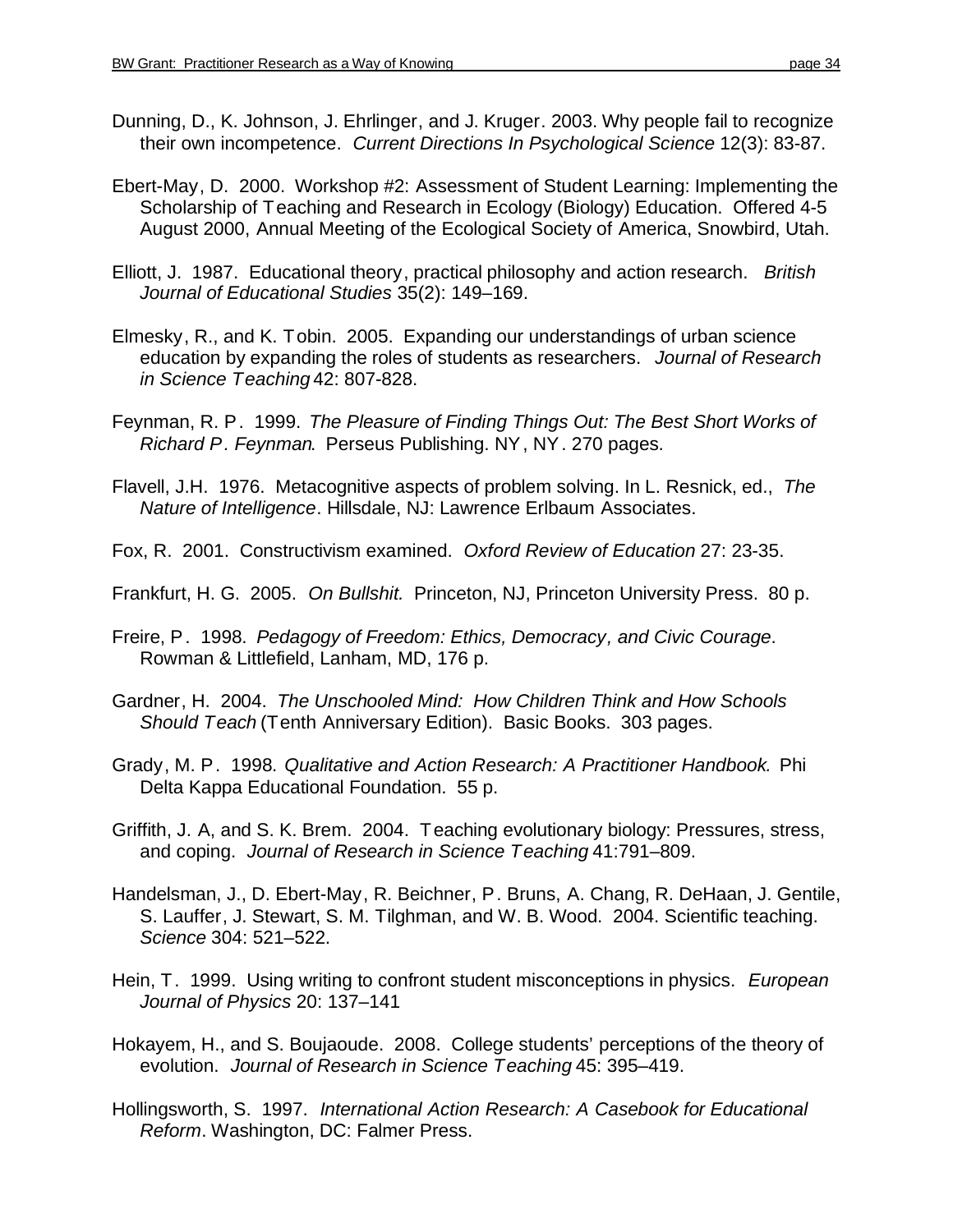- Isaacson, R. M., and F. Fujita. 2006. Metacognitive knowledge monitoring and selfregulated learning: Academic success and reflections on learning. *Journal of the Scholarship of Teaching and Learning* 6(1): 39 - 55.
- Jarvis, P. 1999. *The Practitioner-Researcher: Developing Theory from Practice.* San Francisco: Jossey-Bass.
- Kemmis, S. 1988. Action research. In: J. P. Keeves (ed.) *Educational Research, Methodology and Measurement: An International Handbook*. Oxford, Pergamon Press.
- King, P., and K. S. Kitchener. 1994. *Developing Reflective Judgment: Understanding and Promoting Intellectual Growth and Critical Thinking in Adolescents and Adults*. San Francisco: Jossey-Bass.
- King, P. M., and K. S. Kitchener. 2004. Reflective judgment: Theory and research on the development of epistemic assumptions through adulthood. *Educational Psychologist* 39: 5-18.
- Kruger, J., & Dunning, D. (1999). Unskilled and unaware of it: How difficulties in recognizing one's own incompetence lead to inflated self assessments. *Journal of Personality and Social Psychology 77:* 1121–1134.
- Lederman, N. G., F. Abd-El-Khalick, R. L. Bell, and R. S. Schwartz. 2002. Views of Nature of Science Questionnaire: Toward valid and meaningful assessment of learner's conceptions of nature of science. *Journal of Research in Science Teaching* 39: 497–521.
- Liem, T. 1981. *Invitations to Science Inquiry*. Lexington, MA: Ginn Press.
- Mason, M. 2005. On bullshit. *Journal of Philosophy of Education* 39(4): 701-705.
- McNiff, J. 2002. Action research for professional development. Accessed online 24 Nov 2007 at <http://www.jeanmcniff.com/booklet1.html>
- McTaggart, Robin. 1997. *Participatory Action Research: International Contexts and Consequences*. State University of New York Press. 283 pages.
- Merriam, S. B. 1998. *Qualitative Research and Case Study Applications in Education: Revised and Expanded From Case Study Research in Education*. Jossey-Bass Publishers, San Francisco, CA.
- Miller, J. D., E. C. Scott, and S. Okamoto. 2006. Science Communication: Public acceptance of evolution. *Science* 313: 765–766.
- Moore, John A., and Others. 1984. Science as a Way of Knowing I Evolutionary Biology. Proceedings of the 1<sup>st</sup> Annual Session of Science as a Way of Knowing (Philadelphia, PA, 27-30 December 1983). *American Zoologist* 24(2): 1-115.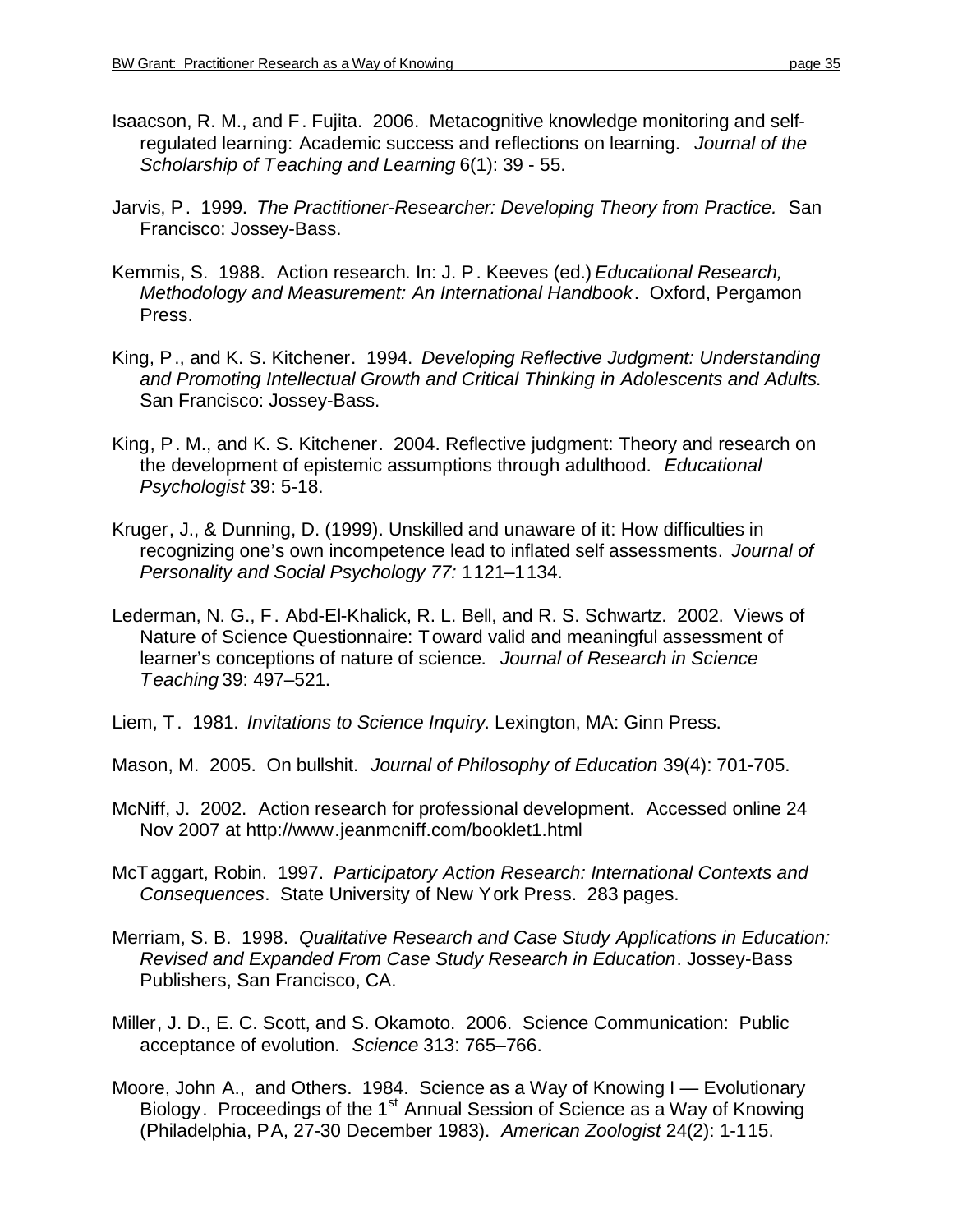- Morris, D. A., C. D'Avanzo, and B. W. Grant. 2007. The TIEE Research Practitioners Project: Faculty Investigating Active Teaching and Student Learning. *Teaching Issues and Experiments in Ecology*, Vol. 5: Research #7 [online]. <http://tiee.ecoed.net/vol/v5/research/morris/abstract.html>
- Munson, B. H. 1994. Ecological misconceptions. *Journal of Environmental Education* 25: 30-34.
- National Academy of Sciences and Institute of Medicine. 2008. *Science, Evolution, and Creationism*. Washington, DC: National Academies Press.
- National Research Council. 1996. *National Science Education Standards*. Washington, DC: National Academies Press.
- Passmore, C., and J. Stewart. 2002. A modeling approach to teaching evolutionary biology. *Journal of Research in Science Teaching* 39: 185–204.
- Polanyi, M. 1958. *Personal Knowledge: Towards a Postcritical Philosophy*. London, Routledge & Kegan Paul.
- Postman, N. 1969. Bullshit and the art of crap-detection. Paper presented at the National Council of Teachers of English Convention (Washington, DC).

Postman, Neil. 1979. Propaganda. *Et cetera* 36(2): 128-133.

- Reason, P, and H. Bradbury. 2001. Introduction: Inquiry & participation in search of a world worthy of human aspiration. In Peter Reason and Hilary Bradbury (eds.) *Handbook of Action Research Participative Inquiry and Practice*. Sage Publications.
- Reason P., and H. Bradbury. 2006. *Handbook of Action Research*. Sage Publications, London.
- Rutledge, M., and M. Warden. 1999. The development and validation of the measure of acceptance of the theory of evolution instrument. *School Science and Mathematics* 99: 13–18.

Ryle, G. 1949. *The Concept of Mind*. London, Hutchinson.

Schmitt, F. F., and R. Lahroodi. 2008. The epistemic value of curiosity. *Educational Theory* 58(2): 125-148.

Schön, D. 1983. *The Reflective Practitioner*. New York: Basic Books.

Schraw, G. 1998. Promoting general metacognitive awareness. *Journal of Instructional Science* 26(1-2): 113-125.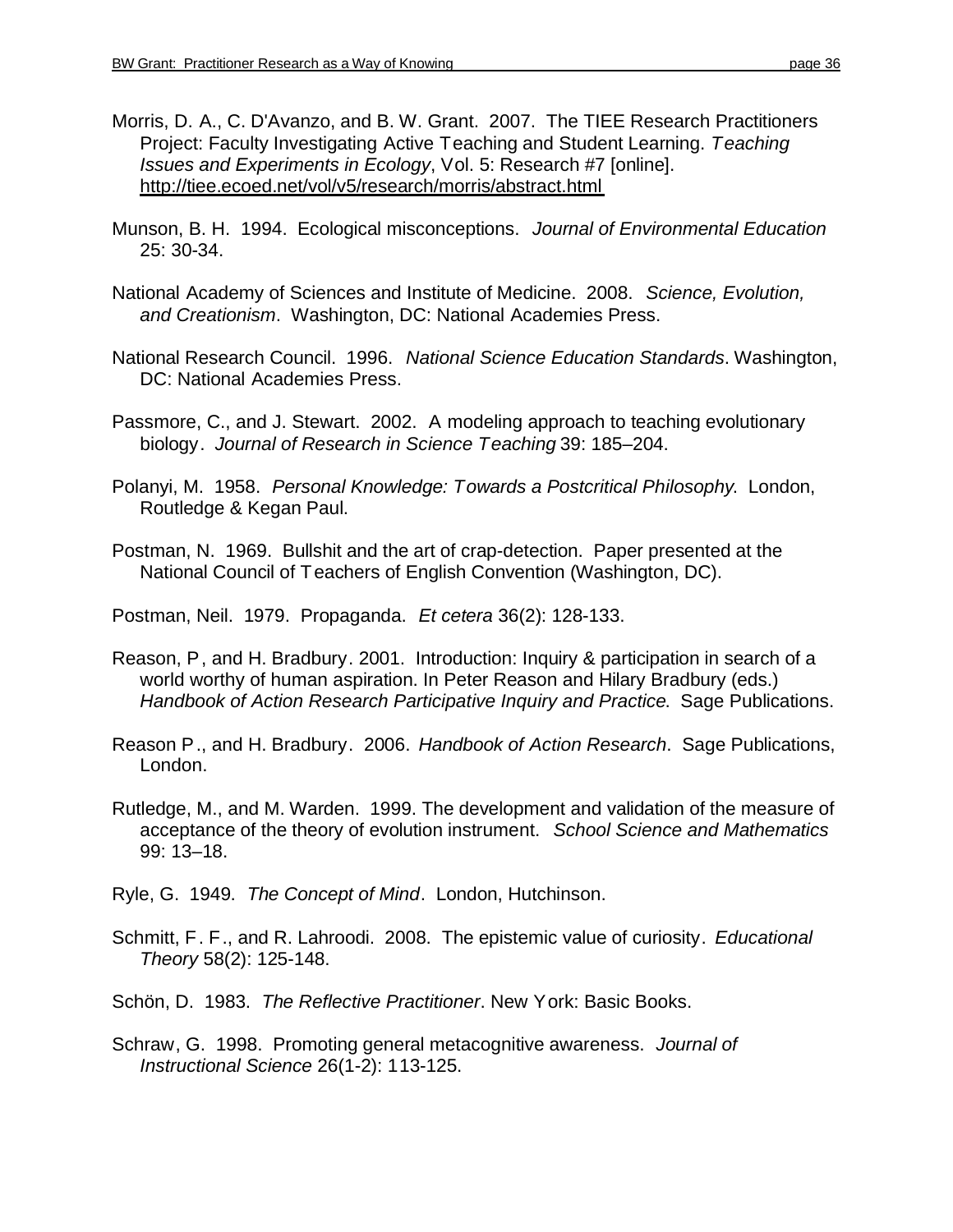- Sinatra, G. M., S. A. Southerland, F. McConaughy, and J. W. Demastes. 2003. Intentions and beliefs in students' understanding and acceptance of biological evolution. *Journal of Research in Science Teaching* 40: 510–528.
- Somekh, B. 2006. *Action Research: A Methodology for Change and Development Maidenhead*. Open University Press.
- Smith, C. L, and L. Wenk. 2006. Relations among three aspects of first-year college students' epistemologies of science. *Journal of Research in Science Teaching* 43: 747–785.
- Stenhouse, L. 1975. *An Introduction to Curriculum Research and Development*. London: Heinemann.
- Stenhouse, L. 1985. A note on case study and educational practice. Pages 263-271 *in* R. Burgess (Ed) *Field Methods in the Study of Education*. London: Falmer.
- Sternberg, R. J. 1998. Metacognition, abilities, and developing expertise: What makes an expert student? *Journal Instructional Science* 26(1-2): 127-140.
- Stringer, E. 2008. *Action Research in Education*, (2<sup>nd</sup> edition). Pearson Prentice Hall, NY, NY. 242 pp.
- Thomas, G. 1998. The myth of rational research. *British Educational Research Journal* 24(2): 141-161.
- Tobin, K., W. M. Roth, and A. Zimmermann. 2001. Learning to teach science in urban schools. *Journal of Research in Science Teaching* 38: 941-964.
- Weick, K. E. 1998 . Improvisation as a mindset for organizational analysis. *Organization Science 9*(5): 543-555.
- Valencia, R. R. 1997. *The Evolution of Deficit Thinking: Educational Thought and Practice*. Falmer Press, London, 270 pp.
- Wandersee, J. H., J. A. Mintzes, and J. D. Novak. 1994. Research on alternative conceptions in science. In: *Handbook of Research on Science Teaching and Learning*, edited by D. L. Gabel. New York: Macmillan, p. 131–210.
- Weiner, J. 1994. *The Beak of the Finch: A Story of Evolution in Our Time.* First Vintage Books, New York, NY.
- Wills, G. 2004. The Day the Enlightenment Went Out. New York Times. 4 November 2004. <http://www.nytimes.com/2004/11/04/opinion/04wills.html>? scp=1&sq=enlightenment+went+out&st=nyt {accessed 16 March 2008}